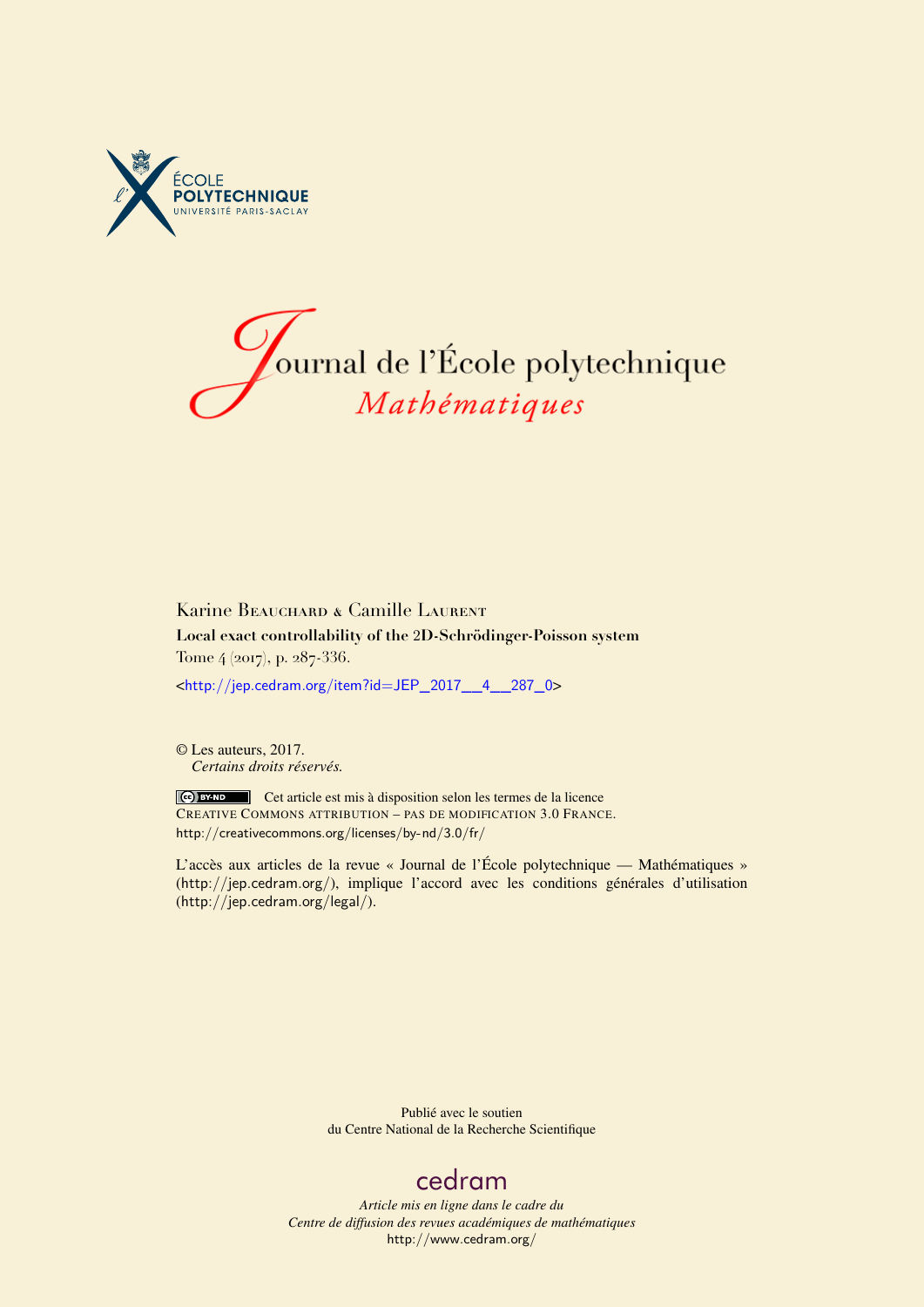# Journal de l'École polytechnique Tome 4, 2017, p. 287–336 DOI: 10.5802/jep.44

# LOCAL EXACT CONTROLLABILITY OF THE 2D-SCHRÖDINGER-POISSON SYSTEM

by Karine Beauchard & Camille Laurent

ABSTRACT. — In this article, we investigate the exact controllability of the 2D-Schrödinger-Poisson system, which couples a Schrödinger equation on a bounded domain of  $\mathbb{R}^2$  with a Poisson equation for the electrical potential. The control acts on the system through a Neumann boundary condition on the potential, locally distributed on the boundary of the space domain. We prove several results, with or without nonlinearity and with different boundary conditions on the wave function, of Dirichlet type or of Neumann type.

Résumé (Contrôlabilité locale exacte du système de Schrödinger-Poisson 2D)

Dans cet article, nous étudions la contrôlabilité exacte du système de Schrödinger-Poisson 2D, qui couple une équation de Schrödinger sur un ouvert borné 2D, avec une équation de Poisson pour le potentiel électrique. Le contrôle agit sur le système via une condition de Neumann sur le potentiel, localement distribuée sur le bord du domaine spatial. Nous démontrons plusieurs résultats, avec ou sans non-linéarité, avec différents types de conditions de bord sur la fonction d'onde, de type Dirichlet ou de type Neumann.

### **CONTENTS**

| 3. Well-posedness of the Schrödinger-Poisson system and linearization300 |  |
|--------------------------------------------------------------------------|--|
|                                                                          |  |
|                                                                          |  |
| 6. Schrödinger equation with real-valued boundary controls320            |  |
|                                                                          |  |
|                                                                          |  |

Mathematical subject classification (2010). — 35Q40, 35Q41, 93C10, 93C20.

Keywords. — Control of partial differential equations, Schrödinger-Poisson system, bilinear control.

The authors were partially supported by the "Agence Nationale de la Recherche" (ANR), Projet Blanc EMAQS number ANR-2011-BS01-017-01.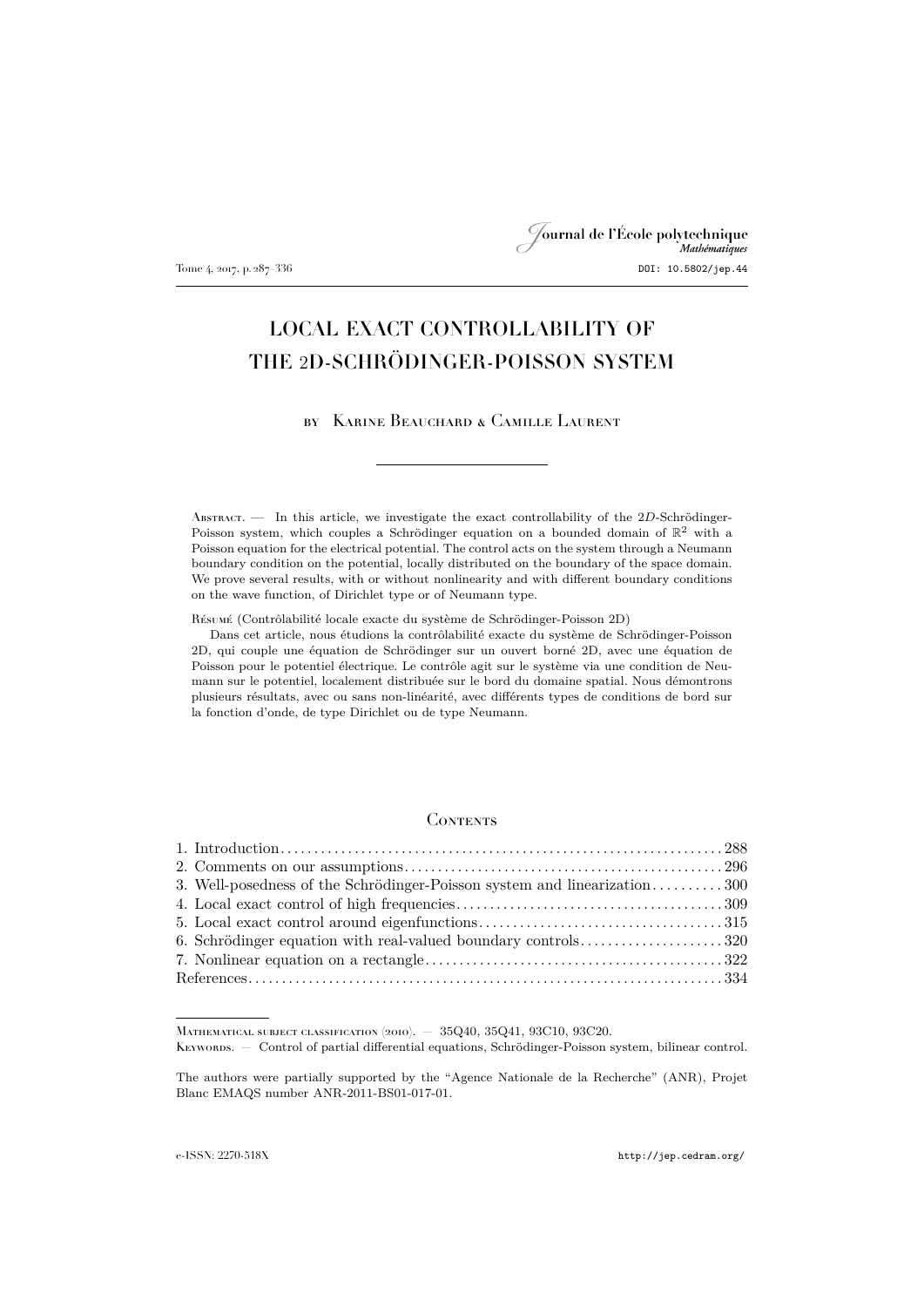#### 288 K. BEAUCHARD & C. LAURENT

# 1. Introduction

<span id="page-2-0"></span>Microelectronics industry has driven transistor sizes to the nanometer scale. This has led to the possibility of building nanostructures like single electron transistors or single electron memories, which involve the transport of only a few electrons. In general, such devices consist in an active region, on which the electrical potential can be tuned by an electrode (the gate). In many applications, the performance of the device will depend on the possibility of controlling the electrons by acting on the gate voltage.

At the nanometer scale, quantum effects become important and a quantum transport model is necessary. In this paper, we analyze the controllability of a simplified mathematical model, of the quantum transport of electrons trapped in a twodimensional device. The model consists in a single Schrödinger equation, on a 2D bounded domain, coupled to the Poisson equation for the electrical potential. The control acts on the system through a Neumann boundary condition on the potential, on a part of the boundary, modeling the gate. Such a model has already been studied in [\[24\]](#page-49-0) for controllability purposes.

It would be physically relevant to impose Dirichlet boundary conditions on the wave function and to take into account the self-consistent potential modeling interactions between electrons. However, the mathematical analysis of this configuration is quite complicated, thus we investigate two simpler configurations:

(1) a first configuration, in which Dirichlet boundary conditions are imposed on the wave function, but we neglect the self-consistent potential,

(2) a second configuration, in which we take into account the self-consistent potential, but Neumann boundary conditions are imposed on the wave function.

This work is a first step towards more realistic models.

1.1. LINEAR PDE WITH DIRICHLET BOUNDARY CONDITIONS.  $-$  First, we consider the system

<span id="page-2-1"></span>(1)  
\n
$$
\begin{cases}\n(i\partial_t + \Delta)\psi(t, x) = v(t, x)\psi(t, x), & (t, x) \in (0, T) \times \Omega, \\
\psi(t, x) = 0, & (t, x) \in (0, T) \times \partial\Omega, \\
\psi(0, x) = \psi_0(x) & x \in \Omega, \\
(-\Delta + 1)v(t, x) = 0, & (t, x) \in (0, T) \times \Omega, \\
\partial_\nu v(t, x) = g(t, x)1_{\Gamma_c}(x), & (t, x) \in (0, T) \times \partial\Omega,\n\end{cases}
$$

where  $\Omega$  is a bounded open subset of  $\mathbb{R}^2$ ,  $\Gamma_c$  is an open subset of  $\partial\Omega$  and  $1_{\Gamma_c}$  is its characteristic function. The control is the real valued function  $g$  and we want to control the wave function  $\psi$ .

1.1.1. *Definitions and notation*. — Let  $\Omega$  be either a smooth bounded open subset of  $\mathbb{R}^2$  or the rectangle  $(0, \pi) \times (0, L)$  with  $L > 0$ .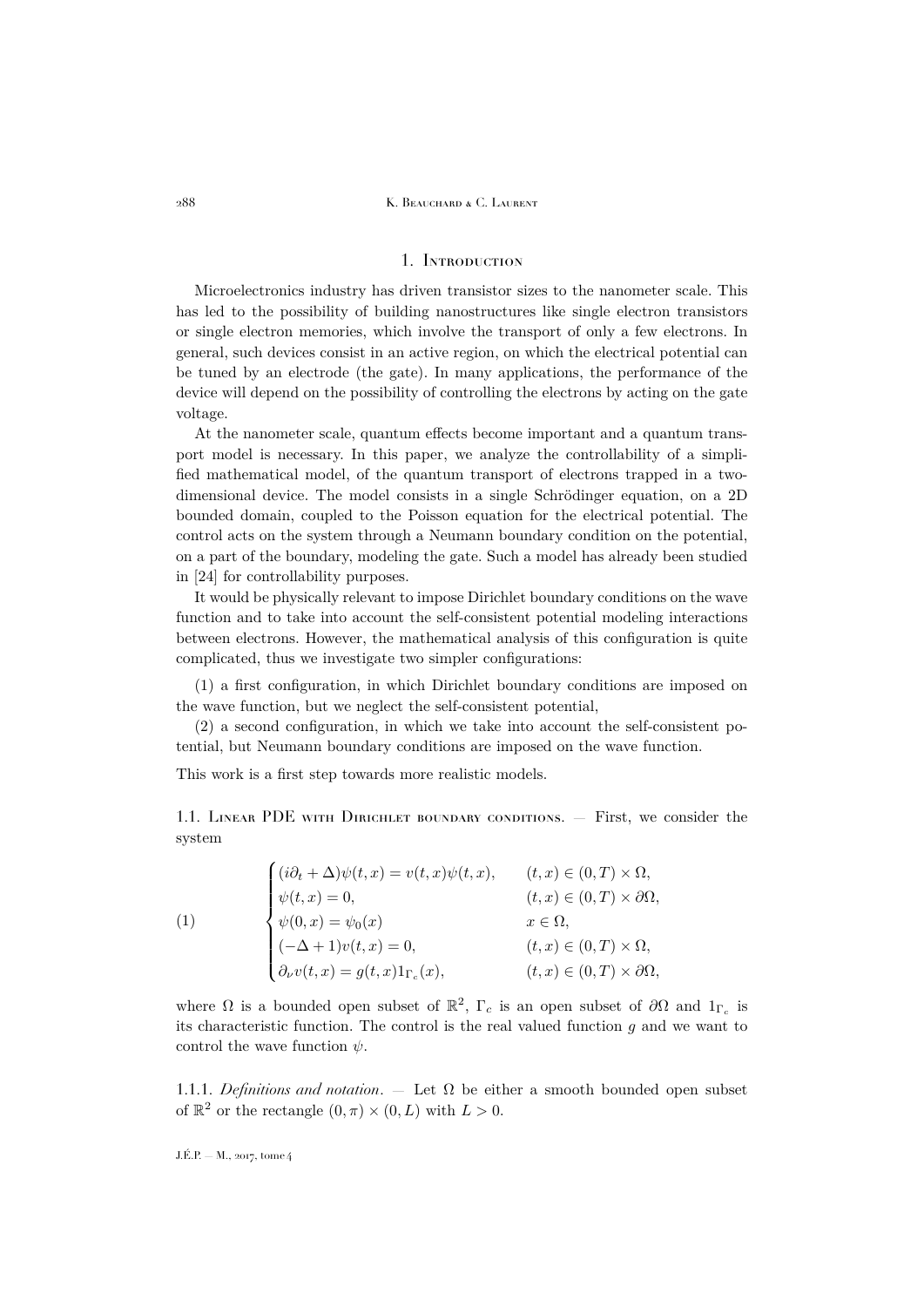We denote by  $\langle .,.\rangle$  the complex valued scalar product on  $L^2(\Omega,\mathbb{C}),$ 

$$
\langle f, g \rangle := \int_{\Omega} f(x) \overline{g(x)} \, dx,
$$

by S the  $L^2(\Omega,\mathbb{C})$ -sphere

$$
\mathcal{S} := \{ \xi \in L^2(\Omega, \mathbb{C}) \, ; \, \|\xi\|_{L^2(\Omega)} = 1 \},
$$

by  $(-\Delta_D)$  the Laplace operator associated with Dirichlet boundary conditions

$$
D(-\Delta_D):=H^2\cap H^1_0(\Omega,\mathbb{C}),\quad -\Delta_D\xi:=-\Delta\xi,
$$

by  $(\lambda_k)_{k\in\mathbb{N}^*}$  the nondecreasing sequence of its eigenvalues, by  $(\varphi_k)_{k\in\mathbb{N}^*}$  one associated orthonormal basis of eigenfunctions,

$$
\begin{cases}\n-\Delta \varphi_k(x) = \lambda_k \varphi_k(x), & x \in \Omega, \\
\varphi_k(x) = 0, & x \in \partial \Omega, \\
\|\varphi_k\|_{L^2(\Omega)} = 1,\n\end{cases}
$$

by  $H^3_{(0)}(\Omega)$  the Sobolev space

$$
H^3_{(0)}(\Omega) := D((-\Delta_D)^{3/2}) = \{ \xi \in H^3 \cap H^1_0(\Omega, \mathbb{C}) \, ; \, \Delta \xi \in H^1_0(\Omega, \mathbb{C}) \},
$$

and by  $\mathbb{P}_K$ , for  $K \in \mathbb{N}^*$ , the projection

$$
\mathbb{P}_K : H^{-1}(\Omega, \mathbb{C}) \longrightarrow \text{Adh}_{H^{-1}(\Omega)} (\text{Span}(\varphi_k \, ; \, k \geq K))
$$

$$
\xi \longmapsto \xi - \sum_{k=1}^{K-1} \langle \xi, \varphi_k \rangle_{H^{-1}, H_0^1} \varphi_k,
$$

where  $\langle .\,,.\rangle_{H^{-1},H_0^1}$  is the duality product between  $H^{-1}(\Omega)$  and  $H_0^1(\Omega)$ . We also use the weak observability of the Schrödinger equation, defined below; several configurations  $(\Omega, \Gamma_c)$  for which it has been proved are recalled in Section [2.1.](#page-10-1)

DEFINITION 1 (Observability and weak observability of Schrödinger equation)

Let  $\Gamma$  be an open subset of  $\partial\Omega$  and  $0 \leq \tau_1 < \tau_2 < \infty$ . The Schrödinger equation on  $\Omega$  is observable (resp. weakly observable) on  $(\tau_1, \tau_2) \times \Gamma$  if there exists  $C_0 > 0$  such that

<span id="page-3-0"></span>
$$
\|\phi_T\|_{H_0^1(\Omega)} \leq C_0 \|\partial_\nu \phi\|_{L^2((\tau_1, \tau_2) \times \Gamma)}, \quad \forall \phi_T \in H_0^1(\Omega, \mathbb{C})
$$
  
(resp.  $\|\phi_T\|_{H_0^1(\Omega)} \leq C_0 (\|\partial_\nu \phi\|_{L^2((\tau_1, \tau_2) \times \Gamma)} + \|\phi_T\|_{H^{-1}(\Omega)}), \quad \forall \phi_T \in H_0^1(\Omega, \mathbb{C}),$ 

where  $\phi(t) := e^{i\Delta_D(t-T)} \phi_T$ , i.e.,  $\phi$  is the solution of

(3) 
$$
\begin{cases} (i\partial_t + \Delta)\phi(t, x) = 0, & (t, x) \in (0, T) \times \Omega, \\ \phi(t, x) = 0, & (t, x) \in (0, T) \times \partial\Omega, \\ \phi(T, x) = \phi_T(x), & x \in \Omega. \end{cases}
$$

The Schrödinger equation on  $\Omega$  is observable (resp. weakly observable) on  $\Gamma$  if it is observable (resp. weakly observable) on  $(\tau_1, \tau_2) \times \Gamma$  for some  $0 \leq \tau_1 < \tau_2 < \infty$ .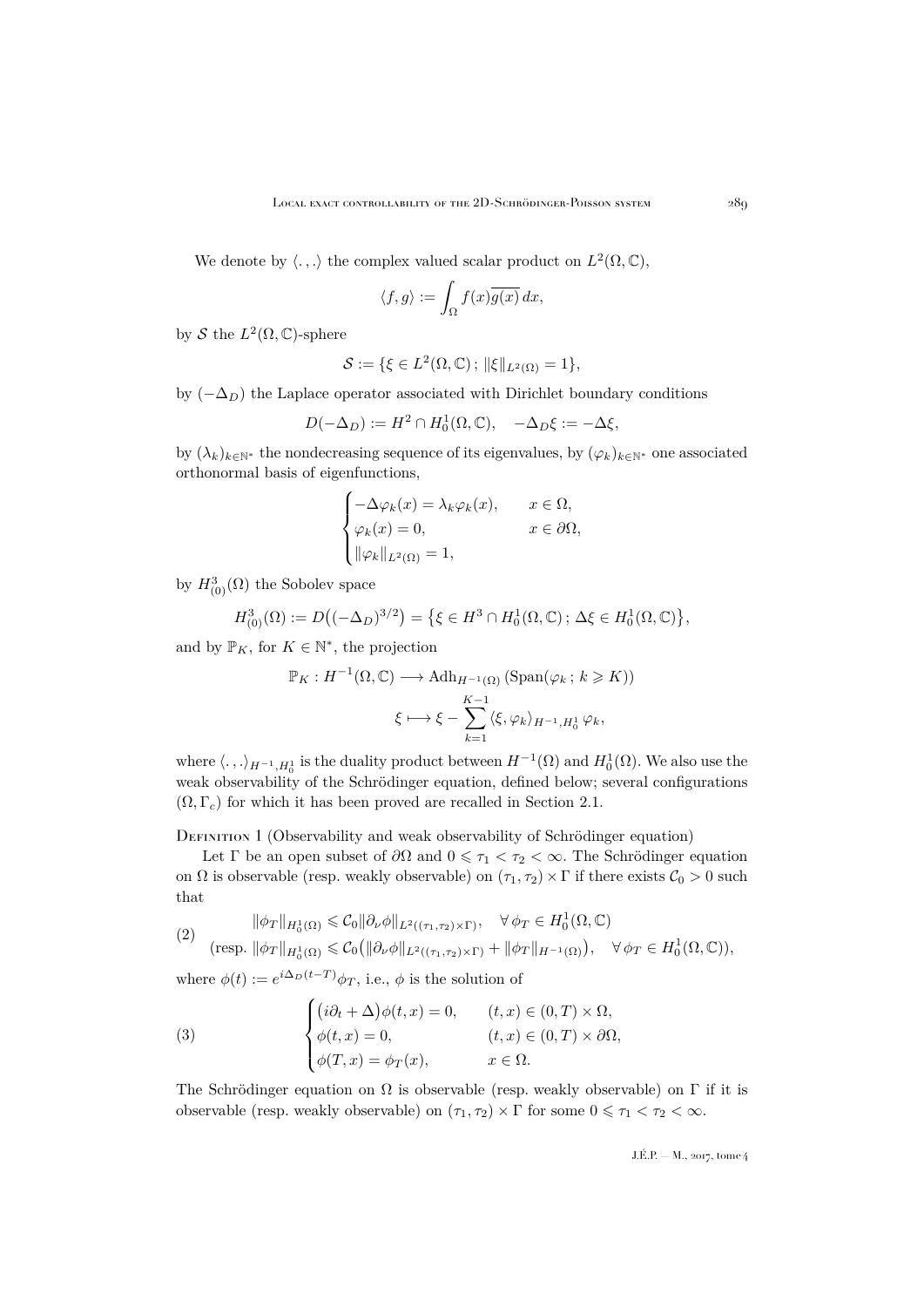In the inequality [\(2\)](#page-3-0), the last term  $\|\phi_T\|_{H^{-1}(\Omega)}$  may be equivalently replaced by any term of the form  $\|\phi_T\|_{H^s(\Omega)}$  with  $-1 < s < 1$ , by an interpolation argument.

1.1.2. *Local exact controllability of high frequencies*. — Our first result is the local exact controllability of high frequencies of the system [\(1\)](#page-2-1), around any trajectory of the free system.

<span id="page-4-0"></span>THEOREM 1.  $-$  Let  $\Omega$  be a bounded open subset of  $\mathbb{R}^2$ ,  $\Gamma_c$  be a non-empty open subset *of*  $\partial\Omega$ ,  $T > 0$ ,  $\psi_0 \in H^3_{(0)}(\Omega) \cap S$  *and*  $\psi_{ref}(t) := e^{i\Delta_D t}\psi_0$ . We assume that

(H1) *either*  $\Omega$  *is of class*  $C^{\infty}$  *and locally on one side of*  $\partial\Omega$ *; or*  $\Omega = (0, \pi) \times (0, L)$ *for some*  $L > 0$  *and*  $\overline{\Gamma}_c$  *does not contain any vertex of*  $\Omega$ *,* 

(H2) *the Schrödinger equation on*  $\Omega$  *is weakly observable on*  $(0, \tilde{T}) \times \Gamma_c$  *for some*  $\widetilde{T} \in (0, T)$ ,

(H3)  $|\partial_{\nu}\psi_{\text{ref}}(t,x)| \geqslant m > 0$ ,  $\forall (t,x) \in (T',T'') \times \Gamma_c$  for some  $T',T'' \in [0,T]$  such *that*  $T'' - T' > \tilde{T}$ *.* 

*Then, there exists*  $K, \delta > 0$  *and a*  $C^1$ -map

$$
\Upsilon : \mathcal{V} \longrightarrow L^2((0,T) \times \Gamma_c, \mathbb{R}),
$$

 $where \mathcal{V} := \{ \psi_f \in \mathbb{P}_K[H^3_{(0)}(\Omega, \mathbb{C})] \, ; \, \|\psi_f - \mathbb{P}_K[\psi_{\text{ref}}(T)]\|_{H^3_{(0)}} < \delta \}, \, such \, that$ 

 $- \Upsilon(\mathbb{P}_K[\psi_{\text{ref}}(T)]) = 0,$ 

 $-$  *for every*  $\psi_f \in \mathcal{V}$ , the solution of [\(1\)](#page-2-1) with control  $q = \Upsilon(\psi_f)$  satisfies

$$
\mathbb{P}_K[\psi(T)] = \psi_f.
$$

As a consequence, there exists  $K' \geq K$  and  $g \in L^2((0,T) \times \Gamma_c, \mathbb{R})$  such that the solution *of* [\(1\)](#page-2-1) *satisfies*  $\mathbb{P}_{K}[\psi(T)] = 0$ *; in particular,*  $x \mapsto \psi(T, x)$  *is a smooth function.* 

Such a result may be used to prove global exact controllability of the Schrödinger-Poisson system in  $H^3_{(0)}(\Omega,\mathbb{C})$  with controls  $g \in L^2((0,T),\mathbb{R})$ , by following the strategy of [\[6\]](#page-49-1). This will be at the core of future works by the authors.

In particular, Theorem [1](#page-4-0) applies, for arbitrary  $T > 0$  and  $\psi_0 \in H^3_{(0)}(\Omega) \cap \mathcal{S}$ , when (see Propositions [1](#page-10-2) and [2\)](#page-10-3)

 $-\Omega = (0, \pi) \times (0, L)$  for some  $L > 0$  and  $\Gamma_c$  contains both a horizontal and a vertical segment,

–  $\Omega$  is a disk and  $\Gamma_c$  is arbitrary.

When the Geometric Control Condition is fulfilled for  $(\Omega, \Gamma_c)$ , then Theorem [1](#page-4-0) applies for any  $T > 0$  if  $\psi_0 \in H^3_{(0)}(\Omega) \cap \mathcal{S}$  satisfies (**H3**) (see Proposition [1\)](#page-10-2).

Assumption (**H1**) is important for the system [\(1\)](#page-2-1) to be well-posed in  $H^3_{(0)}(\Omega)$  with control  $g \in L^2((0,T) \times \Gamma_c, \mathbb{R})$  (see Section [3.4\)](#page-20-0). When  $\Omega$  is a rectangle, it is important to assume that its vertices do not belong to  $\overline{\Gamma}_c$ , in order to take advantage of the usual elliptic regularity on the potential  $v$ .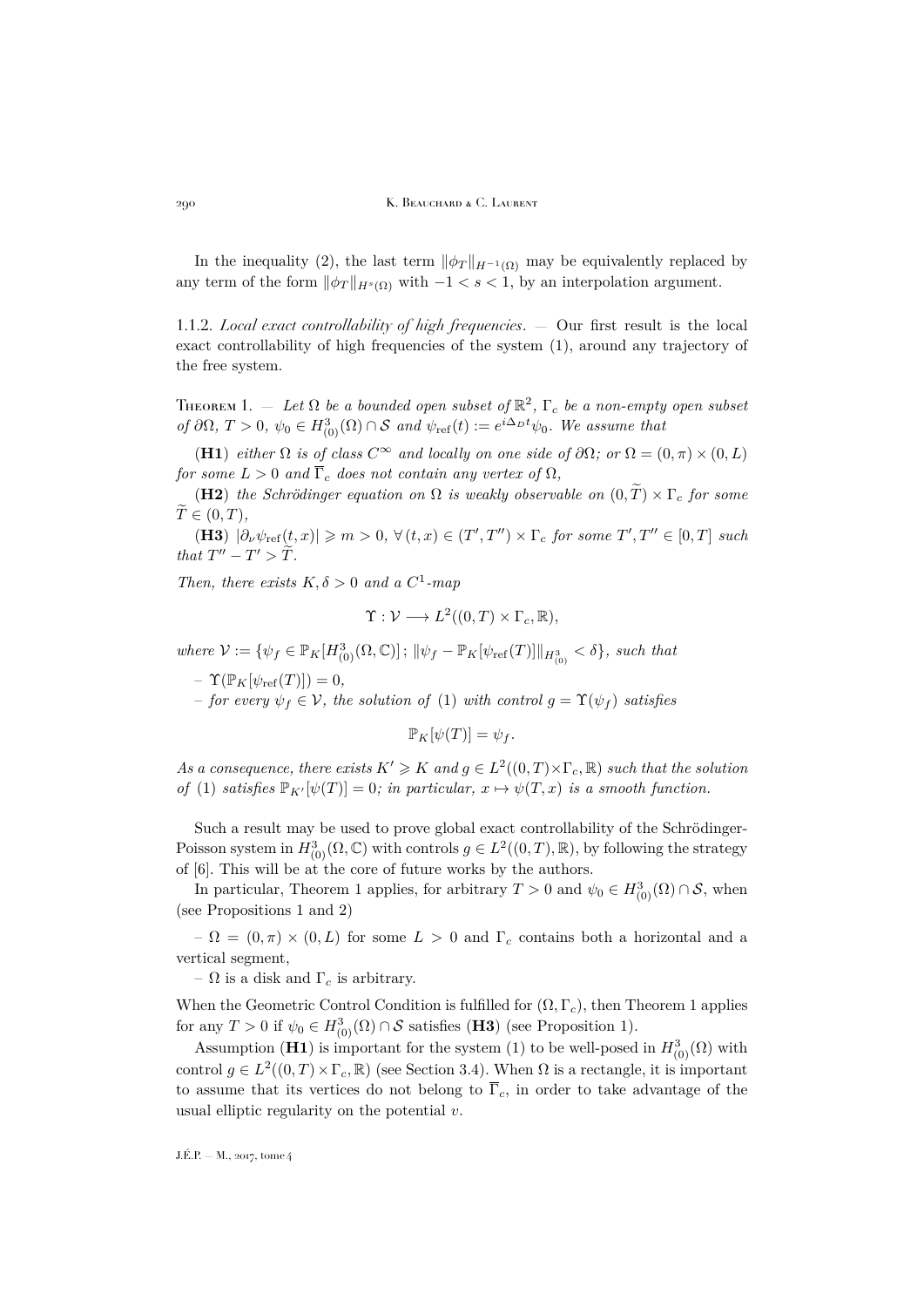1.1.3. *Local exact controllability around an eigenstate*. — Our second result is the local exact controllability of the system [\(1\)](#page-2-1) around an eigenstate.

<span id="page-5-0"></span>THEOREM 2.  $-$  Let  $\Omega$  be a bounded open subset of  $\mathbb{R}^2$ ,  $\Gamma_c$  be an open subset of  $\partial\Omega$ ,  $T > 0$ ,  $R \in \mathbb{N}^*$  and  $\psi_{\text{ref}}(t) := \varphi_R(x) e^{-i\lambda_R t}$ . We assume (**H1**), (**H2**),

(**H3'**)  $|\partial_{\nu}\varphi_R(x)| \geqslant m > 0, \forall x \in \Gamma_c$ ,

(H4)  $\lambda_R$  *is a simple eigenvalue of*  $(-\Delta_D)$  *and for any eigenvector*  $\Phi$  *of*  $(-\Delta_D)$ *, the solution* w *of*

$$
\begin{cases}\n(-\Delta + 1)w(x) = \varphi_R(x)\Phi(x), & x \in \Omega, \\
\partial_\nu w(x) = 0, & x \in \partial\Omega,\n\end{cases}
$$

*does not identically vanish on*  $\Gamma_c$ :  $w_{\vert \Gamma_c} \not\equiv 0$ .

*Then, there exists*  $\delta > 0$  *and a*  $C^1$ -map

$$
\Upsilon: \mathcal{V} \longrightarrow L^2((0,T) \times \Gamma_c, \mathbb{R}),
$$

*where*

$$
\mathcal{V}:=\left\{(\psi_0,\psi_f)\in [H^3_{(0)}(\Omega,\mathbb{C})\cap \mathcal{S}]^2\,;\, \|\psi_0-\psi_{\mathrm{ref}}(0)\|_{H^3_{(0)}}+\|\psi_f-\psi_{\mathrm{ref}}(T)\|_{H^3_{(0)}}<\delta\right\},
$$

*such that*  $\Upsilon[\psi_{\text{ref}}(0), \psi_{\text{ref}}(T)] = 0$  *and, for every*  $(\psi_0, \psi_f) \in \mathcal{V}$ , the solution of [\(1\)](#page-2-1) with *control*  $g = \Upsilon(\psi_0, \psi_f)$  *satisfies*  $\psi(T) = \psi_f$ .

Note that, under Assumption  $(H1)$ , then Assumption  $(H3')$  systematically holds with  $R = 1$ . The assumptions of Theorem [2](#page-5-0) could look quite technical, but roughly speaking the main assumptions are:

– the weak observability (Assumption  $(H2)$ ), that ensures the controllability of high frequencies, as in Theorem [1,](#page-4-0)

– the unique continuation property (Assumption  $(H4)$ ), that ensures the controllability of low frequencies, see Proposition [5\)](#page-13-0).

If (H2) holds, but (H4) is not satisfied, then the linearized system around  $\psi_{\text{ref}}$  is not controllable: it misses a finite number of directions corresponding to the eigenfunctions  $\Phi$  for which (H4) is not satisfied, see Remark [2.](#page-31-0) It would be interesting to recover these directions by power series expansions [\[17,](#page-49-2) Chap. 8].

Theorem [2](#page-5-0) applies, in particular, when  $\Omega = (0, \pi) \times (0, L)$  for some  $L > 0$ ,  $\Gamma_c$  is an open subset of  $\partial\Omega$  that contains both a horizontal and a vertical segment and  $\lambda_R$  is a simple eigenvalue of  $(-\Delta_D)$  (see Proposition [3\)](#page-11-0).

The validity of Theorem [2](#page-5-0) on the disk  $\Omega = \{(x, y) \in \mathbb{R}^2 \mid x^2 + y^2 < 1\}$  is an open problem: checking Assumption (H4) would require some study on the product of Bessel functions, which might require lengthy computations.

Following arguments by Méhats, Privat and Sigalotti [\[24\]](#page-49-0) (relying on methods of Privat-Sigallotti [\[33\]](#page-50-0)), it should be possible to prove that  $(H4)$  holds generically with respect to the domain  $\Omega$ . This becomes clearer with some equivalent ways of expressing Assumption (H4) described in Proposition [4.](#page-12-0)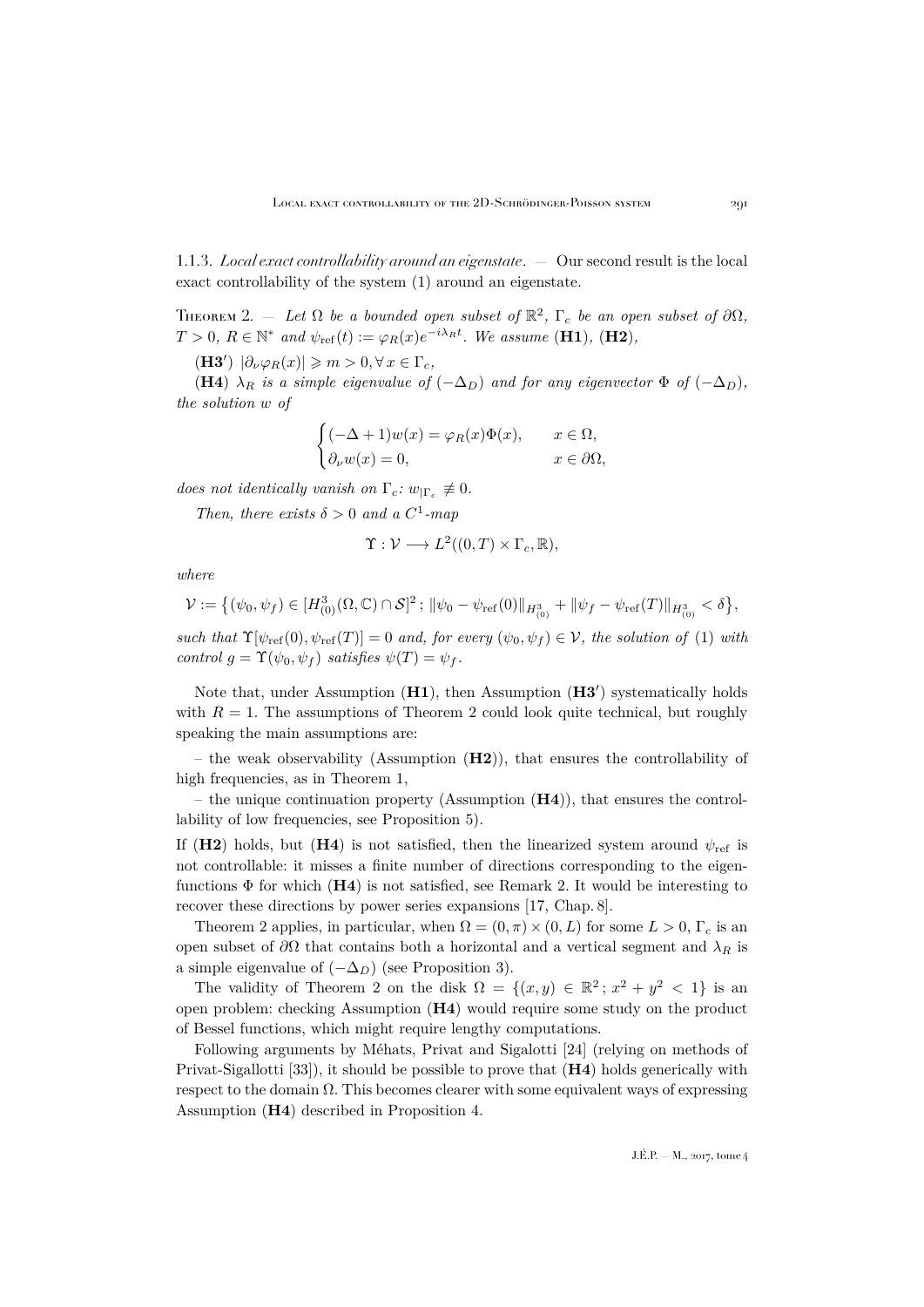#### 292 K. Beauchard & C. Laurent

Assumption (H4) is quite unusual in control theory. It looks like a classical unique continuation property for eigenfunctions but it does not seem that we can refer to some already known results to prove it in great generality. We have indeed chosen to discuss about it more precisely in Subsection [2.3.](#page-11-1)

Exact controllability as in Theorem [2](#page-5-0) probably holds close to any reference trajectory  $\psi_{\text{ref}}$  as done in Theorem [1.](#page-4-0) Yet, Assumption ( $\textbf{H4}$ ) should be replaced by a unique continuation assumption complicated to state and depending on time. We have chosen to state Theorem [2](#page-5-0) only close to an eigenfunction because the unique continuation assumption takes the nice form of (H4).

#### 1.2. Controllability of Schrödinger equation with real valued control

For the Schrödinger-Poisson system, the control g corresponds to a potential and therefore needs to be real valued to have a physical meaning. Therefore, as an intermediary result, we will also get the exact controllability of Schrödinger equation with *real valued* controls (instead of complex valued ones in the existing literature), when the equation is weakly observable. The result that we need for the control of the Schrödinger-Poisson system will actually be more complicated. Yet, we believed that it could be useful for other contexts and we give a simpler proof in the simpler context of the free Schrödinger equation (see for instance Araruna-Cerpa-Mercado-Santos [\[2\]](#page-48-1) where related questions are raised).

<span id="page-6-1"></span>THEOREM 3.  $-$  *Let*  $\Omega$  *be an open subset of*  $\mathbb{R}^2$ ,  $\Gamma$  *be an open subset of*  $\partial\Omega$ and  $0 < \tilde{T} < T < \infty$ . If the Schrödinger equation on  $\Omega$  is weakly observable on  $(0, \widetilde{T}) \times \Gamma$  *then, for every*  $\psi_f \in H^{-1}(\Omega, \mathbb{C})$ *, there exists a* real valued *control*  $u \in L^2((0,T) \times \partial \Omega, \mathbb{R})$  *such that the solution of* 

$$
\begin{cases}\n(i\partial_t + \Delta) \psi = 0, & (t, x) \in (0, T) \times \Omega, \\
\psi(t, x) = u(t, x)1_\Gamma(x), & (t, x) \in (0, T) \times \partial\Omega, \\
\psi(0, x) = 0, & x \in \Omega,\n\end{cases}
$$

*satisfies*  $\psi(T) = \psi_f$ .

The proof will be given in Section [6.](#page-34-0)

#### 1.3. Nonlinear PDE, on a rectangle, with Neumann boundary conditions

Now, we consider the nonlinear Schrödinger-Poisson system on a rectangle

<span id="page-6-0"></span>(4)  
\n
$$
\begin{cases}\ni\partial_t\psi(t,x) = -\Delta\psi(t,x) + \tilde{v}(t,x)\psi(t,x), & (t,x) \in (0,T) \times \Omega, \\
\partial_\nu\psi(t,x) = 0, & (t,x) \in (0,T) \times \partial\Omega, \\
\psi(0,x) = \psi_0(x), & x \in \Omega, \\
(-\Delta + 1)\tilde{v}(t,x) = \varepsilon|\psi(t,x)|^2, & (t,x) \in (0,T) \times \Omega, \\
\partial_\nu\tilde{v}(t,x) = g(t,x)1_{\Gamma_c}(x), & (t,x) \in (0,T) \times \partial\Omega,\n\end{cases}
$$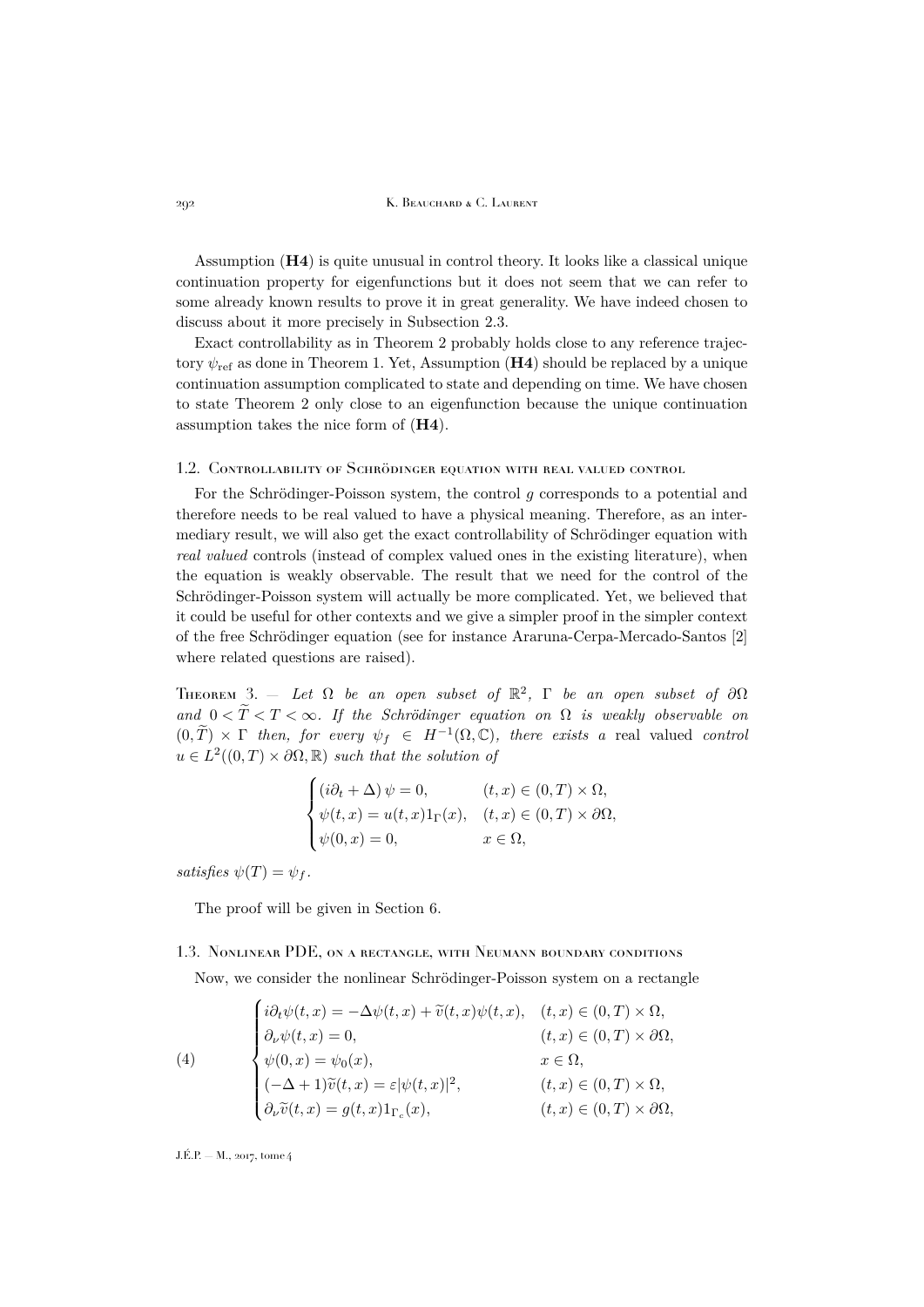where  $\varepsilon \in \mathbb{R}$ ,  $x = (x_1, x_2) \in \Omega := (0, \pi) \times (0, L)$ ,  $L > 0$  and  $\Gamma_c$  is an open subset of  $\partial\Omega$ . The control is the real valued function q and we want to control the wave function  $\psi$ .

For the nonlinear system [\(4\)](#page-6-0), our main result is the local exact controllability around the reference trajectory, constant in space,

(5) 
$$
\left(\psi_{\text{ref}}(t,x) = \frac{e^{-i\varepsilon t/\sqrt{\pi L}}}{\sqrt{\pi L}}, \widetilde{v}_{\text{ref}}(t,x) = 0, g_{\text{ref}}(t,x) = 0\right).
$$

We denote by  $\Delta_N$  the Laplace operator associated with Neumann boundary conditions

<span id="page-7-0"></span>
$$
D(\Delta_N) = H_N^2(\Omega, \mathbb{C}) := \{ \varphi \in H^2(\Omega, \mathbb{C}) \, ; \, \partial_\nu \varphi = 0 \text{ on } \partial \Omega \}
$$

$$
\Delta_N \varphi := \Delta \varphi.
$$

<span id="page-7-2"></span>THEOREM 4. — Let  $L > 0$ ,  $\Omega := (0, \pi) \times (0, L)$ ,  $\Gamma_c$  *be an open subset of*  $\partial \Omega$  *such that*  $\overline{\Gamma}_c$  *does not contain any vertex of*  $\Omega$ ,  $T > 0$ ,  $\varepsilon \in \mathbb{R}$  *be such that* 

<span id="page-7-3"></span>(6) 
$$
\varepsilon > -\frac{\pi L}{2}m(m+1)^2, \quad where \quad m := \min\left\{1; \left(\pi/L\right)^2\right\}.
$$

and  $\psi_{\text{ref}}$  be defined by [\(5\)](#page-7-0). There exists  $\delta > 0$  and a C<sup>1</sup>-map

$$
\Upsilon : \mathcal{V} \longrightarrow L^2((0,T) \times \partial \Omega, \mathbb{R}),
$$

*where*

$$
\mathcal{V} := \left\{ (\psi_0, \psi_f) \in [H_N^2(\Omega, \mathbb{C}) \cap S]^2 \, ; \, \|\psi_0 - \psi_{\text{ref}}(0)\|_{H^2} + \|\psi_f - \psi_{\text{ref}}(T)\|_{H^2} < \delta \right\},
$$

*such that*  $\Upsilon(\psi_{\text{ref}}(0), \psi_{\text{ref}}(T)) = 0$  *and for every*  $(\psi_0, \psi_f) \in \mathcal{V}$ , the solution of [\(4\)](#page-6-0) with *control*  $g = \Upsilon(\psi_0, \psi_f)$  *satisfies*  $\psi(T) = \psi_f$ .

This part with the nonlinear Schrödinger equation only deals with  $\Omega$  a rectangle, where the boundary is flat. Indeed, with the Neumann boundary control, the smoothing effect, required in our proof, is not well-understood for a general open set  $\Omega$ . The nonhomogeneous boundary Cauchy problem is then quite complicated. This was for instance investigated for the wave equation by Tataru [\[35\]](#page-50-1) and earlier papers by Lasiecka and Triggiani [\[21\]](#page-49-3). The curvature of the boundary has important consequences in this case.

#### 1.4. Bibliography

1.4.1. *Schrödinger equation with bilinear control*. — The Schrödinger equation with bilinear control has been widely studied in the literature, and is related to the system under study in this article. This model reads

<span id="page-7-1"></span>(7) 
$$
\begin{cases} (i\partial_t + \Delta - V)\psi(t, x) = u(t)\mu(x)\psi(t, x), & (t, x) \in (0, T) \times \Omega, \\ \psi(t, x) = 0, & (t, x) \in (0, T) \times \partial\Omega, \end{cases}
$$

where  $V, \mu : \Omega \to \mathbb{R}$  are given functions, the state  $\psi$  lives in S and the control is the real valued function  $u:(0,T)\to\mathbb{R}$ . When V and  $\mu$  solve an appropriate Poisson equation,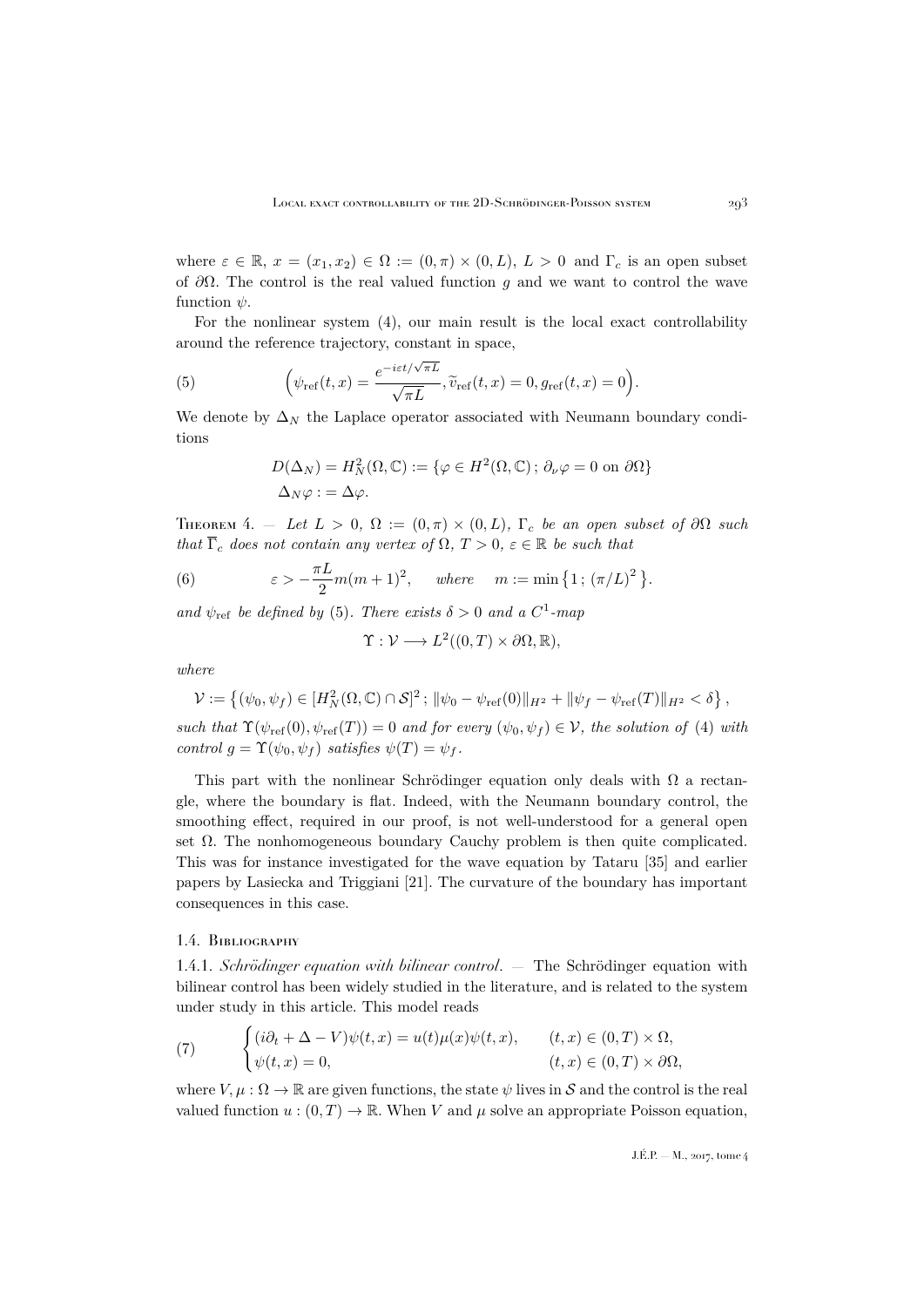294 K. BEAUCHARD & C. LAURENT

then the system [\(7\)](#page-7-1) is a particular case of the Schrödinger-Poisson system [\(1\)](#page-2-1) (take  $v(t, x) = V(x) + u(t) \mu(x)$ .

*A negative result*. — A negative control result was proved by Turinici in [\[37\]](#page-50-2), as a consequence of a general result by Ball, Marsden and Slemrod in [\[3\]](#page-48-2). It states that, for  $V = 0$ , for a given function  $\mu \in C^2(\Omega, \mathbb{R})$ , for a given initial condition  $\psi_0 \in (H^2 \cap H_0^1)(\Omega, \mathbb{C}) \cap \mathcal{S}$ , and by using controls  $u \in L^r_{loc}((0,\infty), \mathbb{R})$  with  $r > 1$ , one may only reach a subset of  $(H^2 \cap H_0^1)(\Omega) \cap S$  that has an empty interior in  $(H^2 \cap H_0^1)(\Omega, \mathbb{C}) \cap \mathcal{S}$ . Recently, Boussaid, Caponigro and Chambrion extended this negative result to the case of controls in  $L^1_{loc}((0,\infty),\mathbb{R})$ , see [\[11\]](#page-49-4). However, this negative results are actually due to an inappropriate choice of functional setting, as emphasized in the next paragraph.

Note that this type of negative results is specific to systems with a bilinear control, which is a function of the time variable  $t$  (and not a function of both  $t$  and  $x$ ). Thus, it does not apply to the Schrödinger-Poisson system [\(1\)](#page-2-1) studied in this article. See also Section [5.3](#page-33-0) for some comments about this type of control in our context.

*Local exact results in 1D*. — Beauchard proved in [\[4\]](#page-49-5) the exact controllability of Equa-tion [\(7\)](#page-7-1), locally around the ground state in  $H^7$ , with controls  $u \in H^1((0,T),\mathbb{R})$  in large time T, in the case  $N = 1$ ,  $\Omega = (-1/2, 1/2)$ ,  $\mu(x) = x$  and  $V = 0$ . The proof of [\[4\]](#page-49-5) relies on Coron's return method and Nash-Moser's theorem.

The reference [\[5\]](#page-49-6), by the authors of this paper, improves this result and establishes the exact controllability of Equation  $(7)$ , locally around the ground state in  $H^3$ , with controls  $u \in L^2((0,T),\mathbb{R})$ , in arbitrary time  $T > 0$ , and with generic functions  $\mu$ when  $N = 1$ ,  $\Omega = (0, 1)$ . This result, proved with  $V = 0$  in [\[5\]](#page-49-6), can be extended to an arbitrary potential  $V$ , as explained in [\[29\]](#page-49-7). The proof relies on a smoothing effect, that allows one to conclude with the inverse mapping theorem (instead of Nash-Moser's one).

Then, Morancey and Nersesyan developed this strategy to control a Schrödinger equation with a polarizability term [\[28\]](#page-49-8) and a finite number of Schrödinger equations with one control [\[27,](#page-49-9) [29\]](#page-49-7).

The goal of this article is to extend this type of strategy (previously applied in 1D) to the 2D Schrödinger-Poisson system [\(1\)](#page-2-1). New difficulties appear at the two levels of the proof:

– in controlling the linearized system, because a new observability inequality is required,

– in proving the appropriate smoothing effect or the 2D-system [\(1\)](#page-2-1).

*Global approximate results*. — Three strategies have been developed to study approximate controllability for Equation [\(7\)](#page-7-1)

The first strategy is a variational argument introduced by Nersesyan in [\[30\]](#page-50-3). It proves the global controllability to the ground state, approximately in  $H^3$ , with smooth controls  $u \in C_c^{\infty}((0,T),\mathbb{R})$ , in large time T, for generic functions  $(\mu, V)$ , in arbitrary dimension N.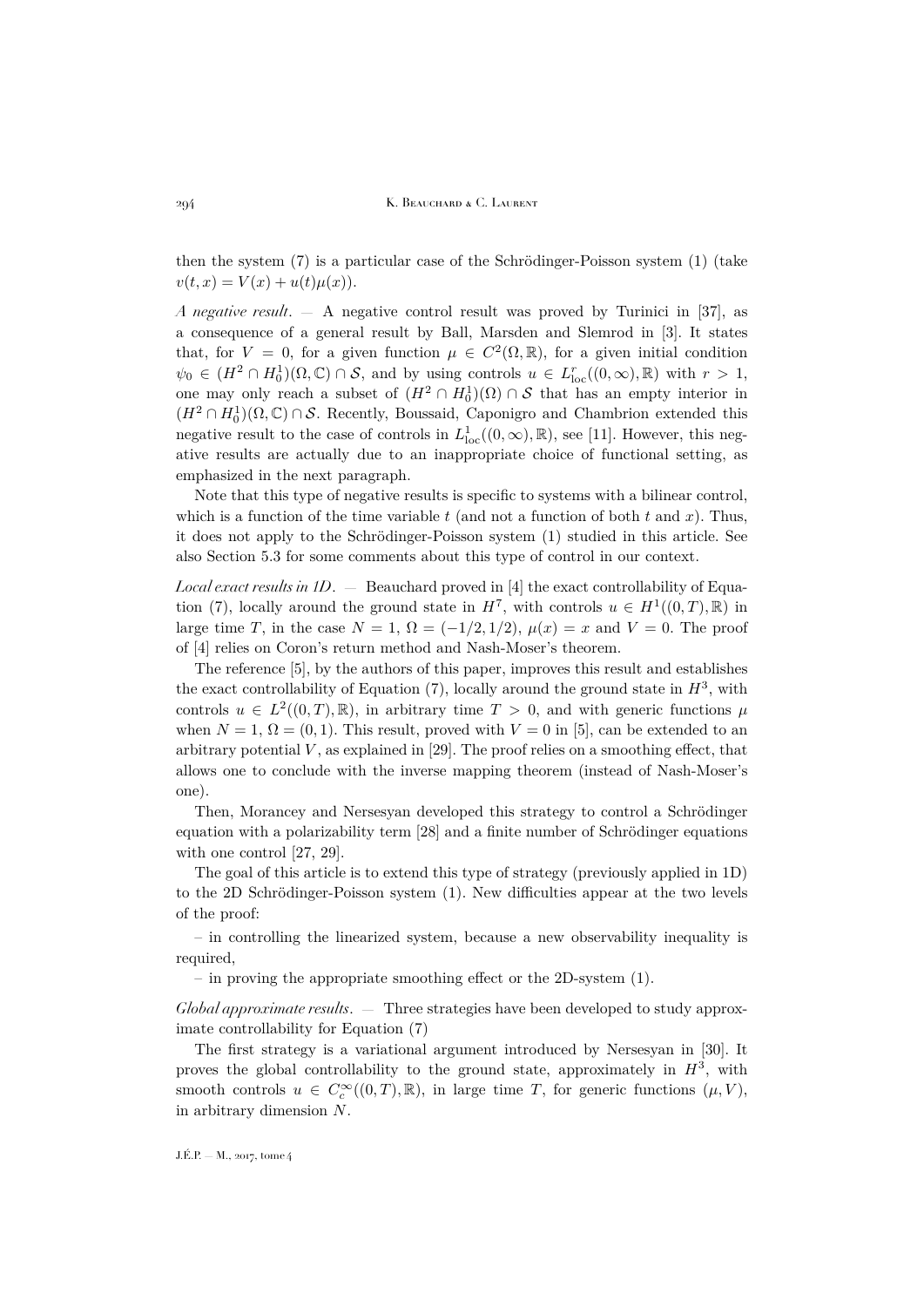Note that this global approximate control result may be coupled to the previous local exact controllability results to provide global exact controllability, see [\[31\]](#page-50-4) for Equation [\(7\)](#page-7-1), [\[28\]](#page-49-8) for a Schrödinger equation with a polarizability term, [\[29\]](#page-49-7) for finite number of Schrödinger equations with the same control.

A second strategy consists in deducing approximate controllability in regular spaces (containing  $H^3$ ) from exact controllability results in infinite time by Nersesyan and Nersisyan [\[32\]](#page-50-5)

A third strategy, due to Chambrion, Mason, Sigalotti, and Boscain [\[16\]](#page-49-10), relies on geometric techniques for the controllability of the Galerkin approximations. It proves (under appropriate assumptions on V and  $\mu$ ) the approximate controllability of [\(7\)](#page-7-1) in  $L^2$ , with piece-wise constant controls. The hypotheses of this result were refined by Boscain, Caponigro, Chambrion, and Sigalotti in [\[8\]](#page-49-11). The approximate controllability is proved in higher Sobolev norms in [\[11\]](#page-49-4) for one equation, and in [\[9\]](#page-49-12) for a finite number of equations with one control. For more details and more references about the geometric techniques, we refer the reader to the recent survey [\[10\]](#page-49-13).

1.4.2. *Schrödinger-Poisson system*. — In [\[24\]](#page-49-0), Méhats, Privat and Sigalotti prove the approximate controllability in  $L^2$  for a Schrödinger-Poisson system, with mixed boundary conditions (of Dirichlet or Neumann type, depending on the place where we are on the boundary). This result holds for generic domains  $\Omega$  and generic control supports  $\Gamma_c$  on the boundary. The proof relies on the general result of [\[16\]](#page-49-10) and analyticity arguments to obtain genericity.

1.5. Structure of the article. — This article is organized in 7 Sections.

Section 2 is a discussion about our assumptions  $(H2)$ ,  $(H3)$  and  $(H4)$ , in particular when  $\Omega$  is a rectangle domain or a disk.

Section 3 is dedicated to the well-posedness of the system [\(1\)](#page-2-1), in appropriate spaces for our control problem. The starting point is a smoothing effect proved by Puel in [\[34\]](#page-50-6), that needs to be recast in our context.

In Section 4, we prove local exact controllability of high frequencies, around any trajectory of the free system, i.e., Theorem [1.](#page-4-0)

Section 5 is devoted to the proof of the local exact controllability, around any eigenstate, i.e., Theorem [2.](#page-5-0)

The goal of Section 6 it to explain how the strategy of Section 5 can be used to get controllability for the Schrödinger equation with *real-valued* boundary controls (instead of complex valued ones in the literature), i.e., Theorem [3.](#page-6-1)

Finally, in Section 7, we prove the local exact controllability of the nonlinear Schrödinger-Poisson system [\(4\)](#page-6-0) on a rectangle, i.e., Theorem [4.](#page-7-2)

1.6. Notation. — Implicitly functions take values in  $\mathbb{C}$ , otherwise we specify, for instance  $L^2((0,T) \times \partial \Omega, \mathbb{R})$ . The volume element on  $\Omega$  is denoted dx and the surface element on  $\partial\Omega$  is denoted  $d\sigma(x)$ . When  $\varphi \in \mathcal{S}$  then  $T_{\mathcal{S}}\varphi$  denotes the tangent space to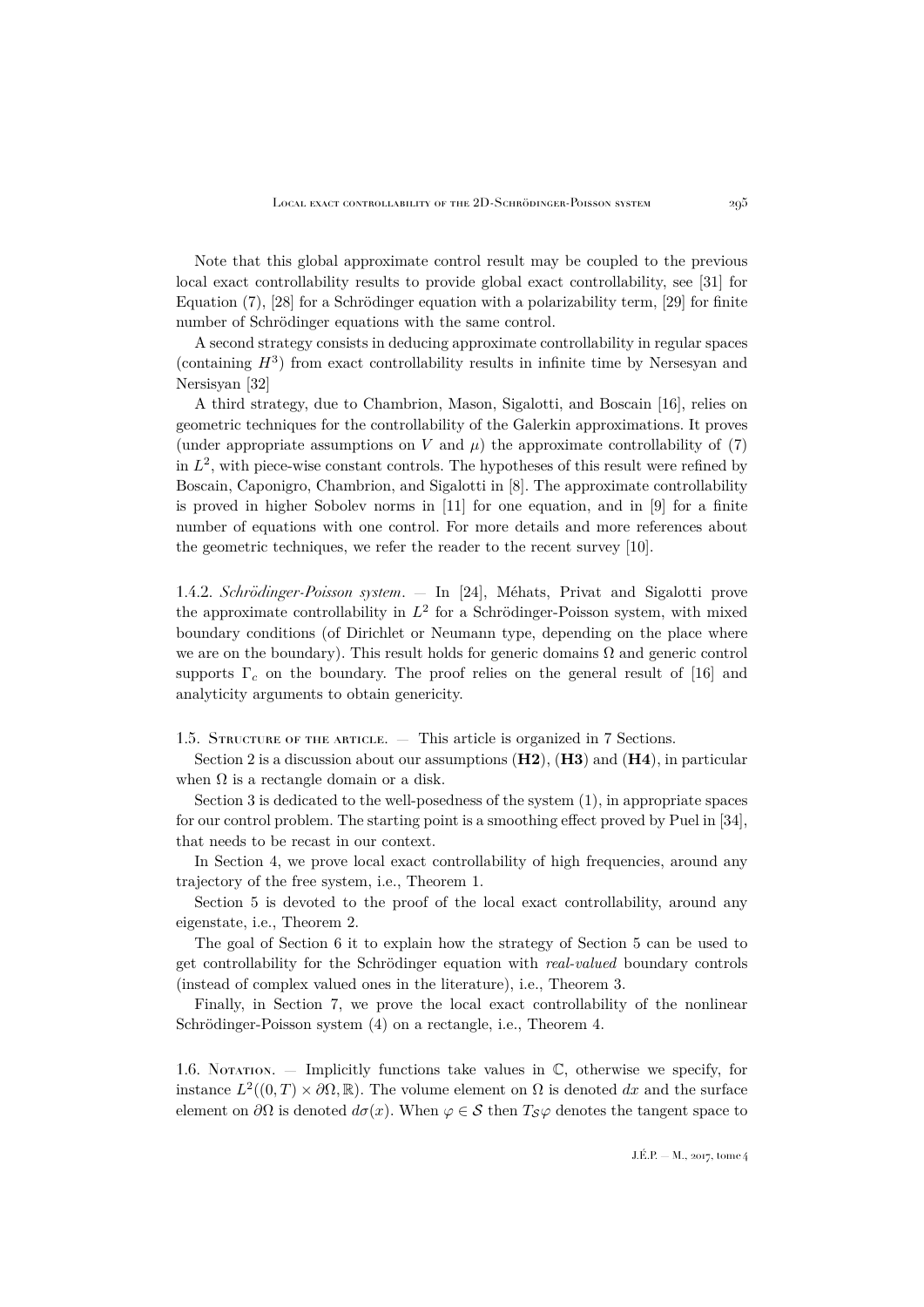296 K. Beauchard & C. Laurent

the sphere S at point  $\varphi$ 

$$
T_{\mathcal{S}}\varphi := \left\{ \xi \in L^2(\Omega,\mathbb{C})\,;\, \Re\left(\int_{\Omega}\varphi(x)\overline{\xi(x)}\,dx\right) = 0\right\}.
$$

### 2. Comments on our assumptions

<span id="page-10-0"></span>The goal of this section is to prove that our assumptions  $(H2)$ ,  $(H3)$  and  $(H4)$ hold for appropriate configurations  $(\Omega, \Gamma_c)$  and to explain why (H4) is related to the control of low frequencies.

<span id="page-10-1"></span>2.1. WEAK OBSERVABILITY OF SCHRÖDINGER EQUATION  $(H2)$ . – The goal of this section is to recall known results about Assumption (H2).

<span id="page-10-2"></span>Proposition 1. — *Property* (H2) *holds in the following cases.*

(1)  $\Omega = (0, \pi) \times (0, L)$  *for some*  $L > 0$ ,  $\widetilde{T} > 0$  *and*  $\Gamma_c$  *is an open subset of*  $\partial\Omega$  *that contains both a horizontal and a vertical segment with non-zero length (necessary and sufficient condition).*

(2) Ω *is smooth, does not have a contact of infinite order with its tangents and* (Ω, Γc) *satisfies the Geometric Control Condition.*

(3)  $\Omega = \{(x, y) : x^2 + y^2 < 1\}$  and  $\Gamma_c$  *is an arbitrary open set of the boundary.* 

Statement 1 is proved by Tenenbaum and Tucsnak in [\[36,](#page-50-7) Th. 1.4]. Precisely, they prove that the Schrödinger equation is observable on  $(0, T) \times \Gamma_c$  iff  $\Gamma_c$  contains both a horizontal and a vertical segment with non-zero length. Thus weak observability also holds in this configuration. Moreover, the same counter-example as in [\[36,](#page-50-7) p. 967] proves that this condition is necessary: with  $\Gamma_c := (a, b) \times \{0\}$ ,  $0 \leq a < b \leq \pi$ ,  $m \in \mathbb{N}^*$ and  $\phi_T(x, y) := \sin(mx) \sin(\pi y/L)$ , we get

 $Cm \leqslant \|\phi_T\|_{H_0^1(\Omega)}$  and  $\|\partial_\nu \phi\|_{L^2((T',T'')\times \Gamma_c)} + \|\phi_T\|_{H^{-1}(\Omega)} \leqslant C',$ 

for some constants  $C, C' > 0$  independent of m.

Statement 2 is proved by Lebeau in [\[22\]](#page-49-14) when  $\Omega$  is analytic. The result is actually also true if  $\Omega$  is smooth (see for instance Burq-Zworski [\[15\]](#page-49-15)). The assumptions of contact of finite order is made in order to ensure the uniqueness of the broken geodesic flow. It is certainly also true if  $\Omega$  is only  $C^3$  using the result by Burq [\[13\]](#page-49-16) for the wave equation and transmutation or resolvent methods (see Miller [\[25,](#page-49-17) [26\]](#page-49-18) for instance).

Statement 3 is proved by Anatharaman, Léautaud and Macià in [\[1\]](#page-48-3).

2.2. SIMULTANEOUS VALIDITY OF  $(H2)$  AND  $(H3)$ .  $-$  The goal of this section is to prove the claim written after Theorem [1.](#page-4-0)

<span id="page-10-3"></span>Proposition 2. — *We assume that*

 $-$  *either*  $\Omega$  *is a disk and*  $\Gamma_c$  *is a non-empty open subset of*  $\partial\Omega$ *,* 

 $-$  *or*  $\Omega = (0, \pi) \times (0, L)$  *for some*  $L > 0$  *and*  $\Gamma_c$  *contains both a horizontal and a vertical segment.*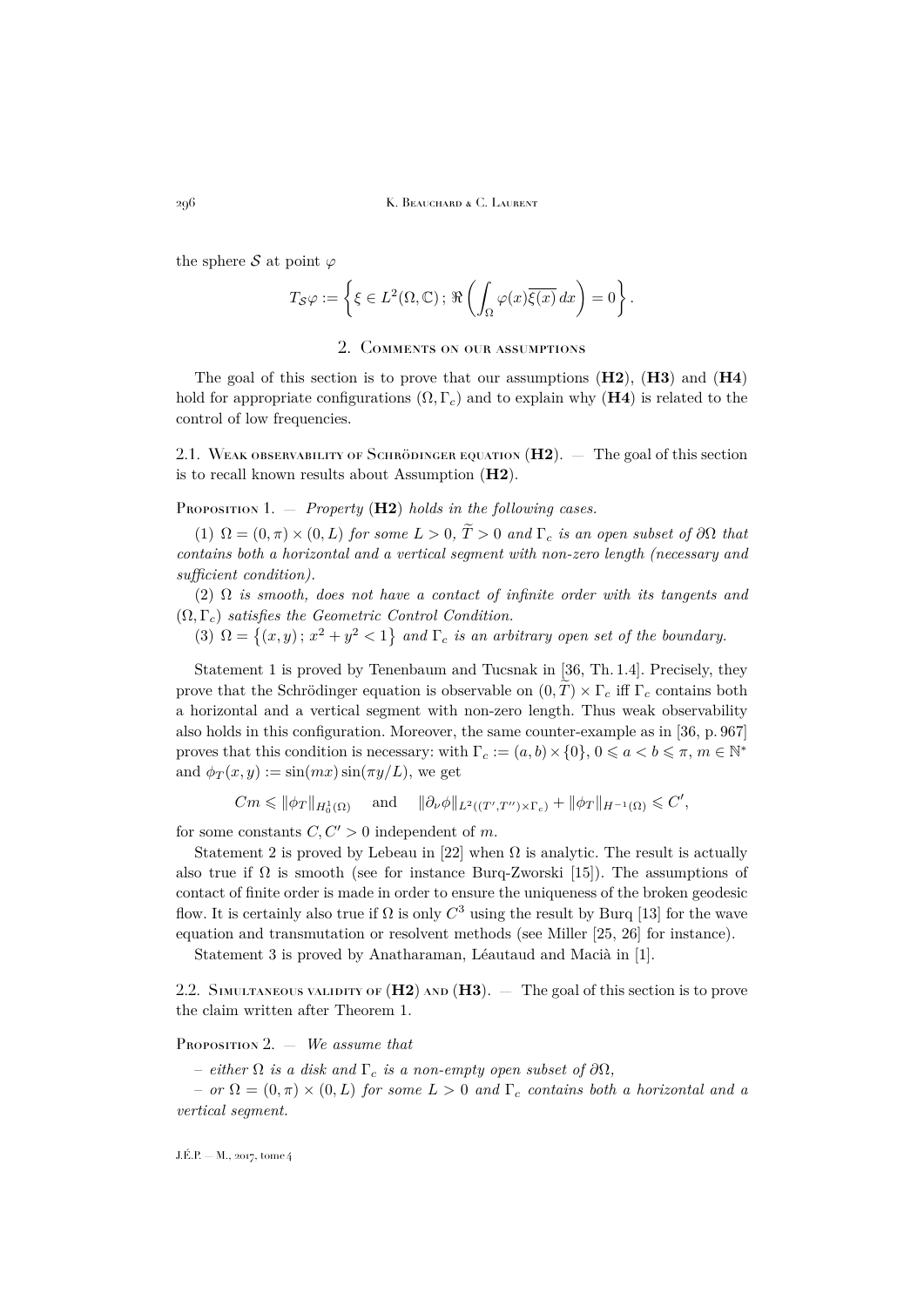Let  $T > 0$ ,  $\psi_0 \in H^3_{(0)}(\Omega, \mathbb{C}) \cap \mathcal{S}$  and  $\psi_{ref}(t) := e^{i\Delta_D t}\psi_0$ . Then Assumptions (**H2**)  $and$  **(H3)** are satisfied when  $\Gamma_c$  is replaced by an appropriate non-empty open subset  $\Gamma_c'$ *of*  $\Gamma_c$ *. As a consequence, the conclusion of Theorem [1](#page-4-0) holds.* 

*Proof of Proposition* [2.](#page-10-3) — Let us assume that  $\Omega$  is a disk and  $\Gamma_c$  is a non-empty open subset of  $\partial\Omega$ . By unique continuation for the Schrödinger equation, we know that the continuous function  $\partial_{\nu}\psi_{\text{ref}}$  does not identically vanish on  $(0,T) \times \Gamma_c$ . This is a consequence of the Holmgren theorem (see Theorem 8.6.5 of [\[20\]](#page-49-19)) since  $\partial\Omega$  is analytic here and any hypersurface  $\{\Phi = 0\}$  with  $\nabla_x \Phi \neq 0$  is non-characteristic for the Schrödinger operator. We can also get this directly as a consequence of the observabil-ity estimate of [\[1\]](#page-48-3). Thus, there exists  $0 \leq T' < T'' \leq T$  and an open subset  $\Gamma'_c$  of  $\Gamma_c$ such that  $|\partial_{\nu}\psi_{\text{ref}}(t,x)| \geqslant m > 0$  for every  $(t,x) \in (T',T'') \times \Gamma'_{c}$ . Let  $\widetilde{T} \in (0,T''-T')$ . By the previous proposition, the Schrödinger equation on  $\Omega$  is weakly observable on  $(0, \tilde{T}) \times \Gamma_c'$ . Therefore, both (H2) and (H3) hold with  $\Gamma_c$  replaced by  $\Gamma_c'$ . Then, The-orem [1](#page-4-0) provides controls supported in  $(0,T) \times \Gamma_c'$  that are, a fortiori, also supported in  $(0, T) \times \Gamma_c$ .

Now, let us assume that  $\Omega = (0, \pi) \times (0, L)$  for some  $L > 0$  and  $\Gamma_c$  contains both a horizontal segment  $\Gamma_H$  and a vertical segment  $\Gamma_V$ . By unique continuation for the Schrödinger equation (by application of the Holmgren theorem for instance), we know that  $\partial_{\nu}\psi_{\rm ref}$  does not identically vanish on  $(0, T) \times \Gamma_H$ . Thus, there exists  $0 \leq T'_H < T''_H \leq T$  and an open subset  $\Gamma'_H$  of  $\Gamma_H$  such that  $|\partial_\nu \psi_{\text{ref}}(t,x)| \geqslant m_H > 0$  for every  $(t, x) \in (T'_H, T''_H) \times \Gamma'_H$ . By unique continuation for the Schrödinger equation, we know that  $\partial_{\nu}\psi_{ref}$  does not identically vanish on  $(T'_H, T''_H) \times \Gamma_V$ . Thus, there exists  $T'_H \leq T' < T'' \leq T''_H$  and an open subset  $\Gamma'_V$  of  $\Gamma_V$  such that  $|\partial_\nu \psi_{\text{ref}}(t,x)| \geq m_V > 0$ for every  $(t, x) \in (T', T'') \times \Gamma'_V$ . Then  $|\partial_\nu \psi_{\text{ref}}(t, x)| \geqslant m := \min\{m_H; m_V\} > 0$  for every  $(t, x) \in (T', T'') \times \Gamma'_c$  with  $\Gamma'_c := \Gamma'_H \cup \Gamma'_V$ . The conclusion comes as in the previous case.

<span id="page-11-1"></span>2.3. UNIQUE CONTINUATION ASSUMPTION  $(H4)$ .  $-$  The goal of this section is to prove that (H4) holds on rectangular domains and is related to the controllability of low frequencies.

#### 2.3.1. *The case of a rectangle*

<span id="page-11-0"></span>Proposition 3. – Let  $L > 0$ ,  $\Omega := (0, \pi) \times (0, L)$ ,  $\Gamma_c$  *be a non-empty open subset of*  $\partial\Omega$ ,  $R_1, R_2 \in \mathbb{N}^*$  *be such that*  $R_1^2 + (R_2 \pi/L)^2$  *is a simple eigenvalue of*  $(-\Delta_D)$  *and*  $\varphi_R(x, y) := \frac{2}{\sqrt{\pi L}} \sin(R_1 x) \sin(R_2 \pi y/L)$ *. Then* (**H4**) *is satisfied.* 

*Proof of Proposition* [3.](#page-11-0) — Without loss of generality, one may assume that  $\Gamma_c$  contains  $(a, b) \times \{0\}$  for some  $0 \leq a < b \leq \pi$ . Let  $\lambda \in \text{Sp}(-\Delta_D)$ , set

$$
J := \{ (p, n) \in (\mathbb{N}^*)^2 \, ; \, p^2 + (n\pi/L)^2 = \lambda \},
$$

which is a finite set, and let

$$
\Phi = \sum_{(p,n)\in J} c_{p,n} \sin(px) \sin(n\pi y/L)
$$

 $J.E.P. = M$ , 2017, tome 4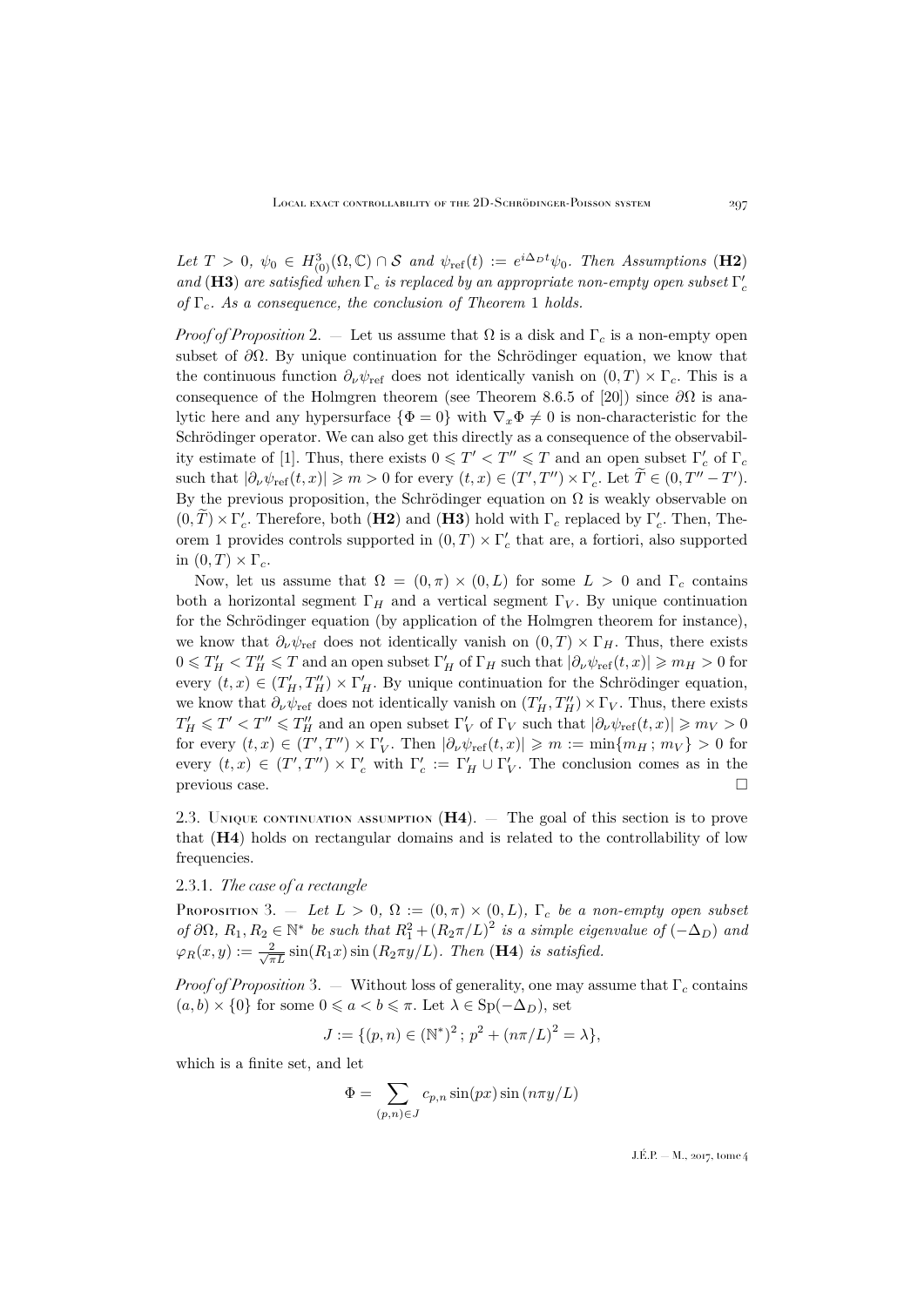be an eigenfunction of  $(-\Delta_D)$  associated to the eigenvalue  $\lambda$ . From the relation  $2\sin(a)\sin(b) = \cos(a-b) - \cos(a+b)$  we deduce that

$$
\varphi_R \Phi = \sum_{(p,n)\in J} \sum_{\substack{\varepsilon_1 = \pm 1,\\ \varepsilon_2 = \pm 1}} \frac{c_{p,n} \varepsilon_1 \varepsilon_2}{2\sqrt{\pi L}} \cos[(p + \varepsilon_1 R_1)x] \cos[(n + \varepsilon_2 R_2)\pi y/L]
$$

thus

$$
w(x,y) = \sum_{(p,n)\in J} \sum_{\substack{\varepsilon_1=\pm 1,\\ \varepsilon_2=\pm 1}} \frac{c_{p,n}\varepsilon_1\varepsilon_2 \cos[(p+\varepsilon_1 R_1)x] \cos[(n+\varepsilon_2 R_2)\pi y/L]}{(p+\varepsilon_1 R_1)^2 + ((n+\varepsilon_2 R_2)\pi/L)^2 + 1}
$$

and in particular

$$
w(x,0) = \sum_{(p,n)\in J} \sum_{\substack{c\varepsilon_1=\pm 1,\\ \varepsilon_2=\pm 1}} \frac{c_{p,n}\varepsilon_1\varepsilon_2 \cos[(p+\varepsilon_1 R_1)x]}{\left[(p+\varepsilon_1 R_1)^2 + \left((n+\varepsilon_2 R_2)\pi/L\right)^2 + 1\right]}.
$$

Let

$$
P := \max\{p \in \mathbb{N}^* \, ; \, \exists n \in \mathbb{N}^* \text{ such that } (p, n) \in J \text{ and } c_{p,n} \neq 0\}.
$$

Let  $N \in \mathbb{N}^*$  be the unique integer such that  $(P, N) \in J$ . Then  $x \mapsto w(x, 0)$  is a finite sum of cosine functions

$$
w(x,0) = \sum_{k=0}^{P+R_1} \alpha_k \cos(kx)
$$

and its fastest oscillating term has coefficient

$$
\alpha_{P+R_1} = \frac{c_{P,N}}{2\sqrt{\pi L}} \left( \frac{1}{\left[ (P+R_1)^2 + ((N+R_2)\pi/L)^2 + 1 \right]} - \frac{1}{\left[ (P+R_1)^2 + ((N-R_2)\pi/L)^2 + 1 \right]} \right).
$$

If  $w(x, 0) = 0$  for every  $x \in (a, b)$ , then  $\alpha_k = 0$  for  $k = 0, \ldots, P + R_1$  and in particular  $\alpha_{P+R_1} = 0$ . This is impossible because  $c_{P,N} \neq 0$  and  $(N + R_2)^2 \neq (N - R_2)^2$  (note that  $N, R_2 \in \mathbb{N}^*$ ).

2.3.2. *General comments*. — First, we prove the equivalence between Assumption (H4) and the existence of some non-vanishing integral quantities. To this end, we introduce the following notation: for  $\chi \in L^2(\partial\Omega)$ ,  $V_\chi$  denotes the unique solution in  $H^{3/2}(\Omega)$  of

(8) 
$$
\begin{cases} (-\Delta + 1)V_{\chi}(x) = 0, & x \in \Omega, \\ \partial_{\nu}V_{\chi}(x) = \chi(x), & x \in \partial\Omega. \end{cases}
$$

<span id="page-12-0"></span>PROPOSITION 4.  $-$  *Let*  $\Omega$  *be a smooth bounded open subset of*  $\mathbb{R}^2$  *and*  $(\varphi_k)_{k \in \mathbb{N}}$  *be an orthogonal basis of eigenfunctions of*  $(-\Delta_D)$ ,  $R \in \mathbb{N}^*$ . If the spectrum of  $(-\Delta_D)$  is *simple, then the following statements are equivalent.*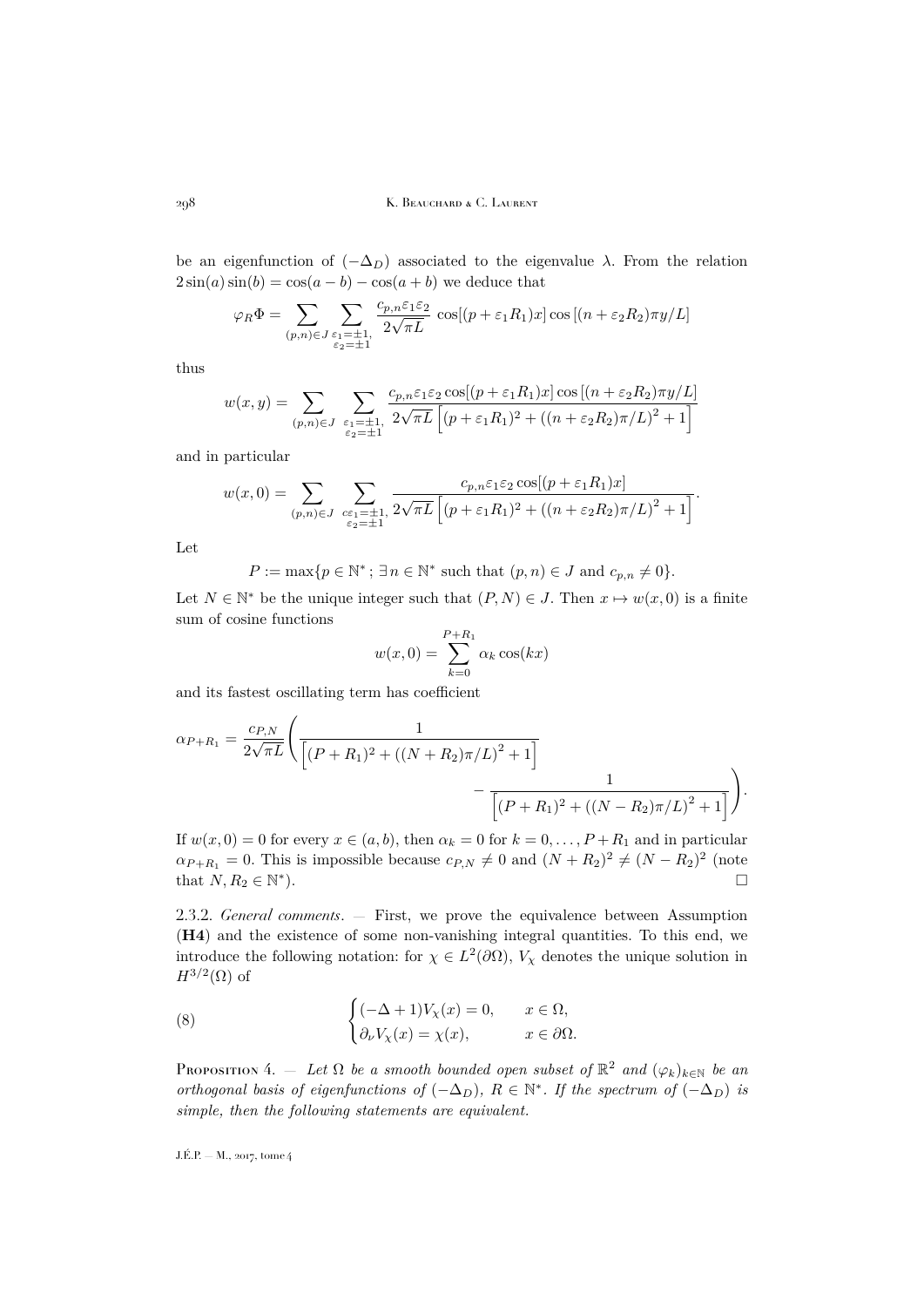<span id="page-13-4"></span><span id="page-13-1"></span>(1) *For any eigenvector*  $\Phi$  *of*  $(-\Delta_D)$ *, the solution* w *of* 

(9) 
$$
\begin{cases} (-\Delta + 1)w(x) = \varphi_R(x)\Phi(x), & x \in \Omega, \\ \partial_\nu w(x) = 0, & x \in \partial\Omega, \end{cases}
$$

*does not identically vanish on*  $\Gamma_c$ :  $w_{\vert \Gamma_c} \not\equiv 0$ .

<span id="page-13-2"></span>(2) *There is an open dense set in*  $L^2(\Gamma_c)$  *of functions*  $\chi$  *such that*  $\int_{\Omega} V_{\chi} \varphi_R \varphi_k \neq 0$ *for any*  $k \in \mathbb{N}^*$ 

<span id="page-13-3"></span>(3) *There is one*  $\chi \in L^2(\Gamma_c)$  *such that*  $\int_{\Omega} V_{\chi} \varphi_R \varphi_k \neq 0$  *for any*  $k \in \mathbb{N}^*$ *. If the spectrum of*  $(-\Delta_D)$  *is not simple, we still have*  $(1) \Rightarrow (2) \Rightarrow (3)$  $(1) \Rightarrow (2) \Rightarrow (3)$  $(1) \Rightarrow (2) \Rightarrow (3)$  $(1) \Rightarrow (2) \Rightarrow (3)$  $(1) \Rightarrow (2) \Rightarrow (3)$ *.* 

*Proof.* — We have obviously  $(2) \Rightarrow (3)$  $(2) \Rightarrow (3)$  $(2) \Rightarrow (3)$ . The main tool for the other implications will be the following formula using Equation  $(9)$  (the same as in  $(H4)$ ) satisfied by w

$$
\int_{\Omega} V_{\chi} \varphi_R \Phi = \int_{\Omega} V_{\chi} (-\Delta + 1) w
$$
  
= 
$$
\int_{\Omega} (-\Delta + 1) V_{\chi} w + \int_{\partial \Omega} [\partial_{\nu} V_{\chi} w - V_{\chi} \partial_{\nu} w]
$$
  
= 
$$
\int_{\partial \Omega} \chi w.
$$

In the case of simple eigenvalues, we easily get  $(3) \Rightarrow (1)$  $(3) \Rightarrow (1)$  $(3) \Rightarrow (1)$  by selecting  $\chi \in L^2(\Gamma_c)$  such that  $\int_{\Omega} V_{\chi} \varphi_R \varphi_k = \int_{\partial \Omega} \chi w_k \neq 0$ . So, the main task is to prove  $(1) \Rightarrow (2)$  $(1) \Rightarrow (2)$  $(1) \Rightarrow (2)$ . For  $k \in \mathbb{N}^*$ , we introduce the set

$$
\mathcal{G}_k := \left\{ \chi \in L^2(\Gamma_c, \mathbb{R}) \, ; \, \int_{\Omega} V_{\chi} \varphi_R(x) \varphi_k(x) \, dx \neq 0 \right\}.
$$

By Assumption [\(1\)](#page-13-1), for any k,  $w_k$  is not identically zero on  $\Gamma_c$ , so there exists  $\chi$  such that  $\int_{\partial\Omega} \chi w_k = \int_{\Omega} V_{\chi} \varphi_R \varphi_k \neq 0$ . In particular,  $\mathcal{G}_k$  is not empty for every  $k \in \mathbb{N}^*$ . Moreover, if  $\chi_0 \in L^2(\Gamma_c, \mathbb{R}) \setminus \mathcal{G}_k$  and  $\chi \in \mathcal{G}_k$  then  $\chi_0 + \varepsilon \chi$  belongs to  $\mathcal{G}_k$  for every  $\varepsilon \in \mathbb{R}^*$  and converges to  $\chi_0$  when  $\varepsilon \to 0$ . Thus  $\mathcal{G}_k$  is a dense open subset of  $L^2(\Gamma_c, \mathbb{R})$ .

By Baire's Lemma  $\bigcap_{k\in\mathbb{N}^*} \mathcal{G}_k$  is a dense subset of  $L^2(\Gamma_c, \mathbb{R})$ . This proves [\(2\)](#page-13-2).

With the previous proposition in hands, it should be possible to prove that  $(H4)$ is generic with respect to perturbations of the domain, as done in [\[24\]](#page-49-0). Indeed, the previous proposition proves that  $(H4)$  is equivalent to the existence of one  $\chi$  so that some integral quantities are not zero. It is then often a good starting point to prove genericity with respect to  $\chi$  and deformation of  $\Omega$ . This would then directly imply that (H4) is generic with respect to perturbations of the domain.

Note also that with the same proof,  $\chi$  can be chosen in  $C_0^k(\Gamma_c)$  for some  $k \in \mathbb{N}$ .

2.3.3. *Control of low frequencies*. — Actually, the condition (H4) is a condition of controllability of the low frequencies for a control only depending on time. More precisely, we have the following result.

<span id="page-13-0"></span>Proposition 5. — *Assume all the eigenvalues of*  $\Delta_D$  *are simple and* (H4) *is fulfilled for one*  $R \in \mathbb{N}^*$ *. Let*  $\psi_{ref}(t) := \varphi_R(x) e^{-i\lambda_R t}$ *. Then there is one*  $\chi \in C^4(\Gamma_c)$  *such*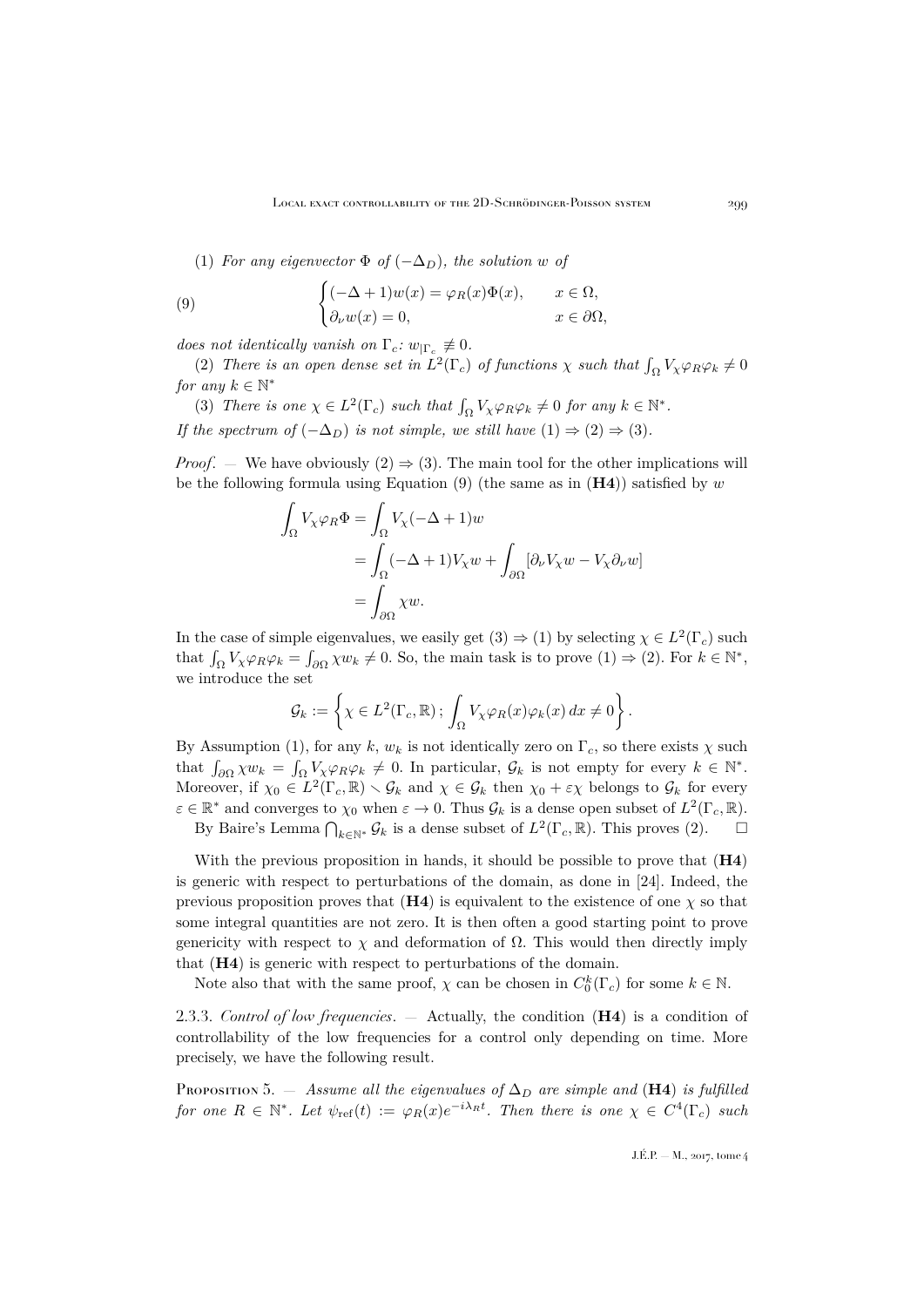*that*  $\int_{\Omega} V_{\chi} \varphi_R \Phi_k \neq 0$  *for any*  $k \in \mathbb{N}^*$ . *This implies the following local controllability property for low frequencies.*

*For any*  $N \geq 0$ *, there exists*  $\delta > 0$  *such that for every* 

$$
\psi_f \in \mathcal{V} := \{ \psi_f \in H^3_{(0)}(\Omega) \cap \mathcal{S} ; \, \|\psi_f - \psi_{\text{ref}}(T)\|_{H^3_{(0)}} < \delta \},
$$

*there exists*  $u \in L^2((0,T),\mathbb{R})$  *such that the solution of* 

(10) 
$$
\begin{cases} (i\partial_t + \Delta)\psi(t,x) = u(t)V_{\chi}(x)\psi(t,x), & (t,x) \in (0,T) \times \Omega, \\ \psi(t,x) = 0, & (t,x) \in (0,T) \times \partial\Omega, \\ \psi(0,x) = \varphi_R(x), & x \in \Omega, \end{cases}
$$

satisfies  $\mathbb{P}_N^{\perp} \psi(T) = \mathbb{P}_N^{\perp} \psi_f$ , where  $\mathbb{P}_N^{\perp}$  is the orthogonal projection on the N first *eigenfunctions.*

*Proof of Proposition* [5.](#page-13-0) — The map

$$
\Theta: L^2((0,T), \mathbb{R}) \longrightarrow \mathbb{P}_N^{\perp}[\mathcal{S}]
$$

$$
u \longmapsto \mathbb{P}_N^{\perp}[\psi(T)]
$$

is of class  $C^1$  and

$$
d\Theta(0): L^2((0,T), \mathbb{R}) \longrightarrow \mathbb{P}_N^{\perp}[T_{\psi_{\text{ref}}(T)}\mathcal{S}]
$$

$$
u \longmapsto \mathbb{P}_N^{\perp}[\Psi(T)],
$$

where

$$
\Psi(T) = -i \int_0^T e^{i(T-t)\Delta_D} \left( u(t) V_\chi \psi_{\text{ref}}(t) \right) dt
$$
  
= 
$$
-i \sum_{k=1}^\infty \langle V_\chi \varphi_R, \varphi_k \rangle \left( \int_0^T u(t) e^{i(\lambda_k - \lambda_R)t} dt \right) e^{-i\lambda_k T} \varphi_k.
$$

The surjectivity of  $d\Theta(0)$  can be formulated in terms of a finite trigonometric moment problem on u. Since  $\langle V_{\chi}\varphi_R,\varphi_k\rangle\neq 0$  for every k and the frequencies  $(\lambda_k - \lambda_R)$  are all different, this moment problem has a solution  $u \in L^2((0,T),\mathbb{R})$ . We can therefore apply the inverse function theorem to Θ. We skip the details since it is a simpler version of arguments used several times in the paper.

#### <span id="page-14-0"></span>3. Well-posedness of the Schrödinger-Poisson system and linearization

The goal of this section is to prove the well-posedness of the system [\(1\)](#page-2-1) in functional spaces that are appropriate for the controllability problem. This proof requires several preliminary results. The first one concerns Sobolev embeddings, trace theorems and elliptic estimates; they are recalled in Section [3.1.](#page-15-0) The second preliminary result concerns smoothing effects of the Schrödinger equation on a bounded domain: a smoothing effect concerning the normal derivative is recalled in Section [3.2,](#page-17-0) a smoothing effect concerning the source term is justified in Section [3.3.](#page-18-0) Finally, in Section [3.4,](#page-20-0) we prove the well-posedness of the system [\(1\)](#page-2-1) in  $H^3_{(0)}(\Omega)$  when the control g lives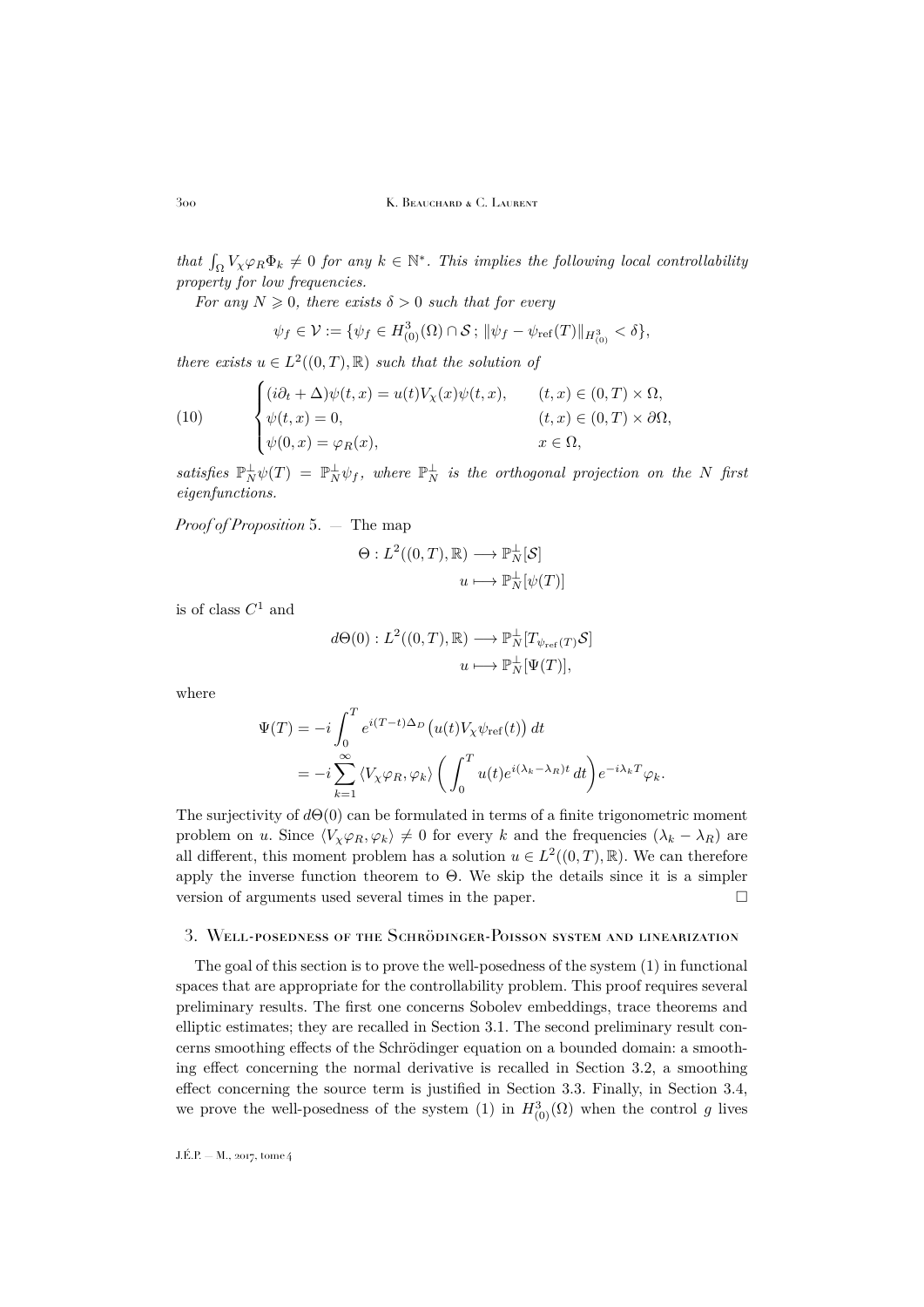in  $L^2((0,T) \times \Gamma_c)$ ; the smoothing effects are crucial at this point. In Section [3.5,](#page-22-0) we prove the  $C^1$ -regularity of the end-point map.

# <span id="page-15-0"></span>3.1. Preliminary

3.1.1. *Sobolev embeddings*.  $-$  In the whole section  $\Omega$  is an open subset of  $\mathbb{R}^n$  such that (H1) is satisfied. For  $s \geq 0$  and  $p \geq 1$ , we use the definitions

$$
W^{s,p}(\mathbb{R}^2) := \{ \tilde{f} \in \mathcal{S}'(\mathbb{R}^2) ; \mathcal{F}^{-1}[(1+|\cdot|^s)\mathcal{F}\tilde{f}] \in L^p(\mathbb{R}^2) \},
$$
  

$$
\|\tilde{f}\|_{W^{s,p}(\mathbb{R}^2)} := \|\mathcal{F}^{-1}[(1+|\cdot|^s)\mathcal{F}\tilde{f}] \|_{L^p(\mathbb{R}^2)},
$$
  

$$
W^{s,p}(\Omega) := \{ \tilde{f}|_{\Omega} ; \tilde{f} \in W^{s,p}(\mathbb{R}^2) \},
$$
  

$$
\|f\|_{W^{s,p}(\Omega)} := \inf \{ \|\tilde{f}\|_{W^{s,p}(\mathbb{R}^2)} ; \tilde{f} \in W^{s,p}(\mathbb{R}^2), f = \tilde{f} \text{ on } \Omega \}.
$$

If  $p=2$ , we use the notation  $H^s$  instead of  $W^{s,2}$ .

Remark that if  $s = 1$ , we also have

$$
W^{1,p}(\Omega) := \{ f \in L^p(\Omega) \, ; \, \nabla f \in L^p(\Omega)^n \}
$$

with the obvious norm equivalent to the one previously introduced.

The standard Sobolev embeddings

<span id="page-15-4"></span>(11) 
$$
H^{1}(\Omega) \subset L^{q}(\Omega), \quad \forall q \in [2, \infty),
$$

$$
W^{1,p}(\Omega) \subset L^{\infty}(\Omega), \quad \forall p > 2
$$

(see [\[12,](#page-49-20) Cor. IX.14]) and

$$
W^{s,p}(\mathbb{R}^2) \subset W^{s_1,p_1}(\mathbb{R}^2) \quad \text{ for } s - \frac{2}{p} = s_1 - \frac{2}{p_1}, \quad 1 < p \leq p_1 < +\infty,
$$

(see  $[7, Th. 6.5.1]$  $[7, Th. 6.5.1]$ ) yield to

<span id="page-15-2"></span>(12) 
$$
H^{3/2}(\Omega) \subset L^{\infty}(\Omega),
$$

<span id="page-15-3"></span>(13) 
$$
H^{1/2}(\Omega) \subset L^4(\Omega),
$$

<span id="page-15-5"></span>(14) 
$$
\forall \varepsilon \in (0, 1/2), \exists p \in (1, 2) \text{ such that } W^{1, p}(\Omega) \subset H^{1/2 + \varepsilon}(\Omega).
$$

If  $s \geqslant 0$ , we denote

$$
H^{-s}(\Omega) := (H_0^s(\Omega))'
$$
,

which is a space of distributions.

3.1.2. *Regularity for elliptic boundary value problems on a smooth domain*

In this section, we recall classical results used in the article (see [\[23,](#page-49-22) Th. 5.4 p. 176, Th. 6.5, Th. 6.7 p. 192]).

<span id="page-15-1"></span>PROPOSITION  $6.$  — Let  $\Omega$  be a bounded open subset of  $\mathbb{R}^2$ , of class  $C^{\infty}$  and locally on *one side of* ∂Ω*.*

(1) *The mapping*

$$
C^{\infty}(\overline{\Omega}) \longrightarrow C^{\infty}(\partial \Omega)
$$

$$
f \longmapsto f|_{\partial \Omega}
$$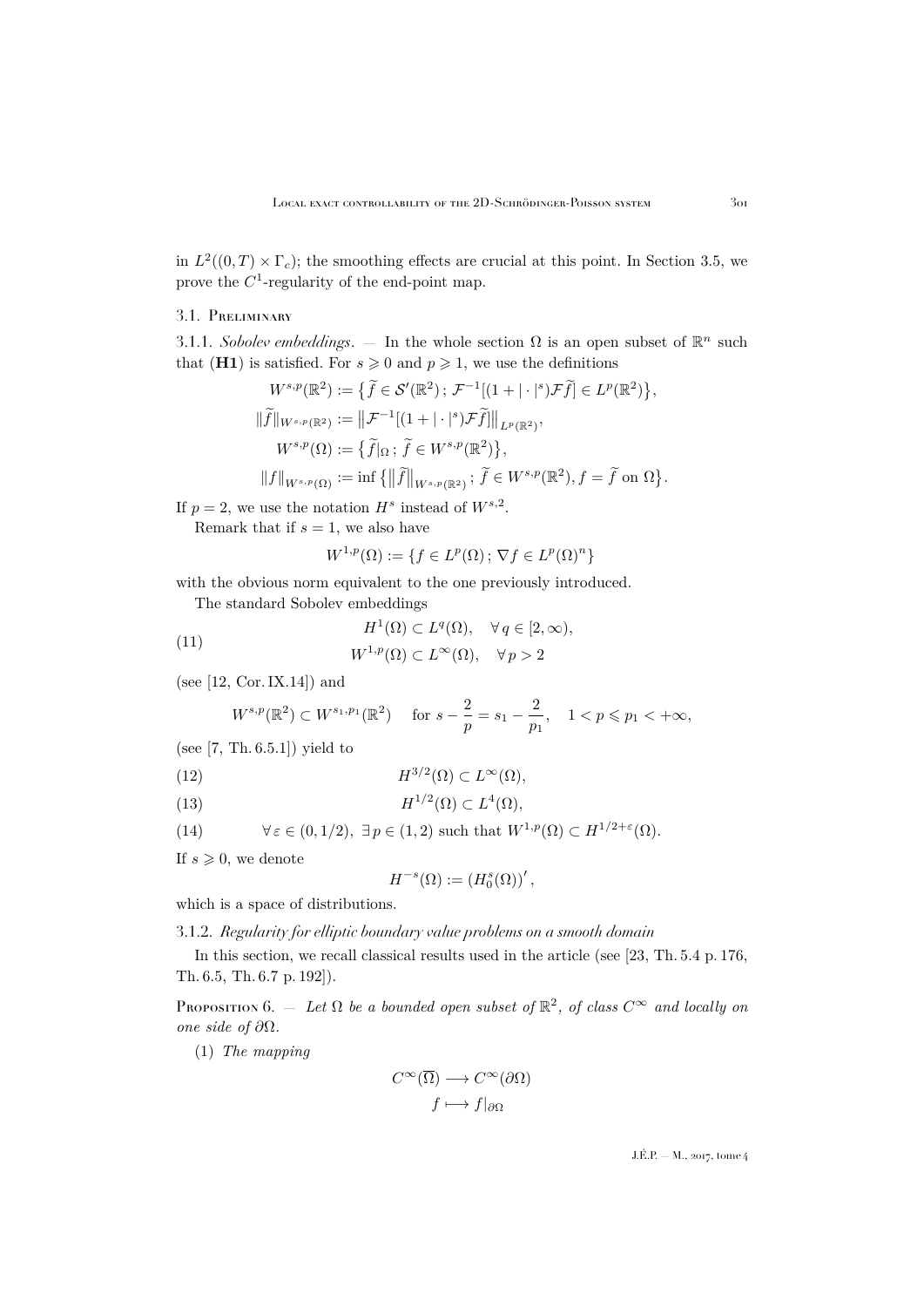302 K. Beauchard & C. Laurent

*has a unique continuous extension from*  $D(\Delta, L^2(\Omega)) := \{f \in L^2(\Omega) ; \Delta f \in L^2(\Omega) \}$  $\int$ *into*  $H^{-1/2}(\partial\Omega)$ .

(2) *The mapping*

$$
H^{2}(\Omega) \longrightarrow L^{2}(\partial \Omega)
$$

$$
f \longmapsto \partial_{\nu} f
$$

*has a unique continuous extension from*  $\{f \in H^{3/2}(\Omega) \,;\, \Delta f \in L^2(\Omega)\}\)$  *into*  $L^2(\partial\Omega)$ *.* (3) *For every*  $f \in L^2(\Omega)$  *and*  $g \in L^2(\partial \Omega)$ *, there exists a unique*  $v \in H^{3/2}(\Omega)$  *such that*

$$
\begin{cases}\n(-\Delta + 1)v = f \text{ in } \Omega, \\
\partial_{\nu}v = g \text{ on } \partial\Omega.\n\end{cases}
$$

*Moreover, there exists*  $C(\Omega) > 0$  *such that* 

$$
||v||_{H^{3/2}(\Omega)} \leq C [||f||_{L^2(\Omega)} + ||g||_{L^2(\partial\Omega)}].
$$

3.1.3. *Regularity and Green formula for elliptic boundary value problems on a rectangle* The goal of this section is to state the following results.

<span id="page-16-1"></span>PROPOSITION 7. — Let  $\Omega = (0, \pi) \times (0, L)$  for some  $L > 0$ ,  $(\Gamma_j)_{1 \leq j \leq 4}$  be its edges,  $(\nu_j)_{1\leq j\leq 4}$  *be its unitary exterior normal vectors,*  $(S_j)_{1\leq j\leq 4}$  *be its vertices and*  $p \geq 1$ *.* 

(1) *The mapping*  $u \mapsto (u|_{\Gamma_j}, \partial_{\nu_j} u)$ *, which is well-defined for*  $u \in W^{2,p}(\Omega)$  *has a unique extension as an operator from*

$$
D(\Delta, L^p(\Omega)) := \{ u \in L^p(\Omega) ; \, \Delta u \in L^p(\Omega) \}
$$

*into*

 $- W^{-1/p,p}(\Gamma_i) \times W^{-1-1/p,p}(\Gamma_i)$  when  $p \neq 2$ ,

 $-H^{-1/2-\varepsilon}(\Gamma_j) \times H^{-3/2-\varepsilon}(\Gamma_j)$ , for every  $\varepsilon > 0$ , when  $p = 2$ .

(2) *Moreover,*

$$
\int_{\Omega} ((\Delta u)v - u(\Delta v)) dx = \sum_{j=1}^{4} \int_{\Gamma_j} ((\partial_{\nu_j} u)v - u(\partial_{\nu_j} v)) d\sigma_j(x)
$$

*for every*  $u \in D(\Delta, L^p(\Omega))$  *and*  $v \in W^{2,p'}(\Omega)$  *such that* 

 $-v(S_i) = 0$  *for*  $j = 1, ..., 4$  *when*  $p > 2$ *,*  $-v(S_j) = 0$  *and*  $\nabla v(S_j) = 0$  *for*  $j = 1, ..., 4$  *when*  $p < 2$ *,*  $− v \equiv 0$  *on a neighborhood of*  $S_j$  *for*  $j = 1, ..., 4$  *when*  $p = 2$ *.* 

(3) *For every*  $f \in L^2(\Omega)$  *and*  $g \in L^2(\partial \Omega)$ *, there exists a unique*  $v \in H^{3/2}(\Omega)$  *such that*

(15) 
$$
\begin{cases} (-\Delta + 1)v = f \text{ in } \Omega, \\ \partial_{\nu}v = g \text{ on } \partial\Omega. \end{cases}
$$

*Moreover, there exists*  $C(\Omega) > 0$  *such that* 

<span id="page-16-0"></span>
$$
||v||_{H^{3/2}(\Omega)} \leq C [||f||_{L^2(\Omega)} + ||g||_{L^2(\partial\Omega)}].
$$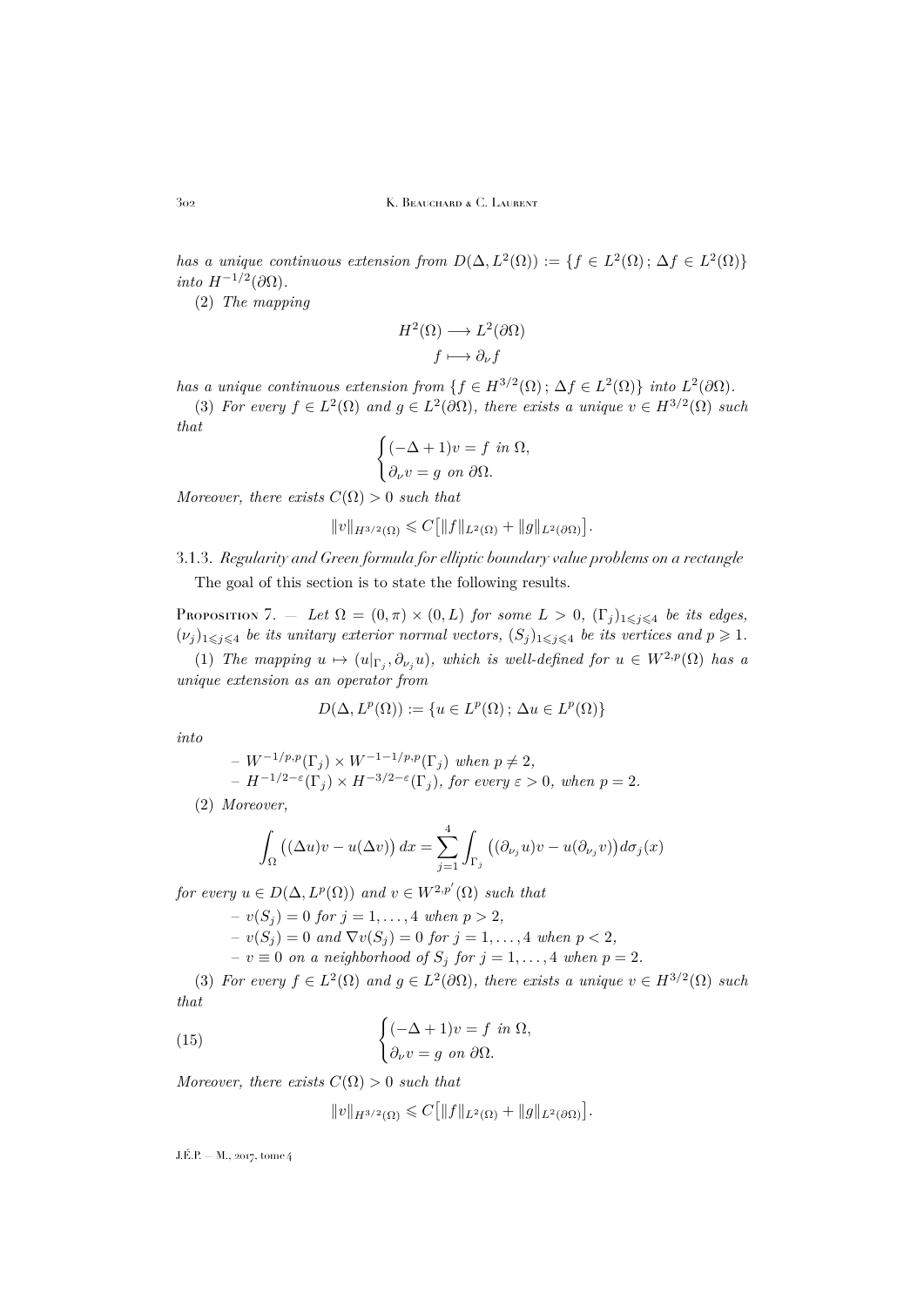For the first two statements, see [\[18,](#page-49-23) Th.  $1.5.3.4 \&$  Th.  $1.5.3.6$ ]. The third one is a consequence of the same one on  $(\mathbb{R}/2\pi\mathbb{Z}) \times (0,L)$  after symmetrisation and periodization. More precisely, by linearity, one may assume that  $\text{Supp}(g) \subset [0, \pi] \times \{0\}$ . Then we extend g as a function  $\tilde{g}: (\mathbb{R}/\pi\mathbb{Z}) \times \{0\} \to \mathbb{R}$  such that  $\tilde{g}(-x_1, 0) = g(x_1, 0)$  for every  $x_1 \in (0, \pi)$  and  $\tilde{g}(x_1, 0) = \tilde{g}(x_1 + 2\pi, 0)$ . Perform similar symmetrisation and periodization for f to produce  $\tilde{g}$  well-defined on  $(\mathbb{R}/2\pi\mathbb{Z}) \times (0,L)$ .

Then, since  $(\mathbb{R}/2\pi\mathbb{Z}) \times (0,L)$  is a smooth compact manifold with boundary, there exists a unique  $\widetilde{v} \in H^{3/2}((\mathbb{R}/2\pi\mathbb{Z}) \times (0,L))$  such that

$$
\begin{cases}\n(-\Delta + 1)\widetilde{v} = \widetilde{f} \text{ in } \Omega, \\
\partial_{\nu}\widetilde{v} = \widetilde{g} \text{ on } (\mathbb{R}/\pi\mathbb{Z}) \times \{0, 1\}.\n\end{cases}
$$

We easily check that the symmetry gives that if  $f \in C_0^{\infty}(\Omega)$  and  $g \in C_0^{\infty}(0, \pi)$ , then,  $\partial_{x_1} \tilde{v}(x_1, x_2) = 0$  for  $x_1 \in \{0, \pi\}$  and  $x_2 \in (0, L)$ . Therefore,  $v = \tilde{v}_{|\Omega}$  satisfies [\(15\)](#page-16-0) in the weak sense. The uniqueness can be obtained by following the same process.

<span id="page-17-0"></span>3.2. Smoothing effect on the normal derivative. — The goal of this section is to state the following results.

<span id="page-17-3"></span>Proposition 8.  $-$  *Let*  $T > 0$  *and*  $\Omega$  *be a bounded open subset of*  $\mathbb{R}^2$  *which is either*  $C^{\infty}$ *or a rectangle. There exists*  $C = C(T, \Omega) > 0$  *such that, for every*  $\psi_0 \in H_0^1(\Omega)$  *and*  $h \in L^1((0,T), H_0^1(\Omega))$ , the solution  $\psi$  of

<span id="page-17-2"></span>(16) 
$$
\begin{cases} (i\partial_t + \Delta)\psi(t, x) = h(t, x), & (t, x) \in (0, T) \times \Omega, \\ \psi(t, x) = 0, & (t, x) \in (0, T) \times \partial\Omega, \\ \psi(0, x) = \psi_0(x), & x \in \Omega, \end{cases}
$$

*satisfies*

<span id="page-17-1"></span>
$$
(17)\qquad \int_0^T \int_{\partial\Omega} |\partial_{\nu}\psi(t,x)|^2 |\partial_{\nu}\varphi_1(x)| d\sigma(x) dt \leqslant C \big( \|\psi_0\|_{H_0^1(\Omega)} + \|h\|_{L^1((0,T),H_0^1(\Omega))} \big).
$$

*In particular, if*  $\Gamma_c$  *is an open subset of*  $\partial\Omega$  *such that* (**H1**) *holds, then the following linear mapping is continuous*

$$
H_0^1(\Omega) \times L^1((0,T), H_0^1(\Omega)) \longrightarrow L^2((0,T) \times \Gamma_c)
$$
  

$$
(\psi_0 , \varphi) \longmapsto \partial_\nu \psi.
$$

When  $\Omega$  is smooth, Puel proves these results in [\[34,](#page-50-6) Lem. 3.1]. Precisely, he first proves the inequality [\(17\)](#page-17-1) for smooth data  $(\psi_0, h) \in C_c^{\infty}(\Omega) \times C_c^{\infty}((0,T) \times \Omega)$ , by applying the multiplier  $\nabla \varphi_1$  to Equation [\(16\)](#page-17-2): under these assumptions  $\psi$  is regular,  $\partial \psi / \partial \nu$  makes perfect sense and integrations by parts are legitimate. Then, the in-equality [\(17\)](#page-17-1) holds for  $(\psi_0, h) \in H_0^1(\Omega) \times L^1((0,T), H_0^1(\Omega))$  by a density argument. Finally, Puel gets the final result because  $|\partial_{\nu}\varphi_1(x)| \geq \beta > 0, \forall x \in \partial\Omega$ 

When  $\Omega$  is a rectangle, Puel's proof of the inequality [\(17\)](#page-17-1) is still valid. Then, the conclusion of Proposition [8](#page-17-3) follows because  $|\partial_{\nu}\varphi_1(x)| \geqslant \beta > 0, \forall x \in \Gamma_c$ ; this is one of the reasons why we need to assume that  $\Gamma_c$  does not touch the vertices of  $\Omega$ .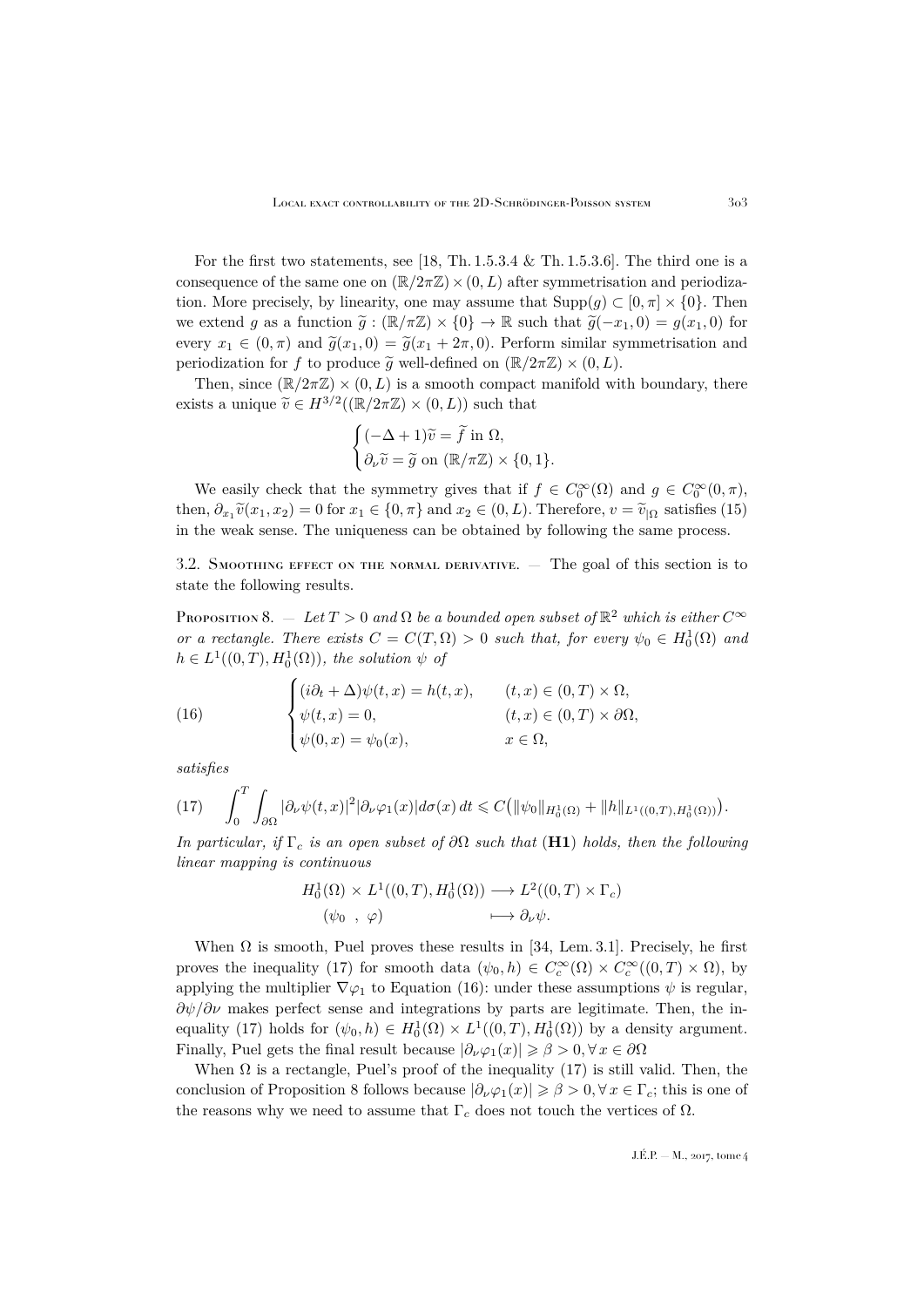<span id="page-18-0"></span>3.3. SMOOTHING EFFECT ON THE SOURCE TERM. — The goal of this section is to justify the following result.

<span id="page-18-2"></span>THEOREM 5.  $-$  *Let*  $T > 0$ ,  $\Omega$  *be an open subset of*  $\mathbb{R}^2$  *and*  $\Gamma_c$  *be an open subset of*  $\partial\Omega$  such that (H1) holds. For every  $\psi_0 \in H^3_{(0)}(\Omega)$ ,  $\mu_1 \in L^2((0,T), H^2 \cap H^1_0(\Omega))$  and  $\mu_2 \in L^1((0,T), H^3_{(0)}(\Omega))$  *such that* 

<span id="page-18-1"></span>(18) 
$$
\Delta^2 \mu_1 \equiv 0, \quad \text{Supp}\left(\Delta \mu_1 \big|_{\partial \Omega}\right) \subset [0, T] \times \Gamma_c, \quad \Delta \mu_1 \big|_{\Gamma_c} \in L^2((0, T) \times \Gamma_c),
$$

*the solution of*

$$
\begin{cases}\n(i\partial_t + \Delta)\psi(t, x) = (\mu_1 + \mu_2)(t, x), & (t, x) \in (0, T) \times \Omega, \\
\psi(t, x) = 0, & (t, x) \in (0, T) \times \partial\Omega, \\
\psi(0, x) = \psi_0(x), & x \in \Omega,\n\end{cases}
$$

satisfies  $\psi \in C^0([0,T], H^3_{(0)}(\Omega))$ *. Moreover, there exists a constant*  $C > 0$  *(independent of*  $\psi_0, \mu_1, \mu_2$ *)* such that

<span id="page-18-3"></span>
$$
(19) \quad \|\psi\|_{L^{\infty}([0,T],H^3_{(0)}(\Omega))}\n\leq C\big(\|\psi_0\|_{H^3_{(0)}(\Omega)} + \|\Delta\mu_1\|_{\Gamma_c}\|_{L^2((0,T)\times\Gamma_c)} + \|\mu_2\|_{L^1((0,T),H^3_{(0)}(\Omega))}\big).
$$

REMARK 1. — When  $\Omega$  is smooth, the trace  $\Delta \mu_1|_{\partial \Omega}$  is well-defined in the space  $L^2((0,T),H^{-1/2}(\partial\Omega))$  (see Proposition [6\)](#page-15-1), which gives a sense to the last two requirements in [\(18\)](#page-18-1).

When  $\Omega$  is a rectangle, then the traces along the four sides  $\Delta \mu_1|_{\Gamma_j}$ ,  $1 \leqslant j \leqslant 4$ , are well-defined in  $L^2((0,T),H^{-1/2-\varepsilon}(\Gamma_j))$  (see Proposition [7\)](#page-16-1). The last two requirements in [\(18\)](#page-18-1) have to be interpreted in the following sense:

$$
\Gamma_j \cap \text{Supp}\left(\Delta \mu_1 \big|_{\partial \Omega}\right) \subset \Gamma_j \cap \Gamma_c, \quad \forall j \in \{1, \dots, 4\},
$$
  

$$
\Delta \mu_1 \big|_{\Gamma_c \cap \Gamma_j} \in L^2((0, T) \times \Gamma_c \cap \Gamma_j), \quad \forall j \in \{1, \dots, 4\}.
$$

Theorem [5](#page-18-2) emphasizes a regularizing effect, concerning the source term, because  $\mu_1$ is not assumed to belong to  $L^1((0,T), H^3_{(0)}(\Omega))$ . When  $\Omega$  is a regular domain and  $\Gamma_c = \partial\Omega$ , Puel proves this result in [\[34,](#page-50-6) Th. 2.1]. His proof, by transposition, relies on the smoothing effect of Proposition [8.](#page-17-3)

Puel does not treat the case of a rectangle domain, but his proof would probably lead to Theorem [5](#page-18-2) in this case too. For the sake of completeness, we propose below an alternative argument.

*Proof of Theorem* [5](#page-18-2) *on a rectangle*. — Let  $L > 0$ ,  $\Omega := (0, \pi) \times (0, L)$ ,  $\Gamma_c$  be an open subset of  $\partial\Omega, \psi_0 \in H^3_{(0)}(\Omega), \mu_1 \in L^2((0,T), H^2 \cap H^1_0(\Omega))$  and  $\mu_2 \in L^1((0,T), H^3_{(0)}(\Omega))$ be such that [\(18\)](#page-18-1) holds. By linearity, we may assume that  $\Gamma_c \subset (a, b) \times \{0\}$  with  $0 < a < b < \pi$ . Let  $m \in \mathbb{N}^*$  be such that  $(m-1)2L^2/\pi < T \leq T_0 := 2mL^2/\pi$  and  $t \in (0, T)$ .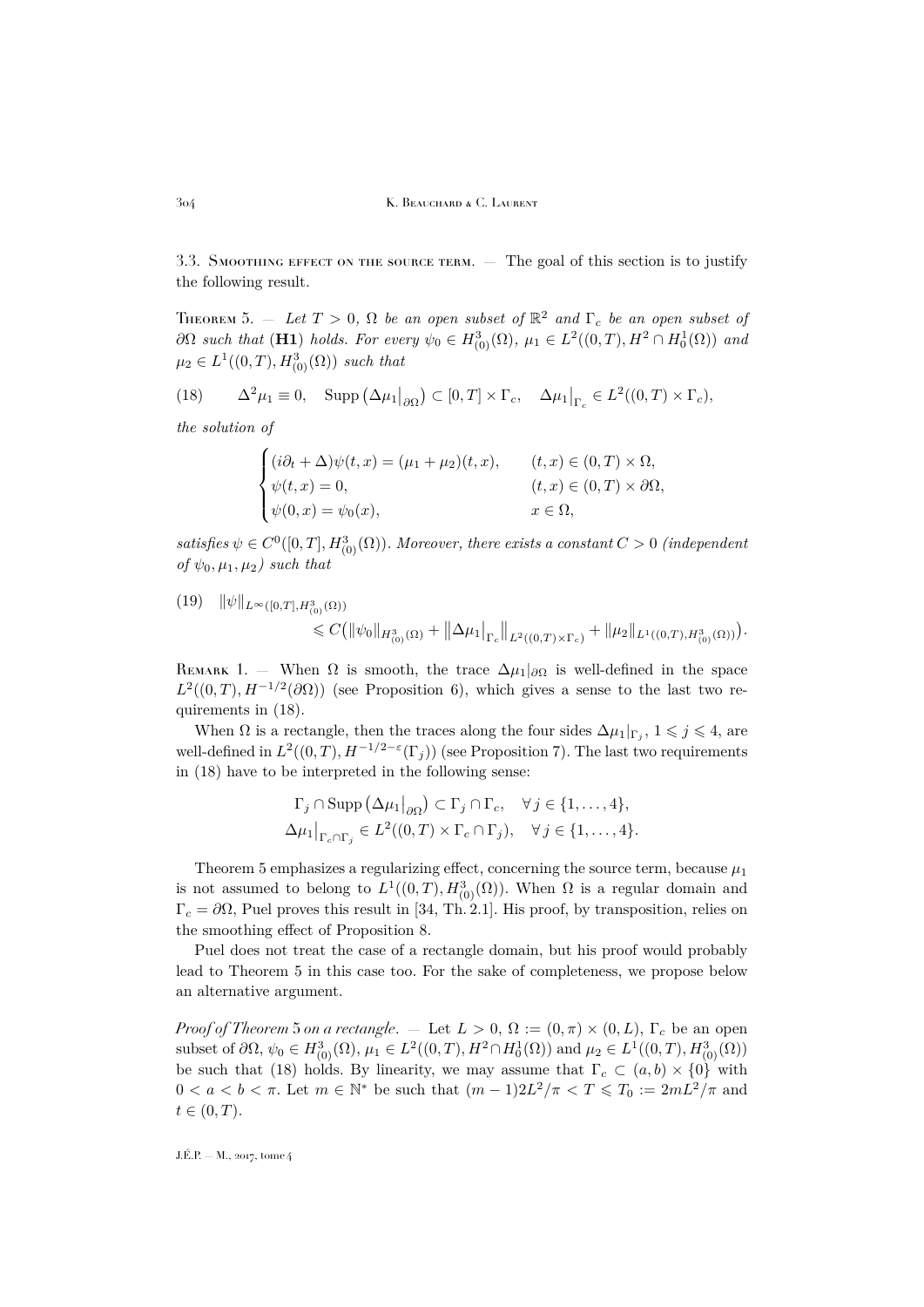By the Duhamel formula, we have

$$
\psi(t) = e^{i\Delta_D t}\psi_0 - i\int_0^t e^{i\Delta_D (t-\tau)} \big(\mu_1(\tau) + \mu_2(\tau)\big)d\tau.
$$

The first and third terms in the right-hand side belong to  $C^0([0,T], H^3_{(0)}(\Omega))$  because  $H^3_{(0)}(\Omega)$  is stable by  $e^{i\Delta_D t}$ . Thus, we focus on the second one. We will make the proof in two steps: the first one when  $\mu_1$  is regular enough to perform integration by parts and the second one to get to the first case with a suitable regularization.

*Step 1:*  $\mu_1$  *regular enough.* — We assume moreover that  $\Delta \mu_1 \in L^2((0,T), L^p(\Omega))$ , with  $p > 2$ , in this step.

Using the equality  $-\Delta\varphi_k = \lambda_k\varphi_k$  and integrations by part, that are licit because  $\mu_1 \in L^2((0,T),H^2 \cap H_0^1(\Omega))$ , we get

$$
S = \left\| \int_0^t e^{i\Delta(t-\tau)} \mu_1(\tau) d\tau \right\|_{H^3_{(0)}(\Omega)}^2 = \sum_{k=1}^\infty \left| \lambda_k^{3/2} \int_0^t \int_{\Omega} \mu_1(\tau, x) \varphi_k(x) dx e^{i\lambda_k \tau} d\tau \right|^2
$$
  

$$
= \sum_{k=1}^\infty \left| \frac{1}{\sqrt{\lambda_k}} \int_0^t \int_{\Omega} \Delta \mu_1(\tau, x) \Delta \varphi_k(x) dx e^{i\lambda_k \tau} d\tau \right|^2.
$$

We can apply Green's formula (see Proposition [7\)](#page-16-1) because  $\Delta \mu_1(\tau,.) \in D(\Delta, L^p(\Omega))$ for almost every  $\tau \in (0,T)$  and  $\varphi_k \in H^2(\Omega)$  vanishes on the vertices of  $\Omega$ . Using  $\Delta^2 \mu_1 \equiv 0$ , this leads to

$$
S = \sum_{k=1}^{\infty} \left| \frac{1}{\sqrt{\lambda_k}} \int_0^t \int_{\partial \Omega} \Delta \mu_1(\tau, x) \partial_{\nu} \varphi_k(x) d\sigma(x) e^{i\lambda_k \tau} d\tau \right|^2
$$
  
\n
$$
= \sum_{k=1}^{\infty} \left| \frac{1}{\sqrt{\lambda_k}} \int_0^t \int_{\Gamma_c} \Delta \mu_1(\tau, x) \partial_{\nu} \varphi_k(x) d\sigma(x) e^{i\lambda_k \tau} d\tau \right|^2
$$
  
\n
$$
\leq C \sum_{p,n \in \mathbb{N}^*} \left| \frac{n\pi/L}{\sqrt{p^2 + (n\pi/L)^2}} \int_0^t \int_0^{\pi} \Delta \mu_1(\tau, x_1, 0) \sin(px_1) e^{-i(p^2 + (n\pi/L)^2)\tau} dx_1 d\tau \right|^2
$$
  
\n
$$
\leq C \sum_{p \in \mathbb{N}^*} \sum_{n \in \mathbb{N}^*} \left| \int_0^{T_0} 1_{[0,t]}(\tau) \int_0^{\pi} \Delta \mu_1(\tau, x_1, 0) \sin(px_1) dx_1 e^{-i(p^2 + (n\pi/L)^2)\tau} d\tau \right|^2
$$
  
\n
$$
\leq C \sum_{p \in \mathbb{N}^*} \int_0^{T_0} \left| 1_{[0,t]}(\tau) \int_0^{\pi} \Delta \mu_1(\tau, x_1, 0) \sin(px_1) dx_1 e^{-ip^2 \tau} \right|^2 d\tau
$$
  
\n
$$
\leq C \sum_{p \in \mathbb{N}^*} \int_0^t \left| \int_0^{\pi} \Delta \mu_1(\tau, x_1, 0) \sin(px_1) dx_1 \right|^2 d\tau
$$
  
\n
$$
\leq C \int_0^t ||\Delta \mu_1(\tau, ., 0)||^2_{L^2(0, \pi)} d\tau.
$$

To go from the first line to the second one, we have used:  $\text{Supp}(\Delta \mu_1|_{\partial \Omega}) \subset [0, T] \times \Gamma_c$ ,  $\varphi_k \equiv 0$  on  $\Gamma_c$ . To go from the fourth line to the fifth line, we have used Bessel-Parseval's inequality.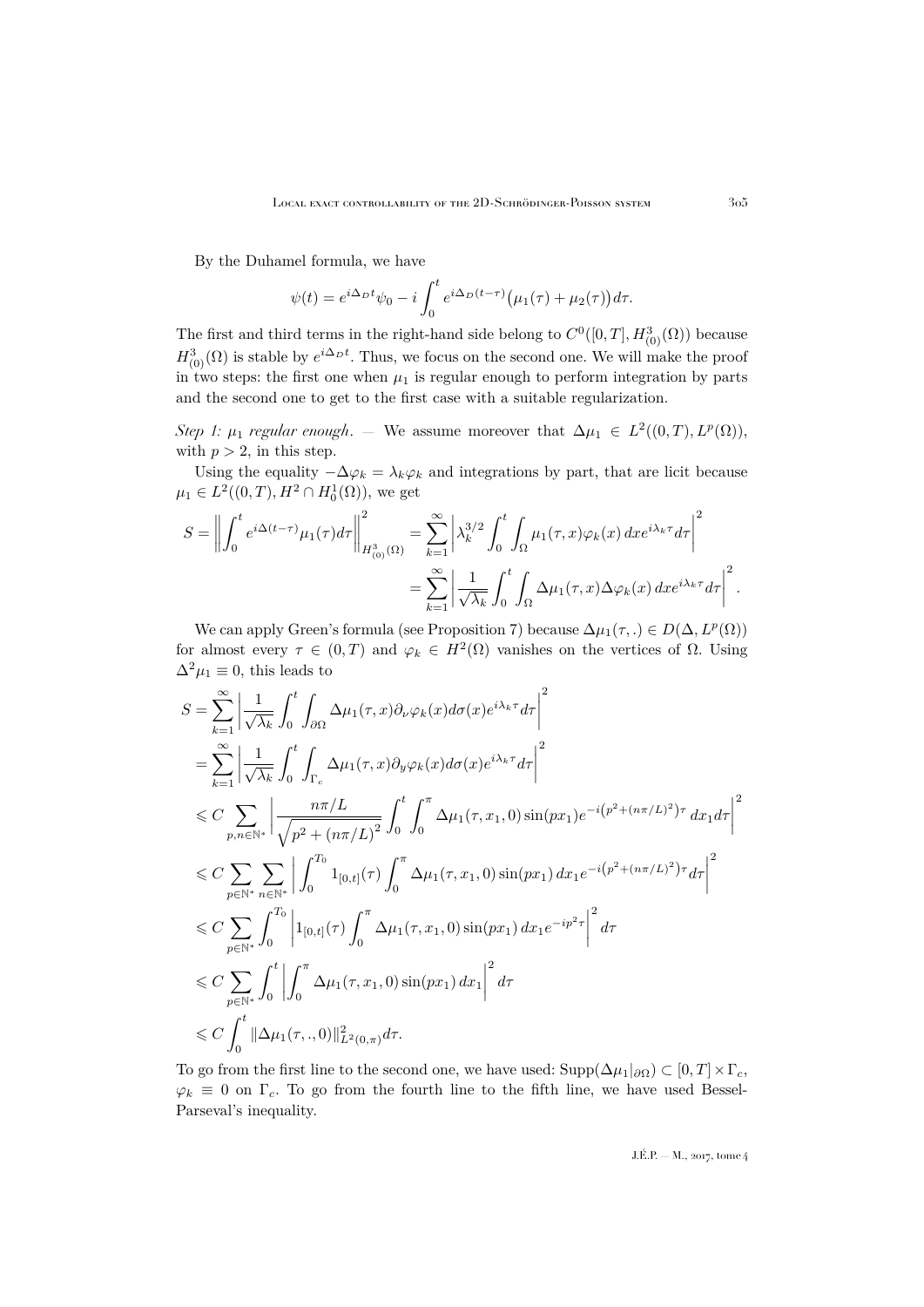Note that  $\Delta \mu_1$  can be computed explicitly in terms of  $\Delta \mu_1|_{\Gamma_c}$ , thanks to the rectangular form of the domain. This explicit expression shows the existence of a constant  $C = C(\Omega) > 0$  such that

$$
\|\Delta \mu_1\|_{L^2((0,t)\times\Omega))} \leq C \|\Delta \mu_1\|_{\Gamma_c} \|^2_{L^2((0,t)\times\Gamma_c)}, \quad \forall \, t \in [0,T].
$$

Thus, we get

$$
\left\| \int_0^t e^{i\Delta(t-\tau)} \mu_1(\tau) d\tau \right\|_{H^3_{(0)}(\Omega)}^2 \leq C \|\Delta \mu_1\|_{\Gamma_c} \|^2_{L^2((0,t)\times \Gamma_c)}
$$

.

This proves that the map  $t \in [0,T] \mapsto \int_0^t e^{i\Delta(t-\tau)} \mu_1(\tau) d\tau$  takes values in  $H^3_{(0)}(\Omega)$  and is continuous at  $t = 0$ . The same argument proves the continuity at any  $t \in [0, T]$ .

*Step 2: regularization*. — We have to be a bit careful with the regularization to keep the required conditions. Let  $f_{\varepsilon} \in C_0^{\infty}((0,T) \times \Gamma_c)$  converging strongly to  $\Delta \mu_1|_{\Gamma_c}$  in  $L^2((0,T)\times\Gamma_c)$ . Denote

$$
\begin{cases} \Delta g_{\varepsilon}(t,x) = 0, & (t,x) \in (0,T) \times \Omega, \\ g_{\varepsilon}(t,x) = f_{\varepsilon}(t,x), & (t,x) \in (0,T) \times \partial\Omega, \end{cases}
$$

By elliptic regularity (similar to Proposition [7\)](#page-16-1),  $g_{\varepsilon}$  converges strongly to  $\Delta \mu_1$  in  $L^2((0,T),H^{1/2}(\Omega)).$ 

Now, denote  $\mu_{1,\varepsilon}$  the solution of

$$
\begin{cases} \Delta \mu_{1,\varepsilon}(t,x) = g_{\varepsilon}(t,x), & (t,x) \in (0,T) \times \Omega, \\ \mu_{1,\varepsilon}(t,x) = 0, & (t,x) \in (0,T) \times \partial\Omega. \end{cases}
$$

By elliptic regularity,  $\mu_{1,\varepsilon}$  converges to  $\mu_1$  in  $L^2((0,T),H^2 \cap H_0^1(\Omega))$ . The estimate [\(19\)](#page-18-3) (that is proven for  $\mu_{1,\varepsilon}$  regular enough thanks to Step 1) allows us to prove that the related  $\psi_{\varepsilon}$  make a Cauchy sequence in  $L^{\infty}([0,T], H^3_{(0)}(\Omega))$ . The limit can only be the expected  $\psi$  by uniqueness of the solution and convergence of  $\mu_{1,\varepsilon}$  to  $\mu_1$ . The estimate [\(19\)](#page-18-3) follows in this case.  $\square$ 

<span id="page-20-0"></span>3.4. Well-posedness of the linear Schrödinger-Poisson system. — The goal of this section is the proof of the following result, thanks to Theorem [5.](#page-18-2)

<span id="page-20-2"></span>THEOREM 6.  $-$  *Let*  $T > 0$ ,  $\Omega$  *be an open subset of*  $\mathbb{R}^2$  *and*  $\Gamma_c$  *be an open subset of*  $\partial\Omega$ such that (**H1**) *holds. For every*  $\psi_0 \in H^3_{(0)}(\Omega)$  and  $g \in L^2((0,T) \times \partial \Omega, \mathbb{R})$ , there exists *a* unique solution  $\psi \in C^0([0,T], H^3_{(0)}(\Omega))$  of the system [\(1\)](#page-2-1).

To this end, we will need the following preliminary result.

<span id="page-20-1"></span>PROPOSITION 9.  $-$  *Let*  $T > 0$  *and*  $\psi \in C^0([0,T], H^3_{(0)}(\Omega))$ *. For every function*  $g \in C^0([0,T], H^{3}_{(0)}(\Omega))$  $L^2((0,T)\times\partial\Omega,\mathbb{R})$ *, the solution of* 

<span id="page-20-3"></span>(20) 
$$
\begin{cases} (-\Delta + 1)v(t, x) = 0, & (t, x) \in (0, T) \times \Omega, \\ \partial_{\nu}v(t, x) = g(t, x)1_{\Gamma_c}(x), & (t, x) \in (0, T) \times \partial\Omega, \end{cases}
$$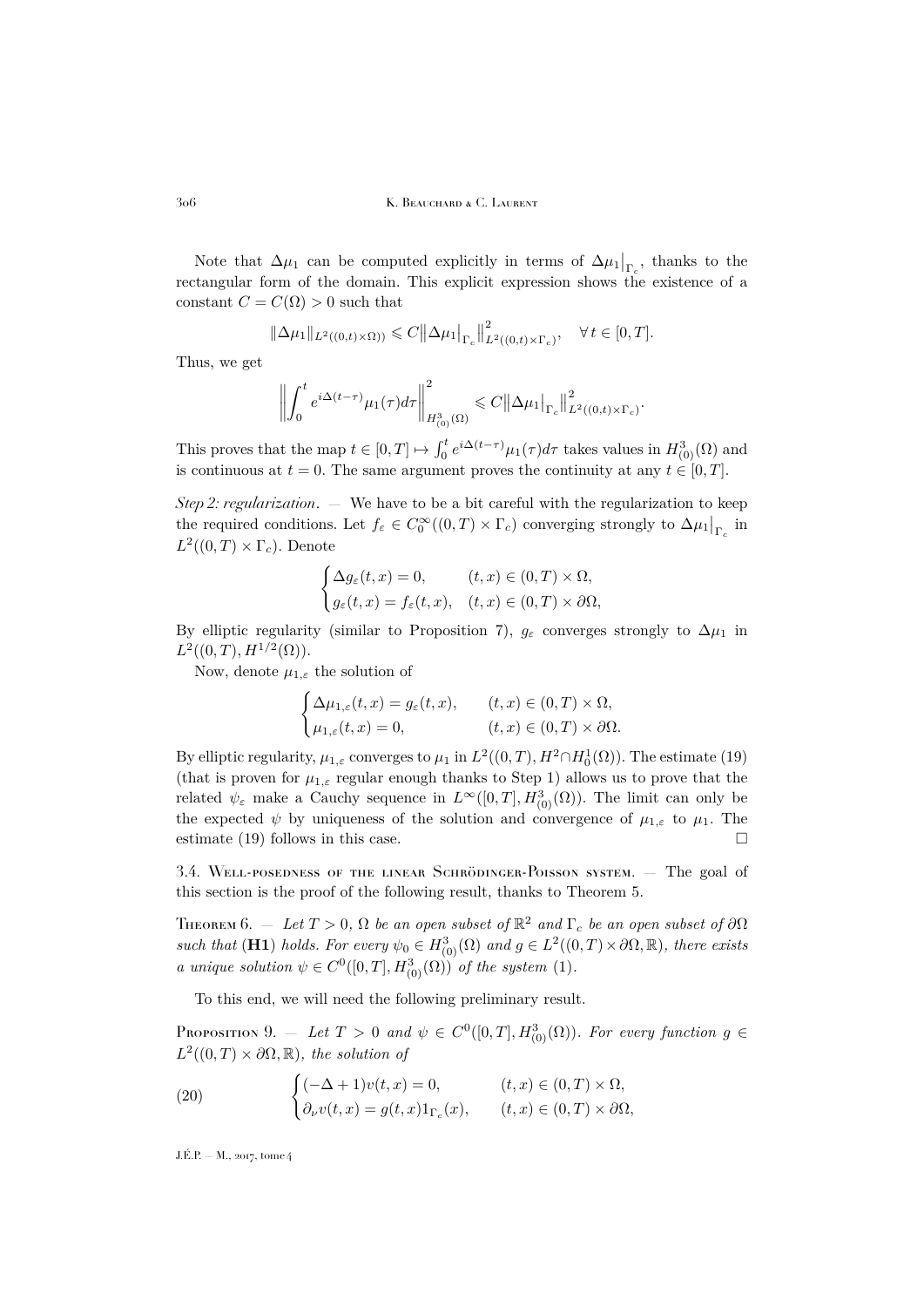*satisfies*  $v \in L^2((0,T), H^{3/2}(\Omega))$ ,  $v\psi \in L^2((0,T), H^2 \cap H_0^1(\Omega))$  and  $\Delta^2[v\psi]$  belongs to  $L^2((0,T),H^{-1}(\Omega))$ *. Moreover, the operator* 

$$
L^{2}((0, T) \times \partial \Omega, \mathbb{R}) \longrightarrow L^{2}((0, T), H^{-1}(\Omega))
$$

$$
g \longmapsto \Delta^{2}(v\psi).
$$

*is continuous.*

*Proof of Proposition* [9](#page-20-1)

*Step 1*. — We prove that  $v\psi \in L^2((0,T), H^2 \cap H_0^1(\Omega))$ . By Proposition [6](#page-15-1) and [7,](#page-16-1) we know that  $v \in L^2((0,T), H^{3/2}(\Omega))$ . Thus  $v\psi \in L^2((0,T), H^{3/2}(\Omega) \cap H_0^1(\Omega))$  because  $H^{3/2}(\Omega) \subset L^{\infty}$  is an algebra. To end Step 1, it is sufficient to prove that  $\Delta(v\psi) \in$  $L^2((0,T), L^2(\Omega))$ . Using  $\Delta v = v$  in  $(0,T) \times \Omega$ , we get

$$
\Delta(v\psi) = v(\psi + \Delta\psi) + 2\nabla v \cdot \nabla\psi.
$$

– The Sobolev embedding [\(12\)](#page-15-2) justifies that

$$
H^{3/2}(\Omega) * H_0^1(\Omega) \subset L^\infty(\Omega) * L^2(\Omega) = L^2(\Omega)
$$

(where  $*$  stands for the multiplication of scalar valued functions). Thus  $v(\psi + \Delta \psi) \in$  $L^2((0,T), L^2(\Omega)).$ 

– The Sobolev embedding [\(12\)](#page-15-2) justifies that

$$
H^{1/2}(\Omega) * H^2(\Omega) \subset L^2(\Omega) * L^\infty(\Omega) = L^2(\Omega).
$$

Thus  $\nabla v \cdot \nabla \psi \in L^2((0,T), L^2(\Omega)).$ 

<span id="page-21-0"></span>Step 2. – We prove that 
$$
\Delta^2[v\psi] \in L^2((0,T), H^{-1}(\Omega))
$$
. Using  $\Delta v = v$ , we get  
\n(21)  $\Delta^2[v\psi] = v(\psi + 2\Delta\psi + \Delta^2\psi) + 4\nabla v \cdot \nabla(\psi + \Delta\psi) + 4\text{Tr}[D^2v \cdot D^2\psi]$ .

– The Sobolev embeddings [\(12\)](#page-15-2) and [\(13\)](#page-15-3) justify that  $H^{3/2}(\Omega) * H_0^1(\Omega) \subset H_0^1(\Omega)$ . Thus, by duality,  $H^{3/2}(\Omega) * H^{-1}(\Omega) \subset H^{-1}(\Omega)$ . This proves that  $v(\psi + 2\Delta \psi + \Delta^2 \psi) \in$  $L^2((0,T),H^{-1}(\Omega)).$ 

– The Sobolev embedding [\(13\)](#page-15-3) justifies that

$$
H^{1/2}(\Omega) * H_0^1(\Omega) \subset L^4(\Omega) * L^4(\Omega) \subset L^2(\Omega).
$$

Thus, by duality,  $H^{1/2}(\Omega) * L^2(\Omega) \subset H^{-1}(\Omega)$ . This proves that  $\nabla v \cdot \nabla (\psi + \Delta \psi) \in$  $L^2((0,T),H^{-1}(\Omega)).$ 

– The Sobolev embedding [\(11\)](#page-15-4) and then [\(14\)](#page-15-5) justify that

$$
H^1(\Omega) * H_0^1(\Omega) \subset H^{1/2+\varepsilon}(\Omega).
$$

Thus, by duality,  $H^1(\Omega) * H^{-1/2-\epsilon}(\Omega) \subset H^{-1}(\Omega)$ . This proves that  $\text{Tr}[D^2v \cdot D^2\psi] \in$  $L^2((0,T),H^{-1})$  $(\Omega)$ ).

*Proof of Theorem* [6.](#page-20-2) – Let  $T > 0$ ,  $\psi_0 \in H^3_{(0)}(\Omega)$ ,  $g \in L^2((0,T) \times \partial \Omega, \mathbb{R})$  and v be the solution of [\(20\)](#page-20-3) We apply the fixed point theorem to the map

$$
F: C^{0}([0, T], H^{3}_{(0)}(\Omega)) \longrightarrow C^{0}([0, T], H^{3}_{(0)}(\Omega))
$$
  

$$
\psi \longmapsto \xi,
$$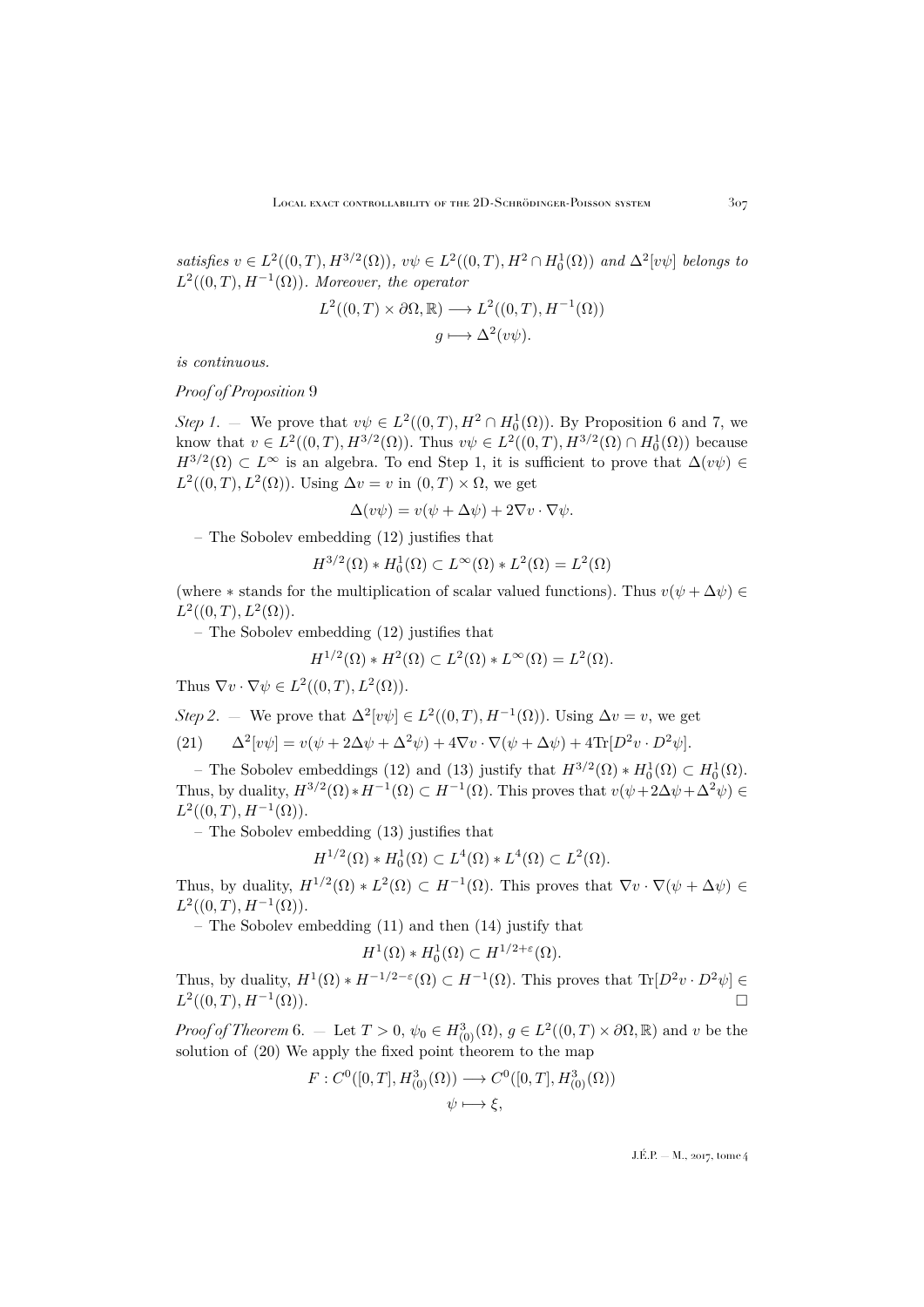where  $\xi = F(\psi)$  is the solution of

$$
\begin{cases}\n(i\partial_t + \Delta)\xi(t, x) = v(t, x)\psi(t, x), & (t, x) \in (0, T) \times \Omega, \\
\xi(t, x) = 0, & (t, x) \in (0, T) \times \partial\Omega, \\
\xi(0, x) = \psi_0(x), & x \in \Omega.\n\end{cases}
$$

*Step 1*. – We prove that F takes values in  $C^0([0, T], H^3_{(0)}(\Omega))$ . Let  $\psi \in C^0([0,T], H^3_{(0)}(\Omega))$ . We introduce the solution  $\mu_2$  of

<span id="page-22-1"></span>(22) 
$$
\begin{cases} \Delta^2 \mu_2(t,x) = \Delta^2[v\psi](t,x), & (t,x) \in (0,T) \times \Omega, \\ \mu_2(t,x) = \Delta \mu_2(t,x) = 0, & (t,x) \in (0,T) \times \partial\Omega, \end{cases}
$$

and the function  $\mu_1 := v\psi - \mu_2$ . To prove that  $\xi = F(\psi)$  belongs to  $C^0([0, T], H^3_{(0)}(\Omega)),$ it suffices to prove that  $\mu_1$  and  $\mu_2$  satisfy the assumptions of Theorem [5.](#page-18-2)

By Proposition [9,](#page-20-1)  $\Delta^2[v\psi]$  belongs to  $L^2((0,T),H^{-1}(\Omega))$  thus, by elliptic regularity,  $\mu_2 \in L^2((0,T), H^3_{(0)}(\Omega))$ . Then,  $\mu_1$  belongs to  $L^2((0,T), H^2 \cap H^1_0(\Omega))$ , by Proposi-tion [9.](#page-20-1) Moreover,  $\Delta^2 \mu_1 \equiv 0$  by [\(22\)](#page-22-1) and  $\Delta \mu_1|_{\partial \Omega} = 2g \partial_\nu \psi \mathbb{1}_{\Gamma_c}$ .

*Step 2.* — We prove that F is a contraction when g is small enough. Let  $\psi, \tilde{\psi} \in$  $C^0([0,T], H^3_{(0)}(\Omega))$ . From [\(19\)](#page-18-3) and elliptic regularity, we get

$$
\|F(\psi) - F(\psi)\|_{C^0([0,T], H^3_{(0)}(\Omega))}
$$
  
\$\leq C(\|\Delta(\mu\_1 - \tilde{\mu}\_1)\|\_{L^2((0,T)\times\Gamma\_c)} + \|\mu\_2 - \tilde{\mu}\_2\|\_{L^1((0,T), H^3\_{(0)}(\Omega))})\$  
\$\leq C' \|g\|\_{L^2((0,T)\times\Gamma\_c)} \|\psi - \tilde{\psi}\|\_{C^0([0,T], H^3\_{(0)}(\Omega))}.

for some constant C' independent of  $\psi$  and  $\tilde{\psi}$ . Thus F is a contraction when  $C' \|g\|_{L^2((0,T)\times\Gamma_c)} < 1.$  Otherwise, one may subdivide the interval  $(0,T)$  into a finite number of intervals on which this assumption is satisfied and iterate the previous result.

# <span id="page-22-0"></span>3.5.  $C^1$ -regularity of the end-point map

<span id="page-22-2"></span>Proposition 10.  $-$  *Let*  $T > 0$ ,  $\Omega$  *be an open subset of*  $\mathbb{R}^2$  *and*  $\Gamma_c$  *be an open subset of* ∂Ω *such that* (H1) *holds. Consider the end-point map*

$$
\Theta : [H^3_{(0)}(\Omega) \cap \mathcal{S}] \times L^2((0,T) \times \Gamma_c, \mathbb{R}) \longrightarrow H^3_{(0)}(\Omega) \cap \mathcal{S}
$$
  

$$
(\psi_0, g) \longmapsto \psi(T),
$$

*where*  $\psi$  *is the solution of* [\(1\)](#page-2-1)*. Then,*  $\Theta$  *is*  $C^1$  *and for every*  $\psi_0 \in [H^3_{(0)}(\Omega) \cap S]$ *,* 

$$
d\Theta(\psi_0, 0) : [H^3_{(0)}(\Omega) \cap T_{\mathcal{S}}\psi_0] \times L^2((0, T) \times \Gamma_c, \mathbb{R}) \longrightarrow H^3_{(0)}(\Omega) \cap T_{\mathcal{S}}\psi_{\text{ref}}(T)
$$
  

$$
(\Psi_0, G) \longmapsto \Psi(T),
$$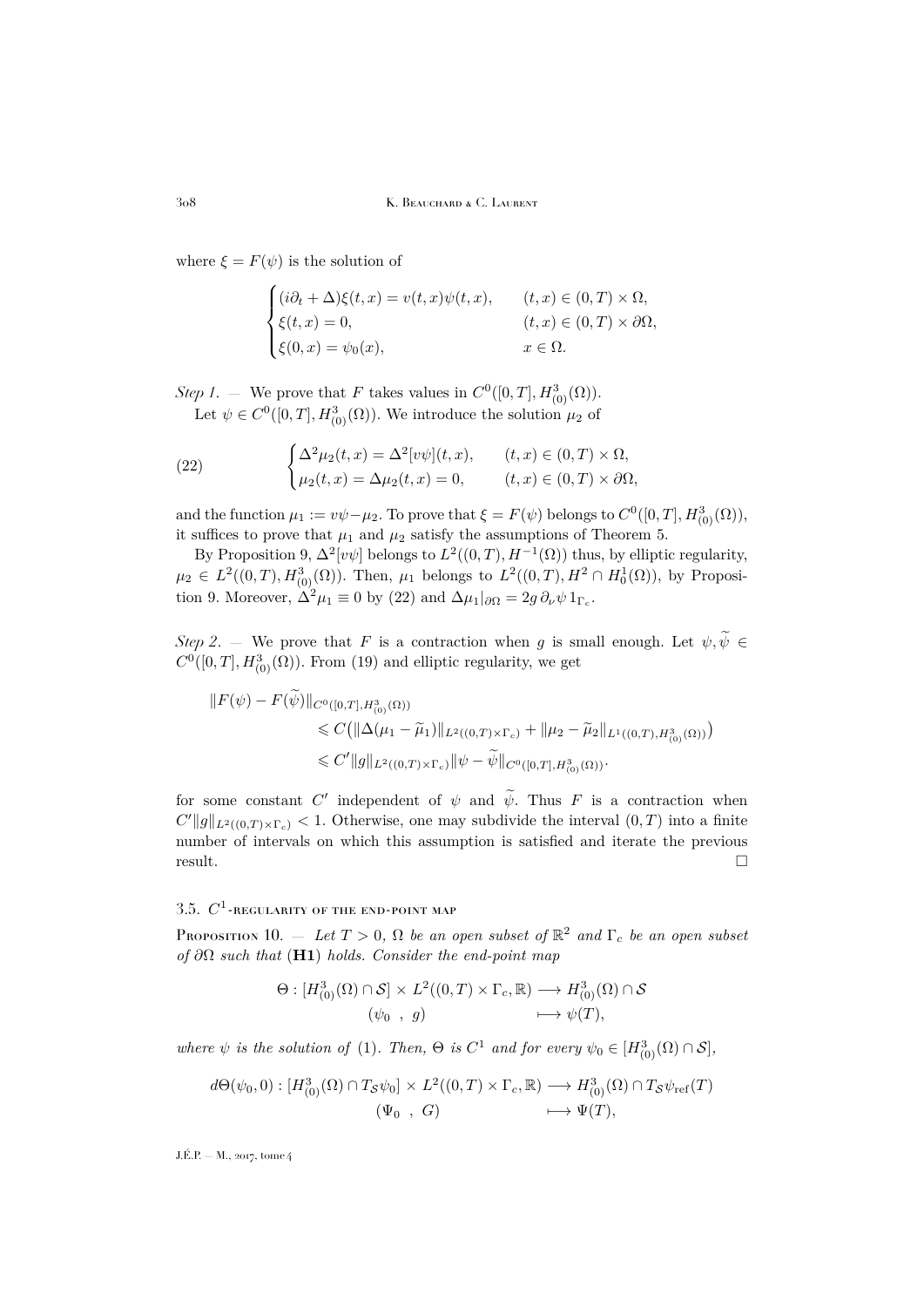where  $\psi_{\text{ref}}(t) := e^{i\Delta_D t} \psi_0$  and  $\Psi$  *is the solution of the linearized system* 

<span id="page-23-2"></span>(23)  
\n
$$
\begin{cases}\n(i\partial_t + \Delta)\Psi(t, x) = V(t, x)\psi_{\text{ref}}(t, x), & (t, x) \in (0, T) \times \Omega, \\
\Psi(t, x) = 0, & (t, x) \in (0, T) \times \partial\Omega, \\
\Psi(0, x) = \Psi_0(x), & x \in \Omega, \\
(-\Delta + 1)V(t, x) = 0, & (t, x) \in (0, T) \times \Omega, \\
\partial_\nu V(t, x) = G(t, x)1_{\Gamma_c}(x), & (t, x) \in (0, T) \times \partial\Omega.\n\end{cases}
$$

This result is a consequence of estimate [\(19\)](#page-18-3). Its proof is classical and follows the same steps as in [\[5,](#page-49-6) Proof of Prop. 3, pp. 531–532].

#### 4. LOCAL EXACT CONTROL OF HIGH FREQUENCIES

<span id="page-23-0"></span>The goal of this section is the proof of Theorem [1,](#page-4-0) via a perturbation argument. In Section [4.1,](#page-23-1) we prove the controllability of the linearized system at high frequency, thanks to the weak observability inequality of the adjoint system and the Hilbert Uniqueness Method. In Section [4.2,](#page-28-0) we prove Theorem [1](#page-4-0) by applying the inverse mapping theorem.

<span id="page-23-1"></span>4.1. Control of high frequencies for the linearized system. — The goal of this section is to prove the following result.

<span id="page-23-5"></span>Proposition 11. – Let  $T > 0$ ,  $\psi_0 \in H^3_{(0)}(\Omega) \cap S$  and  $\psi_{\text{ref}}(t) := e^{i\Delta_D t}\psi_0$ . We assume *that* (H1), (H2) and (H3) *hold. Then, there exists*  $K \in \mathbb{N}^*$  and a continuous linear *map*

$$
L: \mathbb{P}_K[H^3_{(0)}(\Omega)] \longrightarrow L^2((0,T) \times \Gamma_c, \mathbb{R})
$$

*such that, for every*  $\Psi_f \in \mathbb{P}_K[H_{(0)}^3(\Omega)]$ *, the solution of* [\(23\)](#page-23-2) *with*  $\Psi_0 = 0$  *and control*  $G = L(\Psi_f)$  *satisfies*  $\mathbb{P}_K[\Psi(T)] = \Psi_f$ .

The following proposition will allow us to work on  $r := \Delta^2 \Psi$  instead of  $\Psi$ .

<span id="page-23-4"></span>Proposition 12. – Let  $T > 0$ ,  $\psi_0 \in H^3_{(0)}(\Omega) \cap S$ ,  $\psi_{\text{ref}}(t) := e^{i\Delta_D t} \psi_0$ ,  $G \in L^2((0, T) \times T)$  $\Gamma_c$ , R) and  $\Psi \in C^0([0,T], H^3_{(0)}(\Omega))$  be the solution of the system [\(23\)](#page-23-2) with  $\Psi_0 = 0$ . *Then, the function*  $r := \Delta^2(\Psi)$  *belongs to*  $C^0([0,T], H^{-1}(\Omega))$  *and is the solution by transposition of*

<span id="page-23-3"></span>(24) 
$$
\begin{cases} (i\partial_t + \Delta)r(t, x) = \mathcal{K}(G)(t, x), & (t, x) \in (0, T) \times \Omega, \\ r(t, x) = 2G\partial_\nu \psi_{\text{ref}} 1_{\Gamma_c}, & (t, x) \in (0, T) \times \partial\Omega, \\ r(0, x) = 0, & x \in \Omega, \end{cases}
$$

*where*

<span id="page-23-6"></span>(25)  
\n
$$
\mathcal{K}: L^2((0,T) \times \Gamma_c, \mathbb{R}) \longrightarrow L^2((0,T), H^{-1}(\Omega))
$$
\n
$$
G \longmapsto \Delta^2(V\psi_{\text{ref}}), \text{ where } \begin{cases} (-\Delta + 1)V = 0 \text{ in } (0,T) \times \Omega, \\ \partial_\nu V = G1_{\Gamma_c} \text{ on } (0,T) \times \partial\Omega. \end{cases}
$$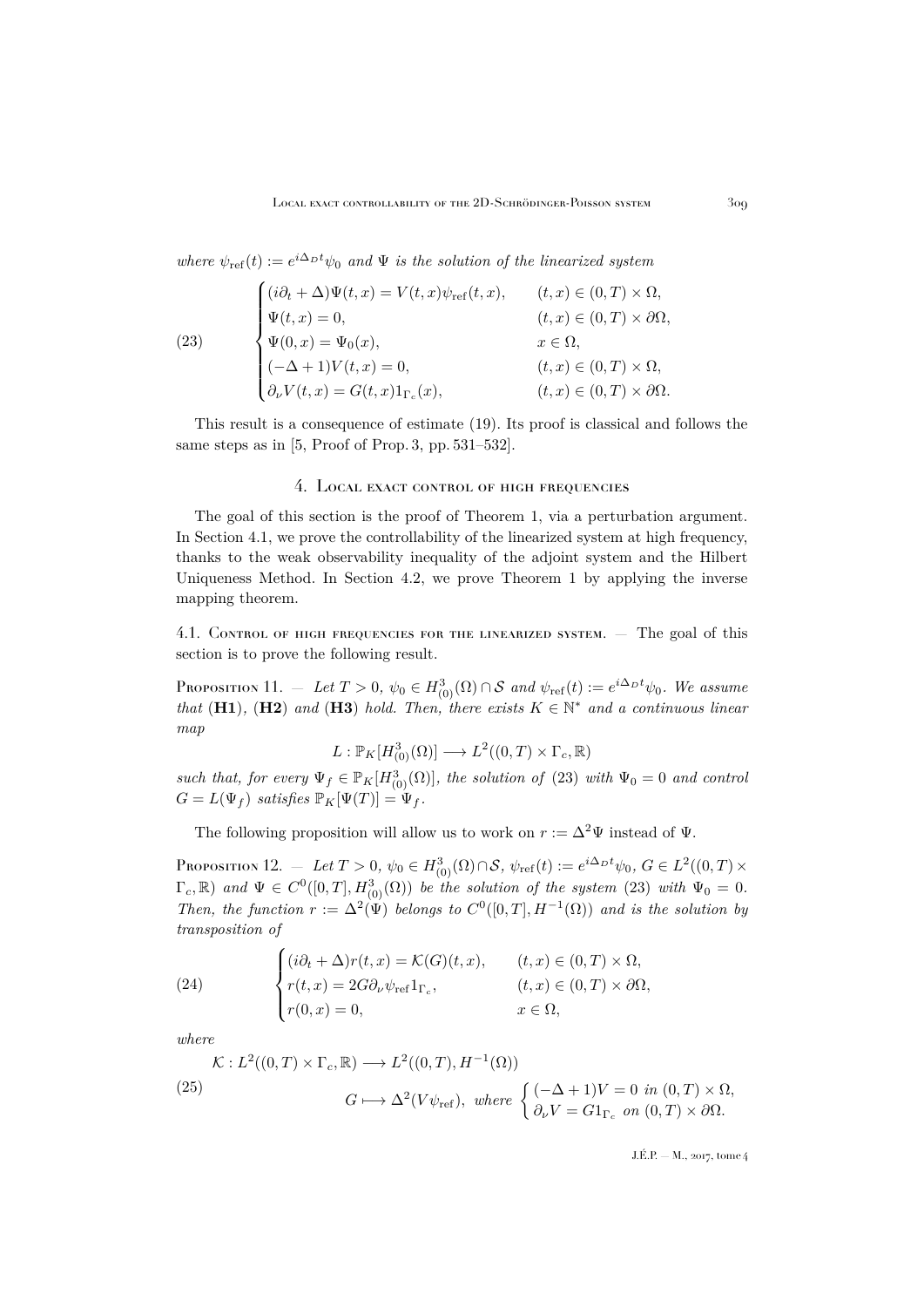310 K. BEAUCHARD & C. LAURENT

*This means that, for every*  $\phi_T \in H_0^1(\Omega)$  *and*  $\varphi \in L^1((0,T), H_0^1(\Omega))$  *the following equality holds*

<span id="page-24-0"></span>(26) 
$$
\int_0^T \langle r(t), \overline{\varphi(t)} \rangle_{H^{-1}, H_0^1} dt = \int_0^T \langle K(G)(t), \overline{\phi(t)} \rangle_{H^{-1}, H_0^1} dt - i \langle r(T), \overline{\phi_T} \rangle_{H^{-1}, H_0^1} + 2 \int_0^T \int_{\Gamma_c} G(t, x) \partial_\nu \psi_{\text{ref}}(t, x) \overline{\partial_\nu \phi(t, x)} d\sigma(x) dt,
$$

where  $\phi \in C^0([0,T], H_0^1(\Omega))$  *is the solution of* 

$$
\begin{cases}\n(i\partial_t + \Delta)\phi(t, x) = \varphi(t, x), & (t, x) \in (0, T) \times \Omega, \\
\phi(t, x) = 0, & (t, x) \in (0, T) \times \partial\Omega \\
\phi(T, x) = \phi_T(x), & x \in \Omega.\n\end{cases}
$$

Note that there is no ambiguity in this definition of a solution by transposition of [\(24\)](#page-23-3). Indeed, for every  $\phi_T \in H_0^1(\Omega)$  and  $\varphi \in L^1((0,T), H_0^1(\Omega))$ , then  $\partial_{\nu} \phi$  belongs to  $L^2((0,T) \times \Gamma_c)$  by Proposition [8,](#page-17-3) thus, the last integral in [\(26\)](#page-24-0) is well-defined. Moreover,  $\Delta^2(V\psi_{\text{ref}}) \in L^2((0,T),H^{-1}(\Omega))$  thanks to Proposition [9.](#page-20-1)

*Proof of Proposition* [12.](#page-23-4) – When  $G \in C_c^{\infty}((0,T) \times \Gamma_c)$ ,  $\varphi \in C_c^{\infty}((0,T) \times \Omega)$  and  $\phi_T \in C_c^{\infty}$  $C_c^{\infty}(\Omega)$ , then, formula [\(26\)](#page-24-0) can be proved with integrations by part. The conclusion follows thanks to the continuity of the maps  $\mathcal K$  (see Proposition [9\)](#page-20-1) and the continuity of the following linear mappings

$$
L^2((0,T) \times \Gamma_c) \longrightarrow C^0([0,T], H^3_{(0)}(\Omega)) \longrightarrow C^0([0,T], H^{-1}(\Omega))
$$
  
\n
$$
G \longrightarrow \Psi \longmapsto r = \Delta^2(\Psi)
$$
  
\n
$$
L^1((0,T), H^1_0(\Omega)) \times H^1_0(\Omega) \longrightarrow L^2((0,T) \times \Gamma_c)
$$
  
\n
$$
(\varphi, \phi_T) \longmapsto \partial_\nu \phi
$$

stated in Theorem [5](#page-18-2) and Proposition [8.](#page-17-3)

From now on, we denote by  $K^*$  the adjoint operator of  $K$ ,

<span id="page-24-2"></span>
$$
\mathcal{K}^*: L^2((0,T), H_0^1(\Omega)) \longrightarrow L^2((0,T) \times \Gamma_c, \mathbb{R}),
$$

i.e.,

(27) 
$$
\Re\bigg(\int_0^T \langle\mathcal{K}(G),\overline{\xi}\rangle_{H^{-1},H_0^1} dt\bigg) = \int_0^T \int_{\Gamma_c} G\mathcal{K}^*(\xi) d\sigma(x) dt
$$

for every  $\xi \in L^2((0,T), H_0^1(\Omega))$  and  $G \in L^2((0,T) \times \Gamma_c, \mathbb{R})$ .

Thus Proposition [11](#page-23-5) is a consequence of the following result.

<span id="page-24-1"></span>Proposition 13. — Let  $T > 0$ ,  $\psi_0 \in H^3_{(0)}(\Omega) \cap S$  and  $\psi_{\text{ref}}(t) := e^{i\Delta_D t}\psi_0$ . We assume *that* (H1), (H2) and (H3) *hold. Then, there exists*  $K \in \mathbb{N}^*$  and a continuous linear *map*

$$
\widetilde{L}: \mathbb{P}_K[H^{-1}(\Omega)] \longrightarrow L^2((0,T) \times \Gamma_c, \mathbb{R})
$$

*such that, for every*  $r_f \in \mathbb{P}_K[H^{-1}(\Omega)]$ *, the solution of* [\(24\)](#page-23-3) *with control*  $G = \widetilde{L}(r_f)$ *satisfies*  $\mathbb{P}_K[r(T)] = r_f$ .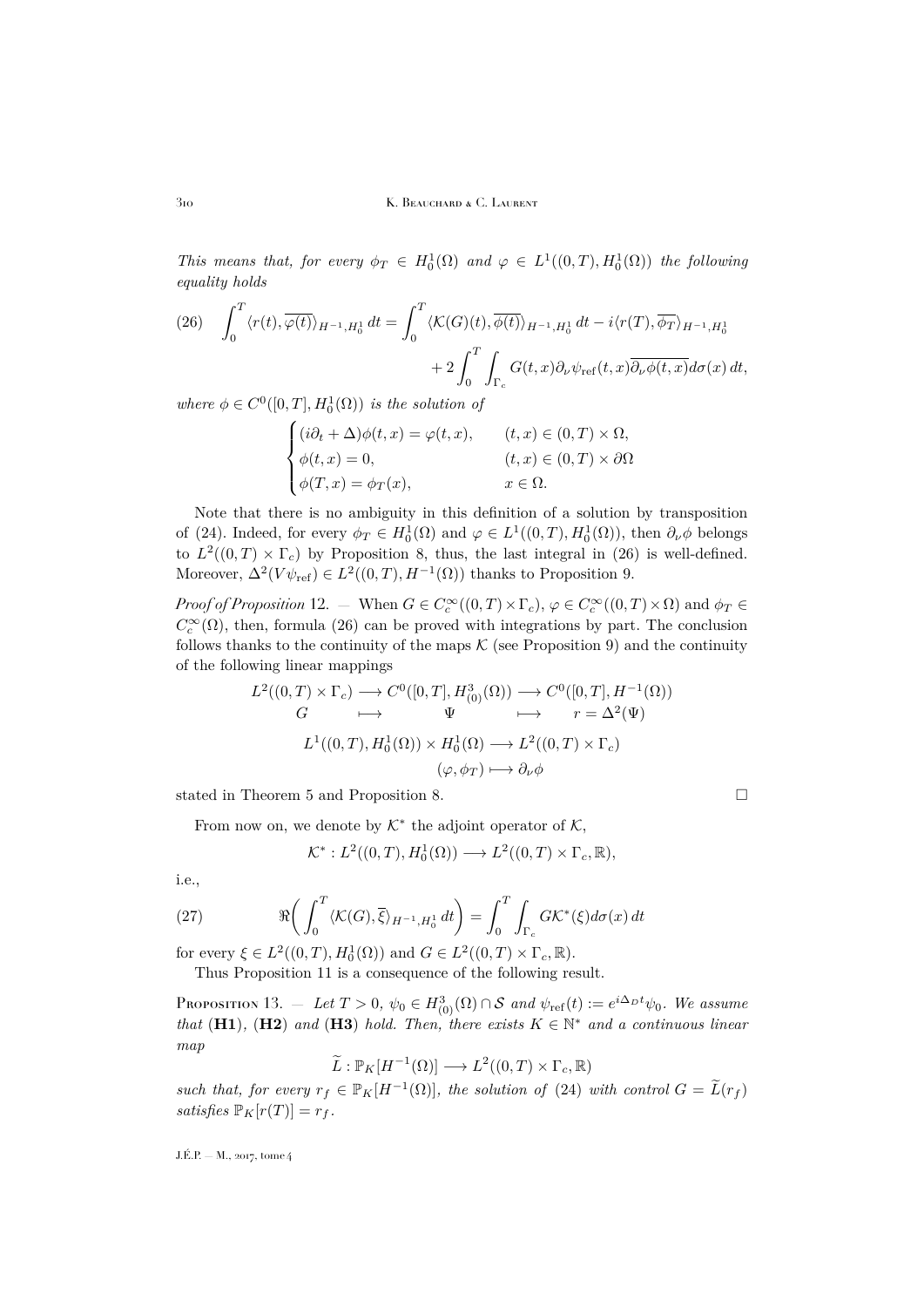The controllability result of Proposition [13](#page-24-1) is a consequence of the following weak observability result.

<span id="page-25-0"></span>Proposition 14. – Let  $T > 0$ ,  $\psi_0 \in H^3_{(0)}(\Omega) \cap S$  and  $\psi_{\text{ref}}(t) := e^{i\Delta_D t}\psi_0$ . We assume *that* (H1), (H2) *and* (H3) *hold. There exists*  $C_1 > 0$  *such that, for every*  $\phi_T \in$  $H_0^1(\Omega,\mathbb{C})$  the solution of

<span id="page-25-3"></span>(28) 
$$
\begin{cases} (i\partial_t + \Delta)\phi(t, x) = 0, & (t, x) \in (0, T) \times \Omega, \\ \phi(t, x) = 0, & (t, x) \in (0, T) \times \partial\Omega, \\ \phi(T, x) = \phi_T, & x \in \Omega, \end{cases}
$$

*satisfies*

<span id="page-25-2"></span>
$$
(29) \qquad \|\phi_T\|_{H_0^1(\Omega)} \leq C_1 \left( \|2\Im(\partial_\nu \psi_{\rm ref} \overline{\partial_\nu \phi}) + \mathcal{K}^*(i\phi) \|_{L^2((0,T)\times\Gamma_c)} + \|\phi_T\|_{H^{-1}(\Omega)} \right).
$$

*Proof of Proposition* [13](#page-24-1)*, assuming Proposition* [14.](#page-25-0) — By [\[12,](#page-49-20) Th. II.10 & II.19], the existence of a continuous right inverse to the continuous operator

$$
F_K: L^2((0,T) \times \Gamma_c, \mathbb{R}) \longrightarrow \mathbb{P}_K[H^{-1}(\Omega)]
$$

$$
G \longmapsto \mathbb{P}_K[r(T)]
$$

is equivalent to the existence of  $\mathcal{C}_2 > 0$  such that

<span id="page-25-1"></span>(30) 
$$
\|\phi_T\|_{H_0^1(\Omega)} \leq C_2 \|F_K^*(\phi_T)\|_{L^2((0,T)\times\Gamma_c)}, \quad \forall \phi_T \in \mathbb{P}_K[H_0^1(\Omega)],
$$

where  $F_K^* : \mathbb{P}_K[H_0^1(\Omega)] \to L^2((0,T) \times \Gamma_c, \mathbb{R})$  is the adjoint operator associated to  $F_K$ . For  $G \in L^2((0,T) \times \Gamma_c, \mathbb{R})$  and  $\phi_T \in \mathbb{P}_K[H_0^1(\Omega)],$  we have (note that K is R-linear)

$$
\Re\left(\langle F_K(G), \overline{\phi_T} \rangle_{H^{-1}, H_0^1}\right) = \Re\left(\langle r(T), \overline{\phi_T} \rangle_{H^{-1}, H_0^1}\right) \quad \text{because } \phi_T \in \mathbb{P}_K[H_0^1(\Omega)]
$$
\n
$$
= \Re\left(-i \int_0^T \int_{\Gamma_c} 2G \partial_\nu \psi_{\text{ref}} \overline{\partial_\nu \phi} d\sigma(x) dt -i \int_0^T \int_{\Omega} \langle K(G), \overline{\phi} \rangle_{H^{-1}, H_0^1} dx dt\right) \quad \text{by (26)}
$$
\n
$$
= \int_0^T \int_{\Gamma_c} G\left(2\Im(\partial_\nu \psi_{\text{ref}} \overline{\partial_\nu \phi}) + \mathcal{K}^*(i\phi)\right) d\sigma(x) dt \quad \text{by (27)}.
$$

Thus  $F_K^*$  has the following explicit expression

$$
F_K^* : \mathbb{P}_K[H_0^1(\Omega)] \longrightarrow L^2((0,T) \times \Gamma_c, \mathbb{R})
$$
  

$$
\phi_T \longmapsto 2\Im(\partial_\nu \psi_{\text{ref}} \overline{\partial_\nu \phi}) + \mathcal{K}^*(i\phi).
$$

Let  $C_1$  be as in Proposition [14.](#page-25-0) There exists  $K \in \mathbb{N}^*$  such that

$$
\mathcal{C}_1 \|\phi_T\|_{H^{-1}(\Omega)} \leq \frac{1}{2} \|\phi_T\|_{H_0^1(\Omega)}, \quad \forall \phi_T \in \mathbb{P}_K[H_0^1(\Omega)]
$$

and then [\(30\)](#page-25-1) follows from [\(29\)](#page-25-2) with  $C_2 := 2C_1$ .

*Proof of Proposition* [14.](#page-25-0) – Let  $\widetilde{T}$  be as in (**H2**) and  $T', T''$  be as in (**H3**). Let  $\varepsilon :=$  $(T'' - T' - \tilde{T})/2$  and  $\rho \in C_c^{\infty}(\mathbb{R}, \mathbb{R})$  be such that  $\rho \equiv 1$  on  $(T' + \varepsilon, T' + \varepsilon + \tilde{T})$  and  $\text{Supp}(\rho) \subset (T', T'').$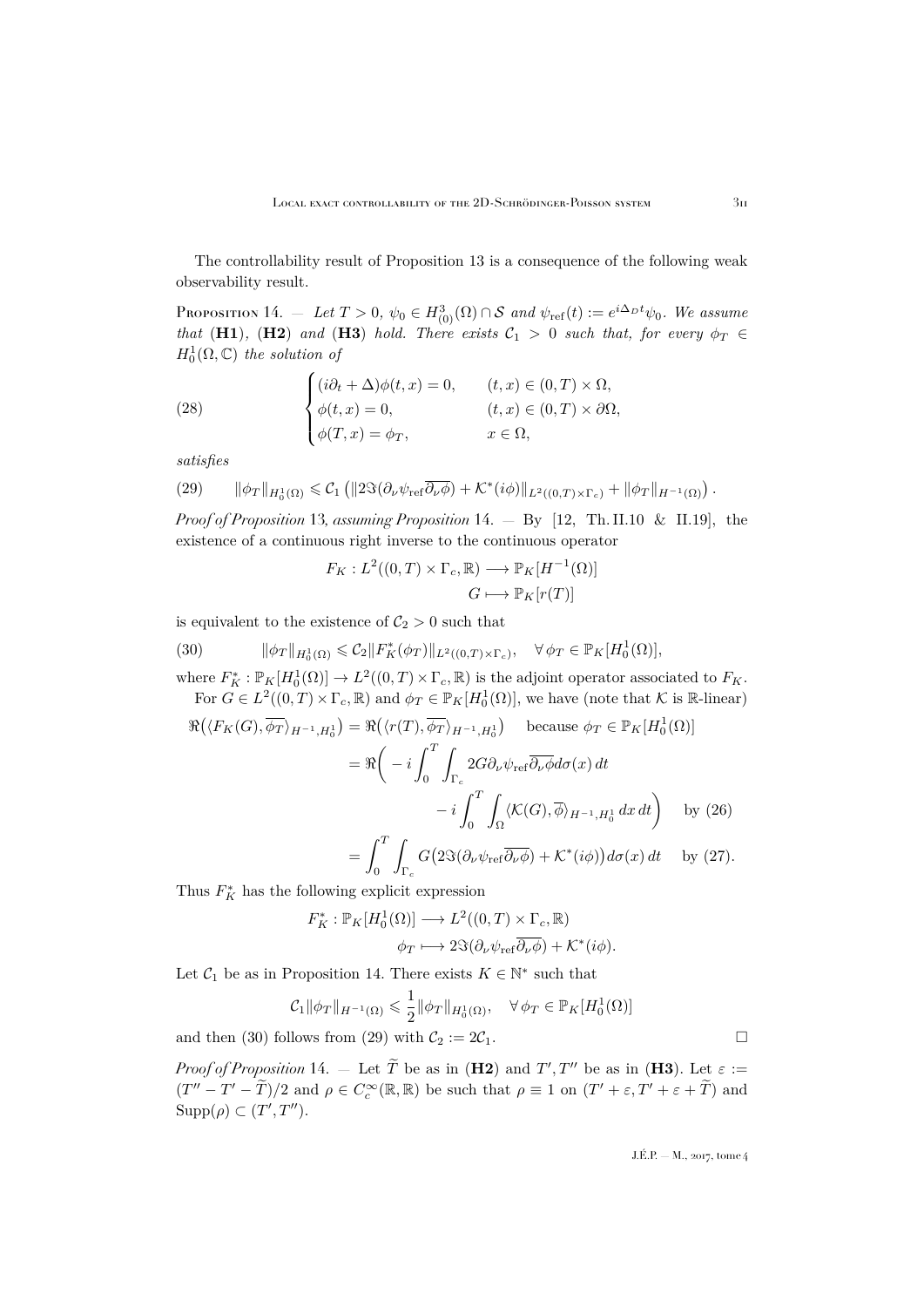312 K. Beauchard & C. Laurent

*Step 1*. – We prove the existence of  $C_1 > 0$  such that, for every  $\phi_T \in H_0^1(\Omega)$ , the solution of [\(28\)](#page-25-3) satisfies

(31) 
$$
\|\phi_T\|_{H_0^1(\Omega)} \leq C_1 \left( \|2\Im(\rho\partial_\nu\psi_{\rm ref}\overline{\partial_\nu\phi})\|_{L^2(\mathbb{R}\times\Gamma_c)} + \|\phi_T\|_{H^{-1}(\Omega)} \right).
$$

Let  $\phi_T \in H_0^1(\Omega)$ . By (**H2**), we have

<span id="page-26-0"></span>
$$
\begin{aligned} \|\phi_T\|_{H^1_0(\Omega)}^2 &\leq 2\mathcal{C}_0^2 \bigg[ \int_{T'+\varepsilon}^{T'+\varepsilon+\widetilde{T}} \int_{\Gamma_c} |\partial_\nu \phi(t,x)|^2 d\sigma(x) dt + \|\phi_T\|_{H^{-1}}^2 \bigg] \\ &\leqslant 2\mathcal{C}_0^2 \bigg[ \int_{\mathbb{R}} \int_{\Gamma_c} |\rho(t)\overline{\partial_\nu \phi(t,x)}|^2 d\sigma(x) dt + \|\phi_T\|_{H^{-1}}^2 \bigg] \end{aligned}
$$

because  $\rho \equiv 1$  on  $(T'+\varepsilon, T'+\varepsilon+\tilde{T})$ . Then, taking into account that  $\text{Supp}(\rho) \subset (T', T'')$ and  $|\partial_{\nu}\psi_{\text{ref}}(t,x)| \geq m > 0$  for every  $(t,x) \in (T',T'') \times \Gamma_c$ , i.e (**H3**), we obtain

$$
\|\phi_T\|_{H_0^1(\Omega)}^2 \leq \frac{3\mathcal{C}_0^2}{m^2} \int_{\mathbb{R}} \int_{\Gamma_c} |\rho(t) \, \partial_\nu \psi_{\text{ref}}(t, x) \overline{\partial_\nu \phi(t, x)}|^2 d\sigma(x) dt - C_0^2 \int_{\mathbb{R}} \int_{\Gamma_c} |\rho(t) \, \partial_\nu \phi(t, x)|^2 d\sigma(x) dt + 2\mathcal{C}_0^2 \|\phi_T\|_{H^{-1}}^2.
$$

Moreover,

$$
2\int_{\mathbb{R}}\int_{\Gamma_c} \left| \rho \, \partial_{\nu} \psi_{\text{ref}} \, \overline{\partial_{\nu} \phi} \right|^2 d\sigma dt = \int_{\mathbb{R}} \int_{\Gamma_c} \left( \left| \rho \, \partial_{\nu} \psi_{\text{ref}} \, \overline{\partial_{\nu} \phi} \right|^2 + \left| \rho \, \partial_{\nu} \overline{\psi_{\text{ref}}} \, \partial_{\nu} \phi \right|^2 \right) d\sigma dt
$$
  
= 
$$
\int_{\mathbb{R}} \int_{\Gamma_c} \left( \left| 2 \Im(\rho \, \partial_{\nu} \psi_{\text{ref}} \, \overline{\partial_{\nu} \phi}) \right|^2 + 2 \Re((\rho \partial_{\nu} \psi_{\text{ref}} \, \overline{\partial_{\nu} \phi})^2) \right) d\sigma dt.
$$

Note here that in the end of the proof, we will prove that the second term is compact. It will be crucial for that to notice that it is  $\Re[(\rho \partial_\nu \psi_{\rm ref} \overline{\partial_\nu \phi})^2]$  and not  $|\Re[\rho \partial_\nu \psi_{\rm ref} \overline{\partial_\nu \phi}]|$ 2 . Thus

$$
\begin{aligned} \|\phi_T\|_{H^1_0(\Omega)}^2 &\leq \frac{3\mathcal{C}_0^2}{2m^2} \int_\mathbb{R} \int_{\Gamma_c} \Big( \left|2\Im(\rho\,\partial_\nu\psi_\text{ref}\,\overline{\partial_\nu\phi})\right|^2 + 2\Re[(\rho\partial_\nu\psi_\text{ref}\,\overline{\partial_\nu\phi})^2] \Big) d\sigma \,dt \\ &- \mathcal{C}_0^2 \int_\mathbb{R} \int_{\Gamma_c} |\rho\,\partial_\nu\phi|^2 \,d\sigma \,dt + 2\mathcal{C}_0^2 \|\phi_T\|_{H^{-1}}^2. \end{aligned}
$$

In order to get [\(31\)](#page-26-0), it suffices to prove the existence of  $C > 0$  such that

<span id="page-26-1"></span>
$$
(32) \qquad \int_{\mathbb{R}} \int_{\Gamma_c} \Re[(\rho \partial_\nu \psi_{\rm ref} \overline{\partial_\nu \phi})^2] d\sigma dt \leq \frac{m^2}{3} \int_{\mathbb{R}} \int_{\Gamma_c} |\rho \partial_\nu \phi|^2 d\sigma dt + C \|\phi_T\|_{H^{-1}(\Omega)}^2.
$$

Let  $R \in \mathbb{N}^*$  that will be chosen later on,

<span id="page-26-2"></span>(33) 
$$
\psi_{\text{ref}}^H(t) := \mathbb{P}_R[\psi_{\text{ref}}(t)] \quad \text{and} \quad \psi_{\text{ref}}^L := \psi_{\text{ref}} - \psi_{\text{ref}}^H.
$$

Then

$$
\int_{\mathbb{R}} \int_{\Gamma_c} \Re[(\rho \, \partial_\nu \psi_{\text{ref}} \, \overline{\partial_\nu \phi})^2] d\sigma \, dt
$$
\n
$$
= \int_{\mathbb{R}} \int_{\Gamma_c} \Re((\rho \, \partial_\nu \psi_{\text{ref}}^L \, \overline{\partial_\nu \phi})^2 + (\rho \, \overline{\partial_\nu \phi})^2 \, \partial_\nu \psi_{\text{ref}}^H (2 \, \partial_\nu \psi_{\text{ref}}^L + \partial_\nu \psi_{\text{ref}}^H)) d\sigma \, dt.
$$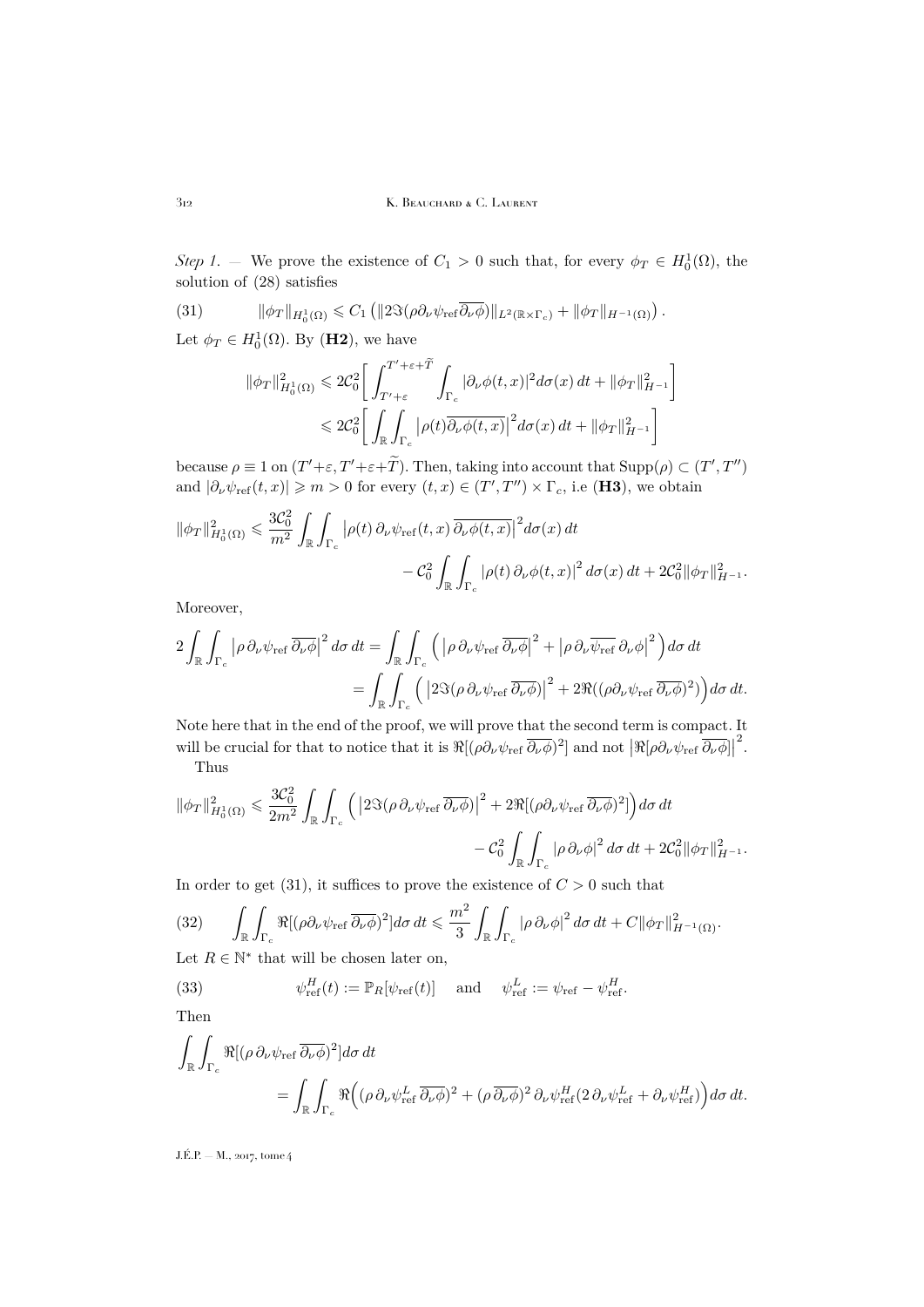In order to get  $(32)$ , it is sufficient to prove that, for R large enough

<span id="page-27-1"></span>(34) 
$$
\int_{\mathbb{R}} \int_{\Gamma_c} \Re[(\rho \, \partial_\nu \psi_{\rm ref}^L \, \overline{\partial_\nu \phi})^2] d\sigma \, dt \leqslant C \|\phi_T\|_{H^{-1}},
$$

<span id="page-27-0"></span>(35) 
$$
\int_{\mathbb{R}} \int_{\Gamma_c} |(\rho \overline{\partial_\nu \phi})^2 \partial_\nu \psi_{\rm ref}^H (2 \partial_\nu \psi_{\rm ref}^L + \partial_\nu \psi_{\rm ref}^H) | d\sigma dt \leq \frac{m^2}{2} \int_{\mathbb{R}} \int_{\Gamma_c} |\rho \partial_\nu \phi|^2 d\sigma dt.
$$

Note that  $\psi_{\text{ref}}^H \to 0$  in  $C^0([0,T], H^3_{(0)}(\Omega))$  when  $R \to +\infty$  because  $\psi_0 \in H^3_{(0)}(\Omega)$ . Thus,  $\partial_{\nu}\psi_{\text{ref}}^{H}\big|_{\Gamma_c} \to 0$  in  $L^{\infty}((0,T)\times\Gamma_c)$  when  $R\to+\infty$ , because of the Sobolev embeddings  $\partial_{\nu}[H_{(0)}^{3}(\Omega)] \subset H^{3/2}(\Gamma_c) \subset L^{\infty}(\Gamma_c)$ . As a consequence, there exists  $R_0$  such that for any  $R \ge R_0$ , we have

$$
\|\partial_\nu \psi^H_{\rm ref} (2\partial_\nu \psi^L_{\rm ref} + \partial_\nu \psi^H_{\rm ref})\|_{L^\infty((0,T)\times \Gamma_c)} \leqslant \frac{m^2}{2}.
$$

This implies [\(35\)](#page-27-0). Until the end of Step 2, R is fixed. The function  $\rho$  is  $C_c^{\infty}(\mathbb{R})$  thus, for every  $N \in \mathbb{N}^*$ , there exists  $C_N > 0$  such that

$$
\left| \int_{\mathbb{R}} \rho(t)^2 e^{i[\lambda_j + \lambda_j - \lambda_k - \lambda_K]t} dt \right| \leq \frac{C_N}{(\lambda_j + \lambda_j)^N}, \quad \forall j, J \in \mathbb{N}^*, \ k, K \in \{1, \dots, R-1\}.
$$

We have

$$
\left| \int_{\mathbb{R}} \int_{\Gamma_c} \Re[(\rho \partial_{\nu} \psi_{\text{ref}}^L \overline{\partial_{\nu} \phi})^2] d\sigma dt \right|
$$
\n
$$
= \left| \sum_{k,K=1}^{R-1} \sum_{j,J=1}^{\infty} \psi_k^0 \psi_K^0 \overline{\phi_j^0 \phi_j^0} \left( \int_{\mathbb{R}} \rho(t)^2 e^{i[\lambda_j + \lambda_j - \lambda_k - \lambda_K]t} dt \right) \right|
$$
\n
$$
< \left( \int_{\Gamma_c} \partial_{\nu} \varphi_k \partial_{\nu} \varphi_K \partial_{\nu} \varphi_j \partial_{\nu} \varphi_J d\sigma \right) \right|
$$
\n
$$
\leqslant \sum_{k,K=1}^{R-1} \sum_{j,J=1}^{\infty} |\psi_k^0 \psi_K^0 \phi_j^0 \phi_j^0| \frac{C_N}{(\lambda_j + \lambda_J)^N} \lambda_k^{\alpha} \lambda_K^{\alpha} \lambda_j^{\alpha} \lambda_J^{\alpha} \quad \text{for some } \alpha > 0
$$
\n
$$
\leqslant C(\psi_0, R, N) \left( \sum_j^{\infty} \lambda_j^{\alpha - N} |\phi_j^0| \right)^2
$$
\n
$$
\leqslant C'(\psi_0, R, N) \|\phi_T\|_{H^{-1}(\Omega)}^2 \text{ for } N \text{ large enough.}
$$

Here, we have used Weyl law to get that for another N large enough,  $\sum_{j}^{\infty} \lambda_j^{-N} < +\infty$ . Inequality [\(34\)](#page-27-1) is proved, which ends Step 1.

*Step 2.* – We prove the existence of  $C_2 > 0$  such that, for every  $\phi_T \in H_0^1(\Omega)$ , the solution of [\(28\)](#page-25-3) satisfies

<span id="page-27-2"></span>
$$
(36) \qquad \|\phi_T\|_{H_0^1(\Omega)} \leq C_2 \left( \|2\Im(\partial_\nu \psi_{\rm ref} \overline{\partial_\nu \phi}) + \mathcal{K}^*(i\phi) \|_{L^2((0,T)\times\Gamma_c)} + \|\phi_T\|_{H^{-1}(\Omega)} \right).
$$

From [\(31\)](#page-26-0), we deduce that

$$
\|\phi_T\|_{H_0^1(\Omega)} \leq C_1 \left( \|2\Im(\rho\partial_\nu\psi_{\rm ref}\overline{\partial_\nu\phi}) + \mathcal{K}^*(i\phi)\|_{L^2(\mathbb{R}\times\Gamma_c)} + \|\mathcal{K}^*(i\phi)\|_{L^2(\mathbb{R}\times\Gamma_c)} + \|\phi_T\|_{H^{-1}(\Omega)} \right).
$$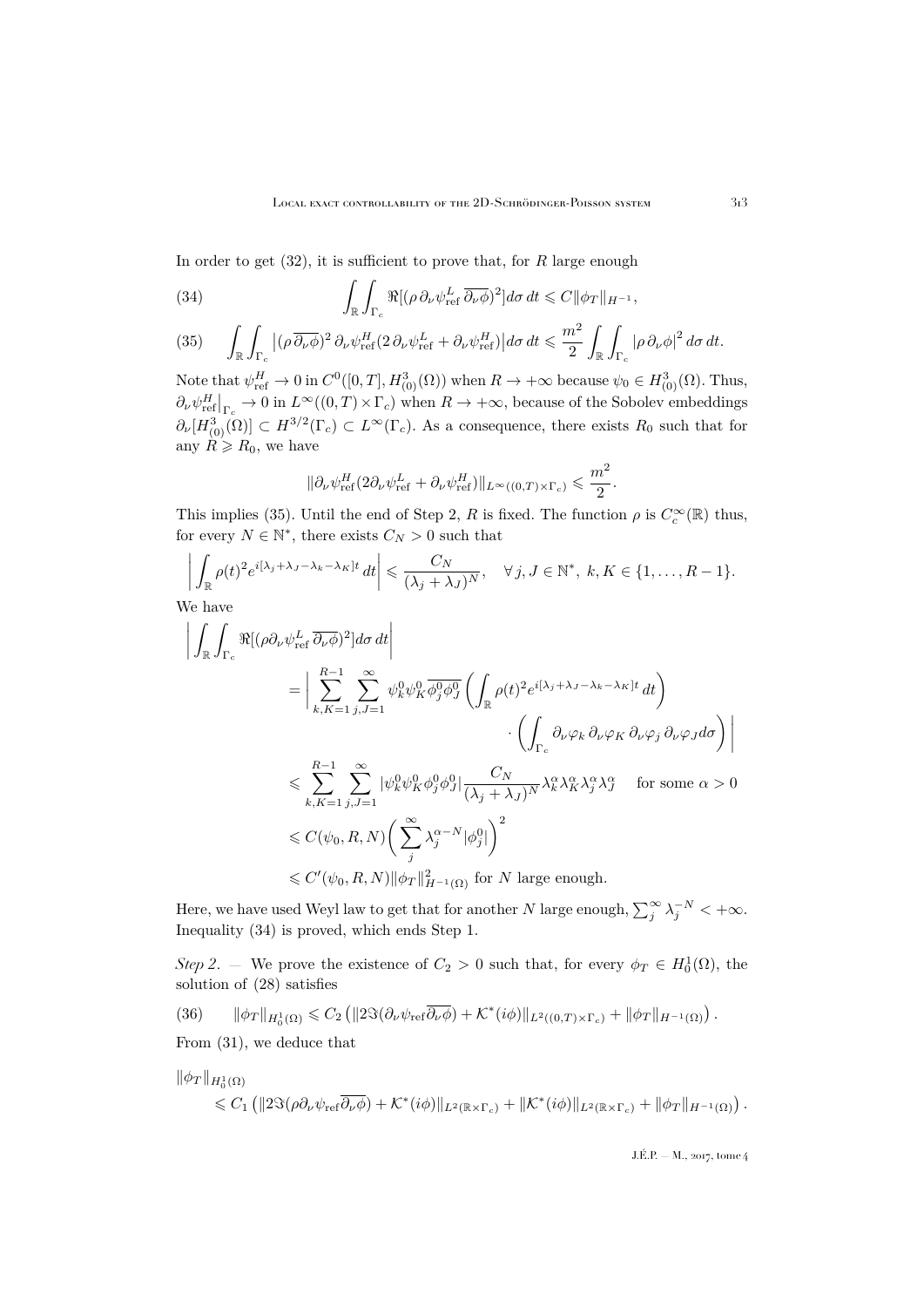314 K. BEAUCHARD & C. LAURENT

In order to prove [\(36\)](#page-27-2), it suffices to prove the existence of  $C > 0$  such that,

<span id="page-28-1"></span>(37) 
$$
\|\mathcal{K}^*(i\phi)\|_{L^2((0,T)\times\Gamma_c)} \leq \frac{1}{2C_1} \|\phi_T\|_{H_0^1(\Omega)} + C \|\phi_T\|_{H^{-1}}, \quad \forall \phi_T \in H_0^1(\Omega).
$$

Let  $\widetilde{R} \in \mathbb{N}^*$  that will be chosen later on and  $\psi_{\text{ref}}^H$  be defined as in [\(33\)](#page-26-2) but with R replaced by  $\widetilde{R}$ . From [\(25\)](#page-23-6) and the expansion [\(21\)](#page-21-0), we see that  $\mathcal{K} = \mathcal{K}_1 + \mathcal{K}_2$ , where

$$
\mathcal{K}_1: L^2((0,T) \times \Gamma_c, \mathbb{R}) \longrightarrow L^2((0,T), H^{-1}(\Omega))
$$
  

$$
G \longmapsto \Delta^2(V\psi_{\text{ref}}^H)
$$

and

$$
\mathcal{K}_2: L^2((0,T) \times \Gamma_c, \mathbb{R}) \longrightarrow L^2((0,T), H^{-1/2-\varepsilon}(\Omega))
$$
  

$$
G \longmapsto \Delta^2(V\psi_{\text{ref}}^L)
$$

is continuous. We denote by  $\|\mathcal{K}_1\|$  and  $\|\mathcal{K}_2\|$  their operator norm in this functional frame.

Note that  $\psi_{\text{ref}}^H \to 0$  in  $C^0([0,T], H^3_{(0)}(\Omega))$  when  $\widetilde{R} \to +\infty$  because  $\psi_0 \in H^3_{(0)}(\Omega)$ . Thus, there exists  $\widetilde{R} \in \mathbb{N}^*$  such that

$$
\|\mathcal{K}_1\| \leqslant \frac{1}{2C_1\sqrt{T}}.
$$

From now on  $\widetilde{R}$  is fixed. Then, for every  $\phi_T \in H_0^1(\Omega)$ ,

$$
\begin{split} \|\mathcal{K}^*(i\phi)\|_{L^2((0,T)\times\Gamma_c)} &\leq \|\mathcal{K}_1^*(i\phi)\|_{L^2((0,T)\times\Gamma_c)} + \|\mathcal{K}_2^*(i\phi)\|_{L^2((0,T)\times\Gamma_c)} \\ &\leq \frac{1}{2C_1\sqrt{T}}\|\phi\|_{L^2((0,T),H_0^1(\Omega))} + \|\mathcal{K}_2\|\|\phi\|_{L^2((0,T),H^{1/2+\varepsilon}(\Omega))} \\ &\leq \frac{1}{2C_1}\|\phi_T\|_{H_0^1(\Omega)} + \sqrt{T}\|\mathcal{K}_2\|\|\phi_T\|_{H^{1/2+\varepsilon}(\Omega)}. \end{split}
$$

This implies [\(37\)](#page-28-1) after interpolation, which ends Step 2.  $\Box$ 

<span id="page-28-0"></span>4.2. Control of high frequencies for the nonlinear system. — The goal of this section is the proof of Theorem [1.](#page-4-0) Thus, in the whole section,  $T > 0$ ,  $\psi_0 \in H^3_{(0)}(\Omega) \cap \mathcal{S}$ ,  $\psi_{\text{ref}}(t) := e^{i\Delta_D t} \psi_0$  are fixed and (**H1**), (**H2**), (**H3**) are assumed to hold. We consider the end-point map

$$
\widetilde{\Theta}_K : L^2((0,T) \times \Gamma_c, \mathbb{R}) \longrightarrow \mathbb{P}_K[H^3_{(0)}(\Omega)]
$$

$$
g \longmapsto \mathbb{P}_K[\psi(T)],
$$

where  $\psi$  solves [\(1\)](#page-2-1). By Proposition [10,](#page-22-2)  $\tilde{\Theta}_K$  is of class  $C^1$  and

$$
d\widetilde{\Theta}_K(0): L^2((0,T) \times \Gamma_c, \mathbb{R}) \longrightarrow \mathbb{P}_K[H^3_{(0)}(\Omega)]
$$
  

$$
G \longmapsto \mathbb{P}_K[\Psi(T)],
$$

where  $\Psi$  solves [\(23\)](#page-23-2) with  $\Psi_0 = 0$ . By Proposition [11,](#page-23-5) there exists  $K \in \mathbb{N}^*$  such that  $d\widetilde{\Theta}_K(0)$  has a continuous right inverse. By the inverse mapping theorem,  $\widetilde{\Theta}_K$  is a local  $C<sup>1</sup>$  $C<sup>1</sup>$  $C<sup>1</sup>$ -diffeomorphism on a neighborhood of 0. The first statement of Theorem 1 holds with  $\Upsilon := \widetilde{\Theta}_K^{-1}$  which is locally well-defined.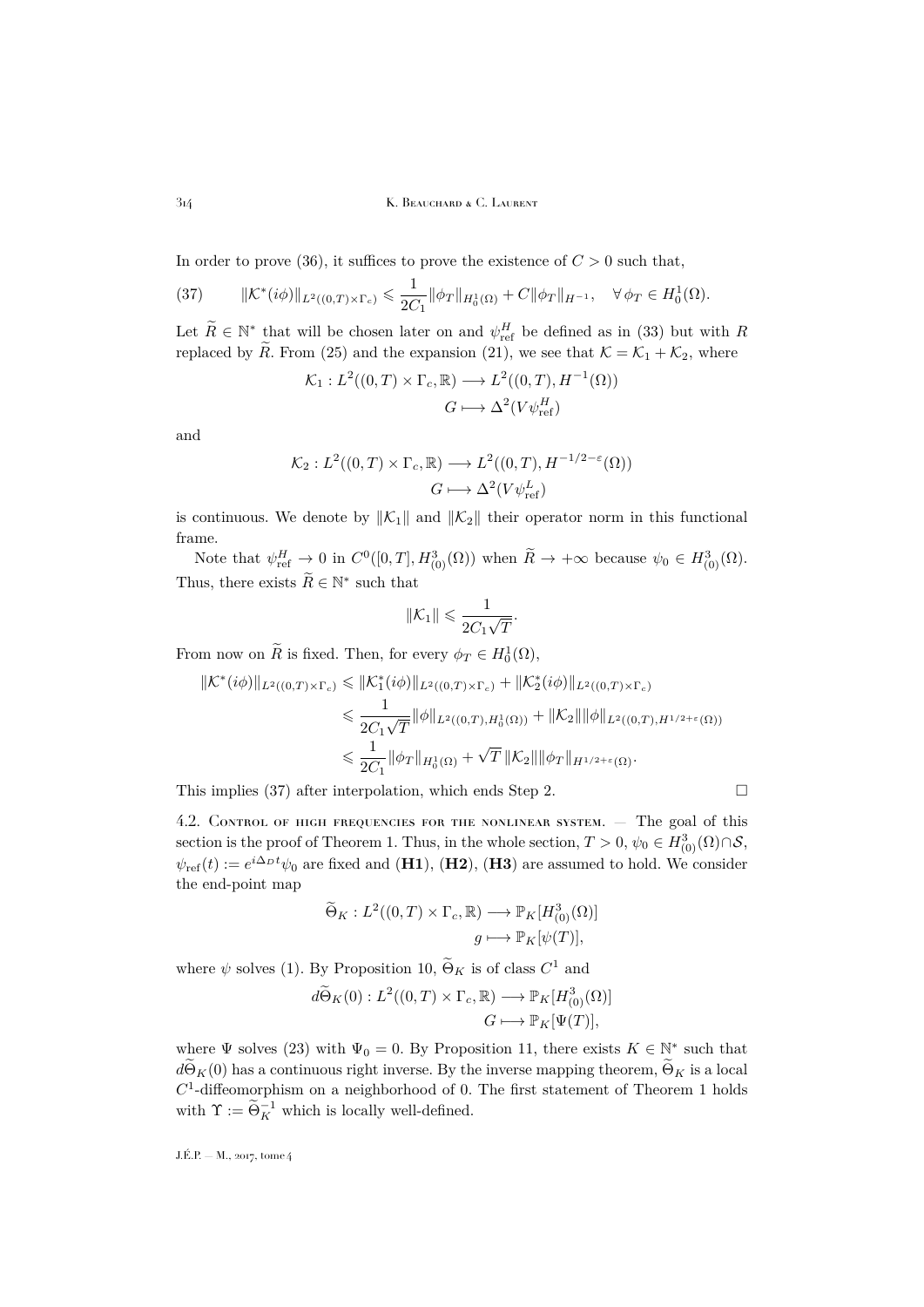There exists  $K' \geq K$  such that

$$
\|\psi_{\text{ref}}(T) - \mathbb{P}_{K'}[\psi_{\text{ref}}(T)]\|_{H^3_{(0)}} < \delta.
$$

Then,  $\psi_f := (\mathbb{P}_K - \mathbb{P}_{K'})[\psi_{\text{ref}}(T)]$  belongs to V thus  $g := \Upsilon(\psi_f)$  is well-defined in  $L^2((0,T) \times \Gamma_c, \mathbb{R})$  and the associated solution of [\(1\)](#page-2-1) satisfies  $\mathbb{P}_K[\psi(T)] = \psi_f$  thus  $\mathbb{P}_{K}[\psi(T)] = 0$ . As a consequence  $\psi(T)$  is a finite sum of eigenfunctions of  $(-\Delta_D)$  so it is a smooth function.  $\hfill \square$ 

#### 5. Local exact control around eigenfunctions

<span id="page-29-0"></span>The goal of this section is to prove Theorem [2,](#page-5-0) by following essentially the same strategy as in the previous section. In Section [5.1,](#page-29-1) we prove the observability of the adjoint of the linearized system. In Section [5.2,](#page-32-0) we prove Theorem [2.](#page-5-0)

<span id="page-29-1"></span>5.1. Observability results. — The goal of this section is to prove the following observability inequality.

<span id="page-29-2"></span>**PROPOSITION** 15.  $-$  Let  $T > 0$ ,  $R \in \mathbb{N}^*$ . We assume that  $(H1)$ ,  $(H2)$ ,  $(H3')$  and  $(H4)$ *hold. There exists*  $C_2 > 0$  *such that, for every*  $\phi_T \in H_0^1(\Omega) \cap T_{\mathcal{S}} \varphi_R$  *the solution of* 

<span id="page-29-4"></span>(38) 
$$
\begin{cases} (i\partial_t + \Delta + \lambda_R)\phi(t, x) = 0, & (t, x) \in (0, T) \times \Omega, \\ \phi(t, x) = 0, & (t, x) \in (0, T) \times \partial\Omega, \\ \phi(T, x) = \phi_T, & x \in \Omega, \end{cases}
$$

*satisfies*

<span id="page-29-7"></span>(39) 
$$
\|\phi_T\|_{H_0^1(\Omega)} \leqslant C_2 \|2\Im(\partial_\nu \varphi_R \overline{\partial_\nu \phi}) + \widetilde{\mathcal{K}}^*(i\phi)\|_{L^2((0,T)\times\Gamma_c)},
$$

*where*

<span id="page-29-6"></span>(40) 
$$
\begin{aligned}\n\widetilde{\mathcal{K}}: L^2(\Gamma_c, \mathbb{R}) &\longrightarrow L^2(\Omega, \mathbb{C}) \\
G &\longmapsto \Delta^2(V\varphi_R), \quad \text{where } \begin{cases}\n(-\Delta + 1)V = 0, \text{ in } \Omega, \\
\partial_\nu V = G1_{\Gamma_c} \text{ on } \partial\Omega.\n\end{cases}\n\end{aligned}
$$

The proof of Proposition [15](#page-29-2) relies on two key ingredients: the weak observability of the Schrödinger equation (H2) and a unique continuation result given by the following statement.

<span id="page-29-3"></span>**Proposition** 16.  $-$  Let  $T > 0$ ,  $R \in \mathbb{N}^*$ . We assume that  $(H1)$ ,  $(H2)$ ,  $(H3')$  and  $(H4)$ *hold. Then for every non-zero*  $\phi_T \in H_0^1(\Omega) \cap T_{\mathcal{S}} \varphi_R$ , the function  $2\Im(\partial_\nu \varphi_R \overline{\partial_\nu \phi})$  +  $\widetilde{\mathcal{K}}^*(i\phi)$  *is not identically zero on*  $(0,T) \times \Gamma_c$ *, where*  $\phi(t) := e^{i\Delta_D(t-T)}\phi_T$ *.* 

*Proof of Proposition* [16.](#page-29-3) — Let  $T' \in (\tilde{T}, T)$ , where  $\tilde{T}$  is as in (H2). By Proposition [14](#page-25-0) (with T replaced by T') and the change of phase  $\phi(t,x) \leftarrow \phi(t,x)e^{i\lambda_R t}$ , we know that there exists  $C_1 > 0$  such that, for every  $\phi_T \in H_0^1(\Omega)$ , the solution of [\(38\)](#page-29-4) satisfies

<span id="page-29-5"></span>(41) 
$$
\|\phi_T\|_{H_0^1(\Omega)} \leq C_1 \left( \|2\Im(\partial_\nu \varphi_R \overline{\partial_\nu \phi}) + \widetilde{\mathcal{K}}^*(i\phi) \|_{L^2((0,T') \times \Gamma_c)} + \|\phi_T\|_{H^{-1}(\Omega)} \right).
$$

We introduce

$$
N_T := \left\{ \phi_0 \in H_0^1(\Omega) \cap T_{\mathcal{S}} \varphi_R \, ; \, 2\Im(\partial_\nu \varphi_R \overline{\partial_\nu \phi}) + \widetilde{\mathcal{K}}^*(i\phi) = 0 \text{ in } L^2((0,T) \times \Gamma_c) \right\},
$$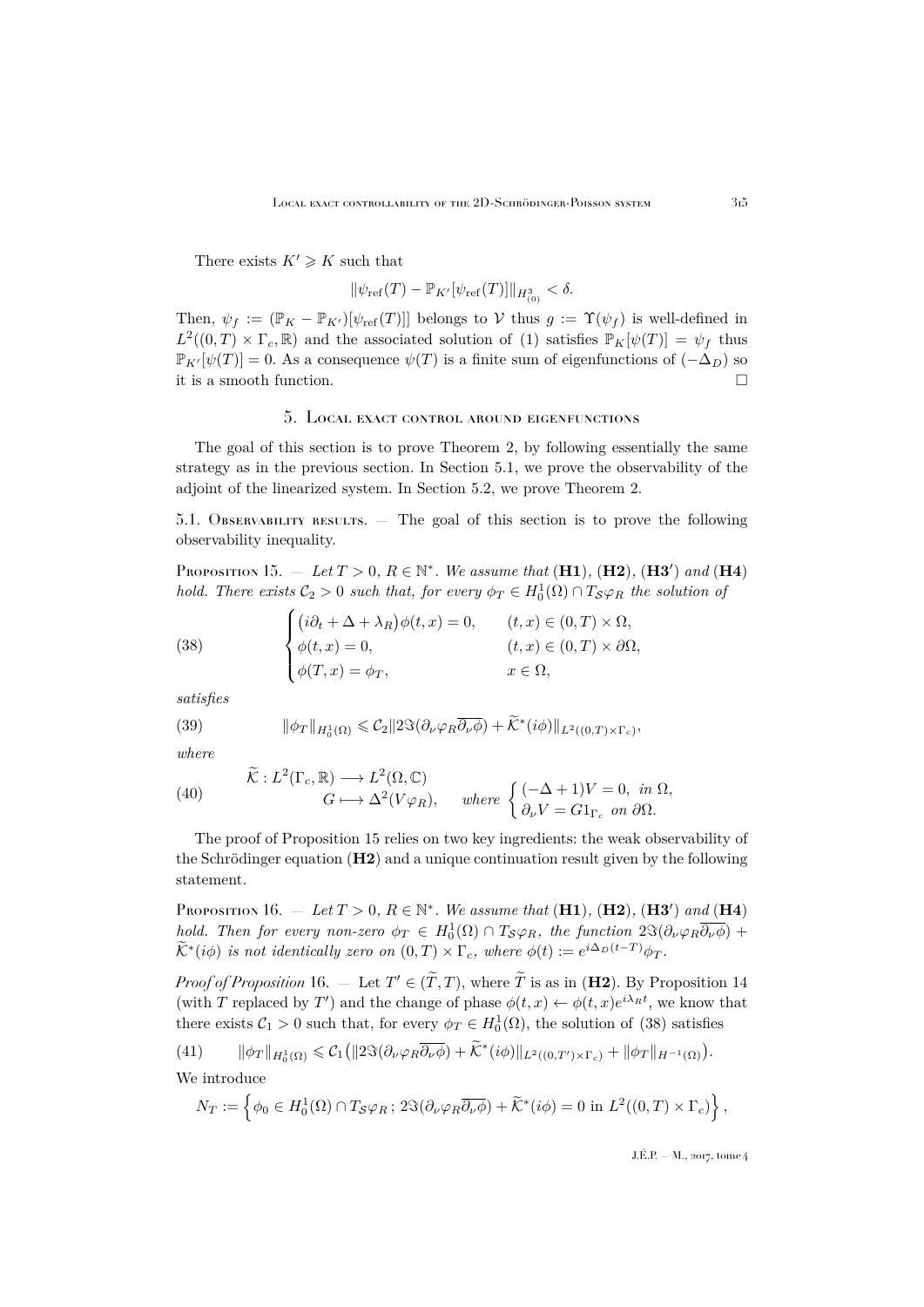316 K. BEAUCHARD & C. LAURENT

where  $\phi(t) := e^{i(\Delta_D + \lambda_R)t} \phi_0 := S(t) \phi_0$ .  $N_T$  is a R-vector subspace of  $H_0^1(\Omega)$ . We want to prove that  $N_T = \{0\}.$ 

*Step 1*. — We prove that  $N_T$  contains eigenfunctions of  $-\Delta_D$ . Let  $\phi_0 \in N_T$ . Since  $\phi_0 \in H_0^1(\Omega)$ , then  $\phi_\varepsilon := (S(\varepsilon)\phi_0 - \phi_0)/\varepsilon$  is bounded in  $H^{-1}(\Omega)$  uniformly when  $\varepsilon \to 0$ . Moreover, for  $\varepsilon < T - T'$ ,  $\phi_{\varepsilon}$  belongs to  $N_{T'}$ . Applying [\(41\)](#page-29-5) to  $\phi_{\varepsilon}$ , with  $\varepsilon < T - T'$ , we get  $\|\phi_{\varepsilon}\|_{H_0^1(\Omega)} \leqslant C_1 \|\phi_{\varepsilon}\|_{H^{-1}}$ . Thus  $\phi_{\varepsilon}$  is bounded in  $H_0^1(\Omega)$  when  $\varepsilon \to 0$ . Therefore  $\phi_0 \in H^3_{(0)}(\Omega)$ . Indeed, by Fatou's lemma,

$$
\|\phi_0\|_{H^3_{(0)}}^2 = \sum_{k=1}^{\infty} \left| \lambda_k^{3/2} \langle \phi_0, \varphi_k \rangle \right|^2 = \sum_{k=1}^{\infty} \liminf_{\varepsilon \to 0} \left| \sqrt{\lambda_k} \frac{e^{i\lambda_k \varepsilon} - 1}{\varepsilon} \langle \phi_0, \varphi_k \rangle \right|^2
$$
  
\$\leqslant \liminf\_{\varepsilon \to 0} \sum\_{k=1}^{\infty} \left| \sqrt{\lambda\_k} \frac{e^{i\lambda\_k \varepsilon} - 1}{\varepsilon} \langle \phi\_0, \varphi\_k \rangle \right|^2\$  
\$\leqslant \liminf\_{\varepsilon \to 0} \|\phi\_\varepsilon\|\_{H^1\_0} < \infty\$.

For  $T'' < T$ , the map

$$
\mathcal{J}_{T''}: H_0^1(\Omega) \longrightarrow L^2((0, T'') \times \Gamma_c)
$$

$$
\phi_0 \longmapsto 2\Im[\partial_\nu \varphi_R \overline{\partial_\nu \phi}] + \mathcal{K}^*(i\phi)
$$

is continuous (see Propositions [8](#page-17-3) and [9,](#page-20-1) which imply the continuity of  $\mathcal{K}: L^2(\Gamma_c, \mathbb{R}) \to$  $L^2(\Omega)$  and thus of  $\mathcal{K}^*: L^2(\Omega) \mapsto L^2(\Gamma_c, \mathbb{R})$ . Moreover,  $\mathcal{J}_{T''}(\phi_{\varepsilon}) = 0$  for every  $\varepsilon < T - T''$ , and  $\phi_{\varepsilon} \to i(\Delta_D + \lambda_R)\phi_0$  in  $H_0^1(\Omega)$  thus  $\mathcal{J}_{T''}[i(\Delta_D + \lambda_R)\phi_0] = 0$ . This holds for every  $T'' \in (0, T)$ , thus  $i(\Delta_D + \lambda_R)\phi_0 \in N_T$ .

We have proved that  $N_T$  is stable by  $i(\Delta_D+\lambda_R)$  and only contains smooth functions in  $D[(-\Delta_D)^s]$ ,  $\forall s \in \mathbb{N}^*$ . Applying again the estimate [\(41\)](#page-29-5) to  $i(\Delta_D + \lambda_R)\phi_0$ , we get

$$
\|(\Delta_D+\lambda_R)\phi_0\|_{H_0^1(\Omega)}\leqslant \mathcal{C}_1\|(\Delta_D+\lambda_R)\phi_0\|_{H^{-1}(\Omega)}.
$$

This shows that the unit ball of  $N_T$  is compact (for the  $H_0^1(\Omega)$ -topology), thus  $N_T$ has finite dimension (Rellich's theorem).

Then the finite dimensional space  $N_T$  is stable by the real symmetric operator  $-(\Delta_D + \lambda_R)^2 = [i(\Delta_D + \lambda_R)]^2$ , thus  $-(\Delta_D + \lambda_R)^2$  has an eigenfunction in  $N_T$ . This candidate is also an eigenfunction of  $(-\Delta_D)$ .

*Step 2*. — We prove that

(42) 
$$
\widetilde{\mathcal{K}}^*(z\varphi_k) = \Re(z) \big(\lambda_k^2 w_k - 2 \partial_\nu \varphi_R \partial_\nu \varphi_k\big)_{|\Gamma_c}, \quad \forall z \in \mathbb{C}, k \in \mathbb{N}^*,
$$

where  $w_k$  is defined in (**H4**). Let  $z \in \mathbb{C}$  and  $k \in \mathbb{N}^*$ . For every  $G \in L^2(\Gamma_c, \mathbb{R})$ , we have

$$
\int_{\Gamma_c} G\widetilde{\mathcal{K}}^*(z\varphi_k) d\sigma(x) = \Re \left( \int_{\Omega} \widetilde{\mathcal{K}}(G) \overline{z\varphi_k} dx \right) = \Re(z) \int_{\Omega} \widetilde{\mathcal{K}}(G) \varphi_k dx,
$$
  
thus  $\widetilde{\mathcal{K}}^*(z\varphi_k) = \Re(z) \widetilde{\mathcal{K}}^*(\varphi_k).$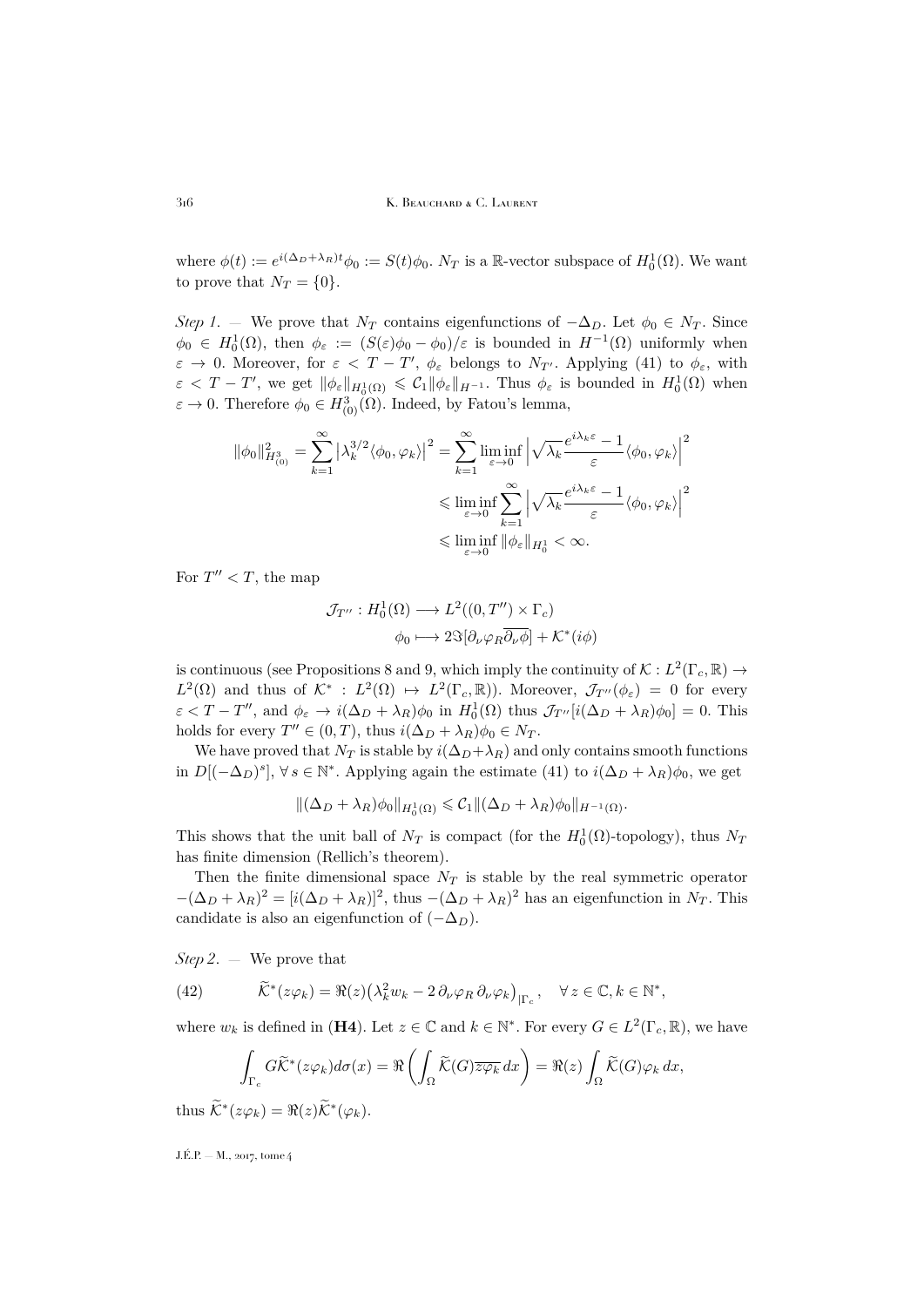If  $G \in C_c^{\infty}((0,T) \times \Gamma_c, \mathbb{R})$ , then the potential V defined in [\(40\)](#page-29-6) belongs to  $C^{\infty}((0,T) \times \Omega, \mathbb{R})$  thus the following integrations by part are legitimate:

$$
\int_{\Omega} \widetilde{K}(G)\varphi_k dx = \int_{\Omega} \Delta^2 (V\varphi_R)\varphi_k dx \quad \text{with } V \text{ as in (40)}
$$
  
\n
$$
= \int_{\partial\Omega} (\partial_{\nu}[\Delta(V\varphi_R)]\varphi_k - \Delta(V\varphi_R)\partial_{\nu}\varphi_k)d\sigma(x) + \int_{\Omega} \Delta(V\varphi_R)\Delta\varphi_k dx
$$
  
\n
$$
= -2\int_{\Gamma_c} G\partial_{\nu}\varphi_R \partial_{\nu}\varphi_k d\sigma(x) - \lambda_k \int_{\Omega} \Delta(V\varphi_R)\varphi_k dx,
$$
  
\n
$$
\int_{\Omega} \Delta(V\varphi_R)\varphi_k dx = -\lambda_k \int_{\Omega} V\varphi_R\varphi_k dx
$$
  
\n
$$
= -\lambda_k \int_{\Omega} V(-\Delta + 1)w_k dx
$$
  
\n
$$
= -\lambda_k \int_{\Gamma_c} Gw_k d\sigma(x).
$$

This proves that

$$
\int_{\Omega} \widetilde{\mathcal{K}}(G)\varphi_k \, dx = \int_{\Gamma_c} G\left(\lambda_k^2 w_k - 2\partial_\nu \varphi_R \partial_\nu \varphi_k\right) d\sigma
$$

for every  $G \in C_c^{\infty}((0,T) \times \Gamma_c, \mathbb{R})$ . The same equality holds by density for every  $G \in L^2((0,T) \times \Gamma_c, \mathbb{R})$ . Therefore,  $\widetilde{\mathcal{K}}^*(\varphi_k) = \lambda_k^2 w_k - 2 \partial_\nu \varphi_R \partial_\nu \varphi_k$ .

*Step 3*. — We prove that  $N_T = \{0\}$ . Working by contradiction, we assume that  $N_T \neq \{0\}$ . By Step 1, there exists  $z \in \mathbb{C} \setminus \{0\}$  and  $k \in \mathbb{N}^*$  such that  $z\varphi_k \in N_T$ . Moreover, by Step 2,

<span id="page-31-1"></span>
$$
2\Im\big(\partial_{\nu}\varphi_R\overline{\partial_{\nu}[z\varphi_k e^{i(\lambda_R-\lambda_k)t}]}+\widetilde{\mathcal{K}}^*(iz\varphi_k e^{i(\lambda_R-\lambda_k)t})=\Re(ize^{i(\lambda_R-\lambda_k)t})\lambda_k^2w_k.
$$

Thus  $\Re(ize^{i(\lambda_R-\lambda_k)t})w_k$  vanishes on  $(0,T)\times\Gamma_c$ . By Assumption (H4), we deduce that

(43) 
$$
\Re(ize^{i(\lambda_R - \lambda_k)t}) \equiv 0 \quad \text{on } (0, T).
$$

*First case:*  $k = R$ . Then  $z \in i\mathbb{R}$  because  $z\varphi_k \in T_S \varphi_R$ . From [\(43\)](#page-31-1), we deduce that  $0 = \Re(iz) = iz$ , which is impossible because  $z \neq 0$ .

*Second case:*  $k \neq R$ . Then  $\lambda_k \neq \lambda_R$  because  $\lambda_R$  is a simple eigenvalue (see (**H4**)). From [\(43\)](#page-31-1), we deduce that  $z = 0$ , which is a contradiction.

<span id="page-31-0"></span>REMARK 2.  $-$  Note that Assumption ( $\textbf{H4}$ ) is necessary for the controllability of the linearized system [23](#page-23-2) (with  $\Psi_0 = 0$ ) around  $(\psi_{ref}(t) = \varphi_R e^{-i\lambda_R t}, g_{ref} \equiv 0)$ . Indeed, for any eigenfunction  $\Phi$  of  $(-\Delta_D)$  associated with the eigenvalue  $\lambda_{\Phi}$ , we have

$$
\langle \Psi(T), \Phi \rangle = \left\langle i \int_0^T e^{-i\Delta_D (T-t)} \left( V(t) \psi_{\text{ref}}(t) \right) dt, \Phi \right\rangle
$$
  
=  $ie^{-i\lambda_{\Phi}T} \int_0^T e^{-i(\lambda_R - \lambda_{\Phi})t} \langle V(t), \varphi_R \Phi \rangle dt$   
=  $ie^{-i\lambda_{\Phi}T} \int_0^T e^{-i(\lambda_R - \lambda_{\Phi})t} \langle G(t), w \rangle_{L^2(\Gamma_c)} dt,$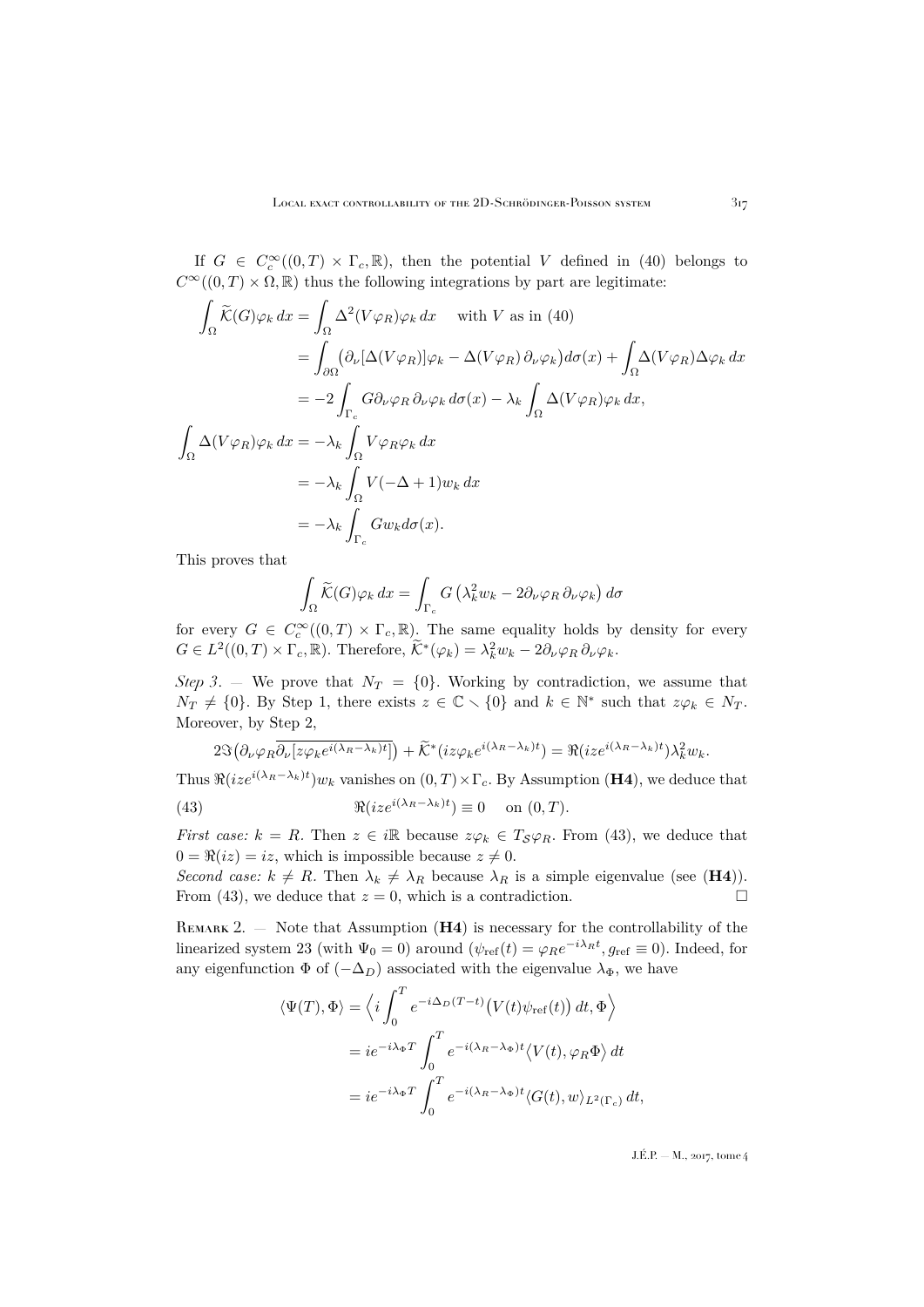318 K. BEAUCHARD & C. LAURENT

where  $w$  is as in  $(H4)$  (apply the Green formula, as in the proof of Proposition 2). In particular, if (H4) is not fulfilled, we are in one of the following situation

– if  $\lambda_R$  is a multiple eigenvalue, then, for any eigenfunction  $\Phi$  associated to the eigenvalue  $\lambda_{\Phi} = \lambda_R$  and linearly independent of  $\varphi_R$ , one cannot control the complex component  $i \langle \Psi(T), \Phi \rangle e^{i \lambda_{\Phi} T}$  because it only takes real values

$$
i\langle \Psi(T),\Phi\rangle e^{i\lambda_\Phi T} = \int_0^T \langle G(t),w\rangle dt \in \mathbb{R},
$$

– if there exists an eigenfunction  $\Phi$  for which  $w \equiv 0$  on  $\Gamma_c$ , then, one cannot control the component  $\langle \Psi(T), \Phi \rangle$ . Indeed, whatever the control G is, the final state satisfies

$$
\langle \Psi(T), \Phi \rangle = ie^{-i\lambda_{\Phi}T} \int_0^T e^{-i(\lambda_R - \lambda_{\Phi})t} \langle G(t), w \rangle_{L^2(\Gamma_c)} dt = 0.
$$

*Proof of Proposition* [15.](#page-29-2) — Working by contradiction, we assume that, for every  $n \in \mathbb{N}^*$ , there exists  $\phi_T^n \in H_0^1(\Omega)$  such that

<span id="page-32-1"></span>(44) 
$$
1 = \|\phi_T^n\|_{H_0^1(\Omega)} > n \|2\Im(\partial_\nu \varphi_R \overline{\partial_\nu \phi^n}) + \widetilde{\mathcal{K}}^*(i\phi^n) \|_{L^2((0,T)\times\Gamma_c)}.
$$

Up to a subsequence, one may assume that  $\phi_T^n \rightharpoonup \phi_T^\infty$  weakly in  $H_0^1(\Omega)$ . The strong continuity of the operator

$$
H_0^1(\Omega) \longrightarrow L^2((0,T) \times \Gamma_c)
$$
  

$$
\phi_T \longmapsto 2\Im(\partial_\nu \varphi_R \overline{\partial_\nu \phi}) + \widetilde{\mathcal{K}}^*(i\phi)
$$

implies its continuity for the weak topology [\[12,](#page-49-20) Th. III.9]. Thus

$$
2\Im(\partial_{\nu}\varphi_R\overline{\partial_{\nu}\phi^n})+\widetilde{\mathcal{K}}^*(i\phi^n)\underset{n\to\infty}{\to}2\Im(\partial_{\nu}\varphi_R\overline{\partial_{\nu}\phi^\infty})+\widetilde{\mathcal{K}}^*(i\phi^\infty)\text{ in }L^2((0,T)\times\Gamma_c).
$$

From [\(44\)](#page-32-1), we deduce that

$$
2\Im(\partial_{\nu}\varphi_R\overline{\partial_{\nu}\phi^{\infty}})+\widetilde{\mathcal{K}}^*(i\phi^{\infty})=0 \text{ on } (0,T)\times\Gamma_c.
$$

By Proposition [16,](#page-29-3)  $\phi_T^{\infty} = 0$ . Thus, up to a subsequence,  $\|\phi_T^n\|_{H^{-1}(\Omega)} \to 0$  when  $n \to \infty$ . We deduce from [\(41\)](#page-29-5) that

$$
1 = \|\phi_T^n\|_{H_0^1(\Omega)} \leqslant C_1 \left(\frac{1}{n} + \|\phi_T^n\|_{H^{-1}(\Omega)}\right) \underset{n \to \infty}{\longrightarrow} 0,
$$

which is a contradiction.  $\hfill \square$ 

<span id="page-32-0"></span>5.[2.](#page-5-0) Proof of Theorem 2. – Let  $T > 0$ ,  $R \in \mathbb{N}^*$  and  $\psi_{ref}(t) := \varphi_R(x)e^{-i\lambda_R t}$ . We assume that  $(H1)$ ,  $(H2)$ ,  $(H3')$  and  $(H4)$  hold. By Proposition [10,](#page-22-2) the end-point map

$$
\widetilde{\Theta}: [H^3_{(0)}(\Omega) \cap \mathcal{S}] \times L^2((0,T) \times \Gamma_c, \mathbb{R}) \longrightarrow [H^3_{(0)}(\Omega) \cap \mathcal{S}]^2
$$
  

$$
(\psi_0, g) \longmapsto (\psi_0, \psi(T)e^{i\lambda_R T})
$$

is of class  $C^1$  and

$$
d\widetilde{\Theta}(\varphi_R, 0) : [H^3_{(0)}(\Omega) \cap T_{\mathcal{S}} \varphi_R] \times L^2((0, T) \times \Gamma_c, \mathbb{R}) \longrightarrow [H^3_{(0)}(\Omega) \cap T_{\mathcal{S}} \varphi_R]^2
$$
  

$$
(\Psi_0 , G) \longmapsto (\Psi_0, \Psi(T)),
$$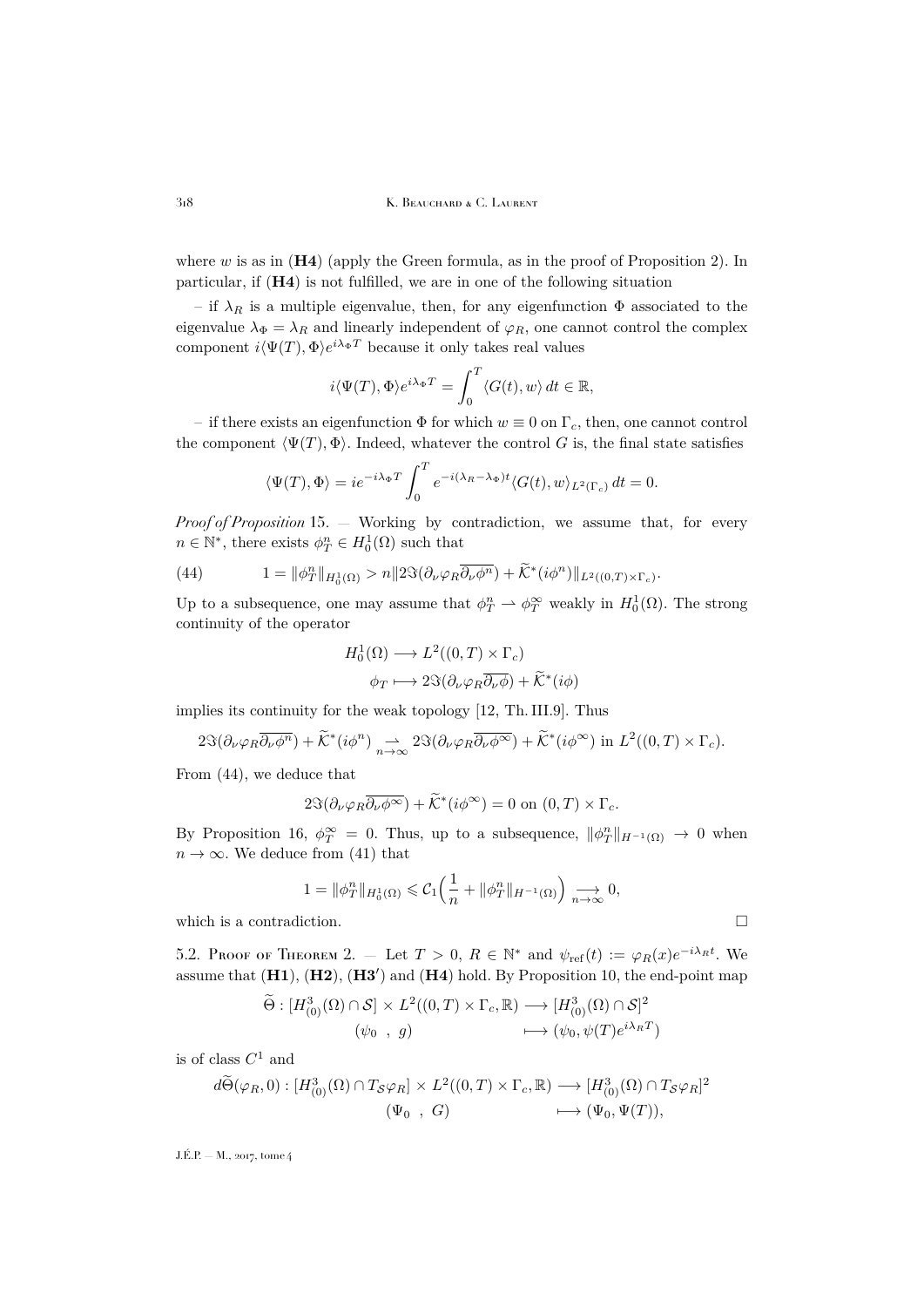where

(45)  
\n
$$
\begin{cases}\n(i\partial_t + \Delta + \lambda_R)\Psi(t, x) = V(t, x)\varphi_R, & (t, x) \in (0, T) \times \Omega, \\
\Psi(t, x) = 0, & (t, x) \in (0, T) \times \partial\Omega, \\
\Psi(0, x) = \Psi_0(x), & x \in \Omega, \\
(-\Delta + 1)V(t, x) = 0, & (t, x) \in (0, T) \times \Omega, \\
\partial_\nu V(t, x) = G(t, x)1_{\Gamma_c}(x), & (t, x) \in (0, T) \times \partial\Omega.\n\end{cases}
$$

The same arguments as in the previous section prove that  $d\widetilde{\Theta}(\varphi_R, 0)$  has a continuous right inverse thanks to Proposition [15.](#page-29-2) The inverse mapping theorem proves that  $\Theta$  is a local  $C^1$ -diffeomorphism. is a local  $C^1$ -diffeomorphism.

<span id="page-33-0"></span>5.3. Some comments about control only depending on time. — In this subsection, we comment on the information given by our previous study for a control that would be of the form

(46)  
\n
$$
\begin{cases}\n(i\partial_t + \Delta)\psi(t, x) = v(t, x)\psi(t, x), & (t, x) \in (0, T) \times \Omega, \\
\psi(t, x) = 0, & (t, x) \in (0, T) \times \partial\Omega, \\
\psi(0, x) = \psi_0(x) & x \in \Omega, \\
(-\Delta + 1)v(t, x) = 0, & (t, x) \in (0, T) \times \Omega, \\
\partial_\nu v(t, x) = g(t)\mu(x)1_{\Gamma_c}(x) & (t, x) \in (0, T) \times \partial\Omega,\n\end{cases}
$$

where the control  $g \in L^2(0,T)$  only depends on time and  $\mu \in L^{\infty}(\partial \Omega)$  is fixed.

This is very close to the configuration studied in several papers described in the introduction (except that we impose that the potential  $v = q(t)V_u$  is harmonic).

If we followed the framework described in the previous section, we would obtain that the observability estimate necessary to obtain the controllability of the linearized system, would be of the form

<span id="page-33-1"></span>(47) 
$$
\|\phi_T\|_{H_0^1(\Omega)}^2 \leq C_2 \int_0^T \left| \int_{\partial\Omega} 2\Im(\mu(x)\partial_\nu\varphi_R \overline{\partial_\nu\phi}) + \mathcal{K}^*(i\phi)d\sigma(x) \right|^2 dt,
$$

instead of the classical observability estimate [\(39\)](#page-29-7), where  $K$  would be another (but similar) compact operator.

Then, it becomes quite clear that [\(47\)](#page-33-1) is really not likely to be true in general. Indeed, to contradict [\(47\)](#page-33-1), it suffices to find a sequence of solutions with  $H_0^1$  norm equals to 1 but whose Neumann trace on the boundary weakly converges to zero. This can be easily done for instance

- on the square  $(0, \pi)^2$ : with the normalized initial data  $\phi_n(x, y) = c_n \sin(nx) \sin(ny)$ 

– on the disk: with some initial data  $\phi_n(r,\theta) = e^{in\theta} g_n(r)$ , where  $g_n$  are appropriate normalized Bessel functions.

Also, this analysis can also help to identify some class of initial data that could be observable. It is necessary that there is no oscillation of the trace on the boundary. This could be true for instance

- on the square: with some initial data that would depend only on x or y.
- on the disk: with some radial initial data.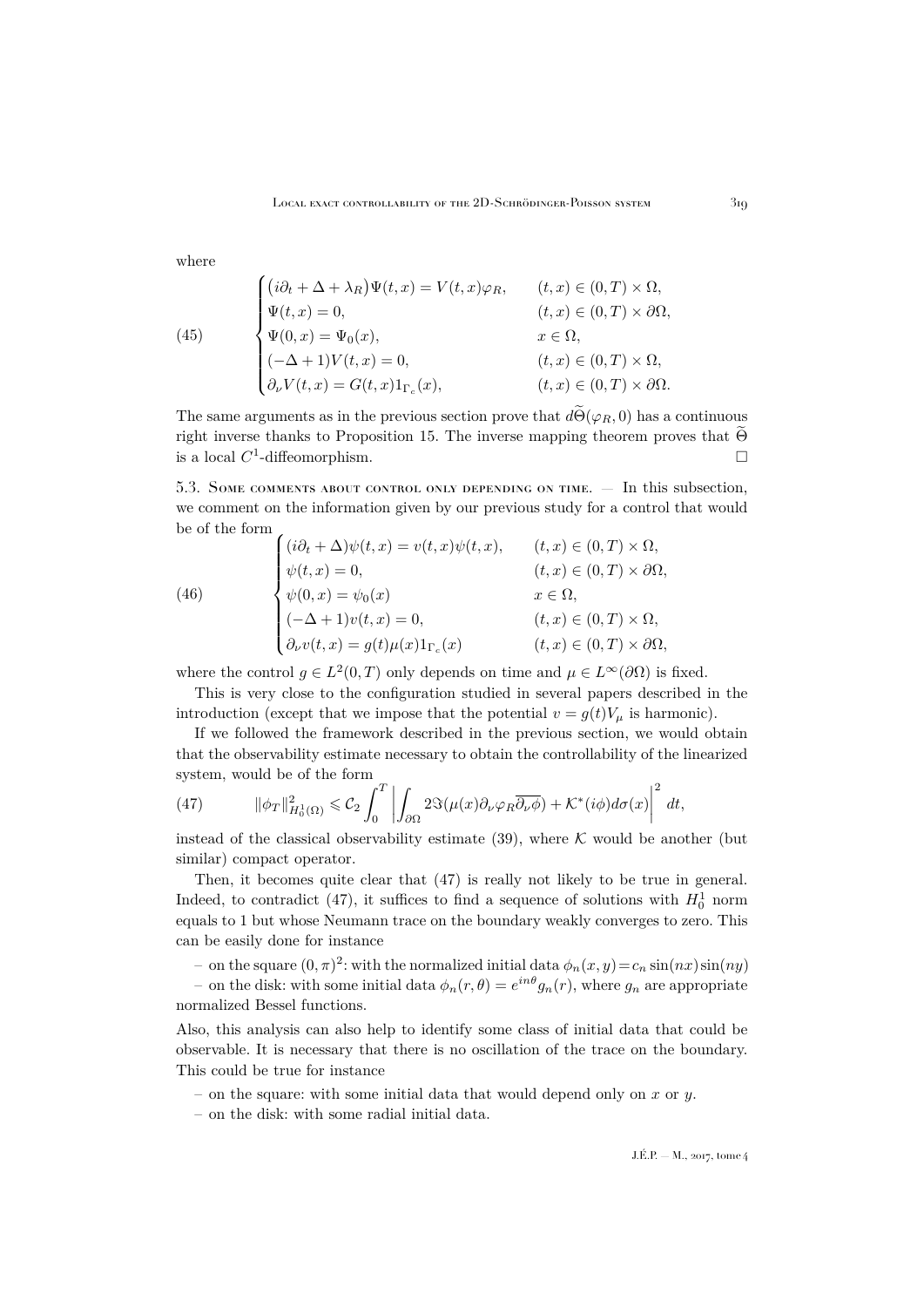320 K. Beauchard & C. Laurent

Also, from a microlocal point of view, we can see that [\(47\)](#page-33-1) can only be true for sequences of solutions whose trace do not weakly converge to zero. That means some data whose Neumann trace on the boundary is concentrated in the frequency  $\xi' = 0$ . Yet, the theorems of propagation of microlocal defect measure (described for example for the wave equation in [\[14\]](#page-49-24)) could suggest that it implies that the data are concentrated close to some rays that intersect the boundary orthogonally.

#### 6. Schrödinger equation with real-valued boundary controls

<span id="page-34-0"></span>The goal of this section is to prove Theorem [3.](#page-6-1) The arguments have already been developed in the Step 1 of the proof of Proposition [14](#page-25-0) but here, we give a simpler proof in this simpler case.

<span id="page-34-1"></span>PROPOSITION 17.  $-$  *Let*  $\Omega$  *be an open subset of*  $\mathbb{R}^2$ ,  $\Gamma$  *be an open subset of*  $\partial\Omega$  *and*  $0 < \widetilde{T} < T < \infty$ . If the Schrödinger equation on  $\Omega$  is weakly observable on  $(0, \widetilde{T}) \times \Gamma$ *then, there exists*  $C_1 > 0$  *such that* 

$$
(48)\qquad \|\phi_0\|_{H_0^1(\Omega)} \leqslant C_1\big(\|\Im(\partial_\nu\phi)\|_{L^2((0,T)\times\Gamma)}+\|\phi_0\|_{H^{-1}(\Omega)}\big),\quad \forall \phi_0\in H_0^1(\Omega,\mathbb{C}),
$$

*where*  $\phi(t) := e^{it\Delta_D}\phi_0$ .

*Proof.* – Let  $T', T'' \in (0, T)$  and  $\rho \in C_c^{\infty}(\mathbb{R}, \mathbb{R}^+)$  be such that  $T'' - T' > \tilde{T}, \rho \equiv 1$ on  $(T', T'')$  and  $\text{Supp}(\rho) \subset (0, T)$ . The assumption and conservation of the norm give

(49) 
$$
\|\phi_0\|_{H_0^1(\Omega)}^2 \leq C_0 \left( \|\rho \partial_\nu \phi\|_{L^2(\mathbb{R}_t \times \Gamma)}^2 + \|\phi_0\|_{H^{-1}(\Omega)}^2 \right), \quad \forall \phi_0 \in H_0^1(\Omega, \mathbb{C})
$$

Since  $|\Im(\partial_\nu \phi)|^2 = |\partial_\nu \phi|^2/2 + \Re((\partial_\nu \phi)^2)/2$ , it is enough to prove

$$
\left| \int_{\mathbb{R}_t} \int_{\Gamma} \rho^2 (\partial_{\nu} \phi)^2 \right| \leqslant C ||\phi_0||_{H^{-1}(\Omega)}^2.
$$

This inequality is obviously false if  $(\partial_{\nu}\phi)^2$  is replaced by  $|\partial_{\nu}\phi|^2$ . It is actually true because  $(\partial_{\nu}\phi)^{2}$  is the product of two terms that oscillate in the same direction, which is false for  $|\partial_{\nu}\phi|^2$ .

More precisely, write  $\phi_0 = \sum_k \varphi_k \phi_{0,k}$ , where  $(\varphi_k)_{k \in \mathbb{N}^*}$  is an orthonormal basis of eigenfunctions for  $\Delta_D$  with eigenvalues  $-\lambda_k$ . We have  $\phi = \sum_k e^{-i\lambda_k} \varphi_k \phi_{0,k}$ 

$$
\int_{\mathbb{R}_t} \int_{\Gamma} \rho^2 (\partial_{\nu} \phi)^2 = \sum_{k,l} \phi_{0,l} \phi_{0,k} \left( \int_{\mathbb{R}_t} e^{-i(\lambda_k + \lambda_l)t} \rho^2 \right) \left( \int_{\Gamma} (\partial_{\nu} \varphi_k)(\partial_{\nu} \varphi_l) \right).
$$

The boundary term can be bounded for instance by trace estimates (actually, finer estimates would give a better exponent  $\lambda_k^{1/2}$  $\binom{1/2}{k}$ 

$$
\int_{\Gamma} |(\partial_{\nu} \varphi_k)(\partial_{\nu} \varphi_l)| \leq \|\partial_{\nu} \varphi_k\|_{L^2(\Gamma)} \|\partial_{\nu} \varphi_l\|_{L^2(\Gamma)} \leq C \|\varphi_k\|_{H^2(\Omega)} \|\varphi_l\|_{H^2(\Omega)}
$$
  

$$
\leq C\lambda_k \lambda_l \leq C(\lambda_k + \lambda_l)^2.
$$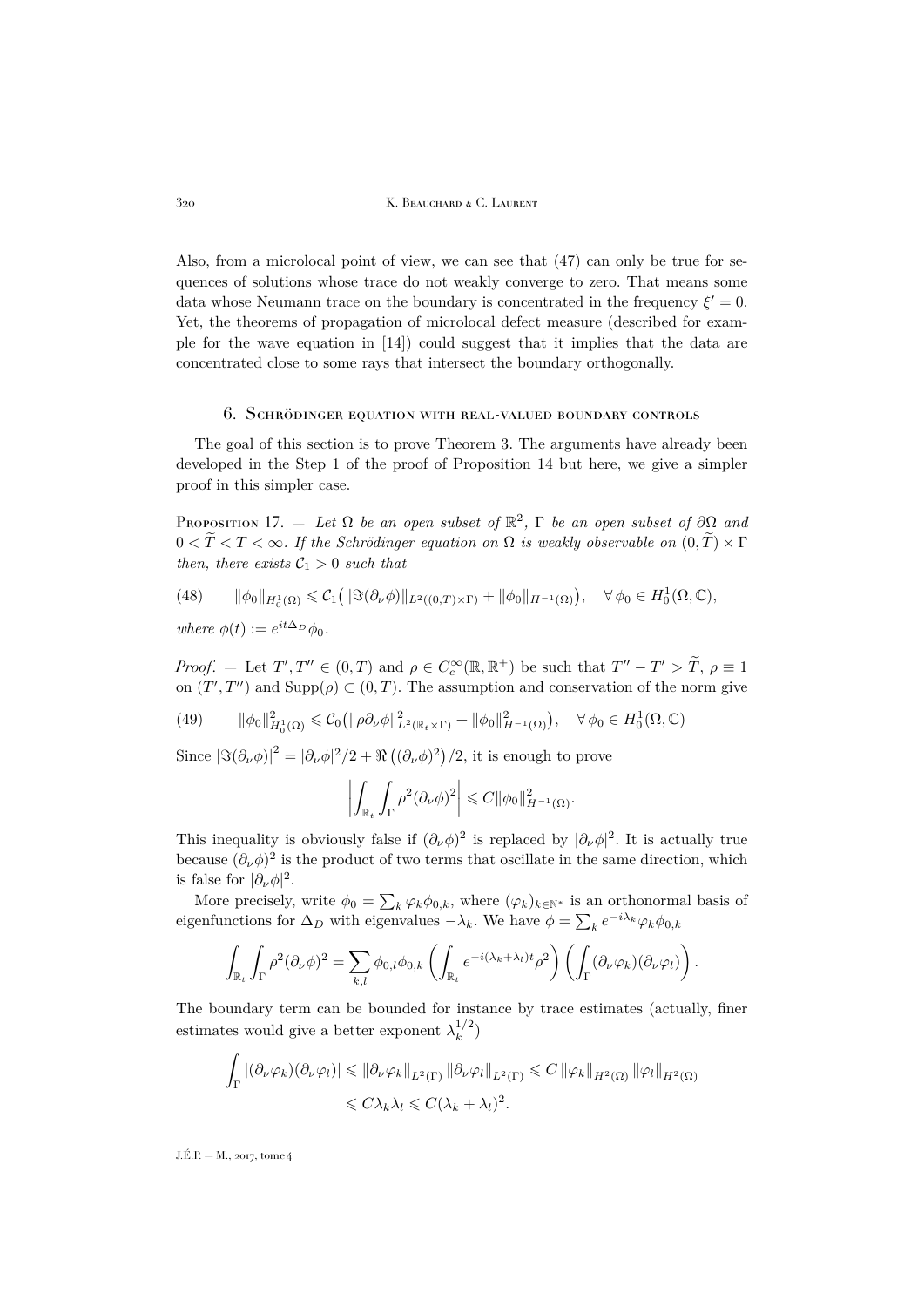The function  $\rho$  is  $C_c^{\infty}(\mathbb{R})$  thus, for every  $N \in \mathbb{N}^*$ , there exists  $C_N > 0$  (whose value may change) such that

$$
\left| \int_{\mathbb{R}} \rho(t)^2 e^{-i[\lambda_k + \lambda_l]t} dt \right| \leq \frac{C_N}{(\lambda_k + \lambda_l)^N} \leq \frac{C_N}{(\lambda_k \lambda_l)^{N/2}}, \quad \forall k, l \in \mathbb{N}^*
$$

So, choosing N large enough (and replacing  $N/2 - 2$  by N), we obtain the bound

$$
\left| \int_{\mathbb{R}_t} \int_{\Gamma} \rho^2 (\partial_{\nu} \phi)^2 \right| \leqslant \sum_{k,l} |\phi_{0,l} \phi_{0,k}| \frac{C_N}{(\lambda_k \lambda_l)^N} \leqslant C_N \left( \sum_k \frac{|\phi_{0,k}|}{\lambda_k^N} \right)^2 \leqslant C ||\phi_0||^2_{H^{-1}(\Omega)}
$$

when N is chosen large enough so that  $\lambda_k^{1/2-N}$  $\frac{1}{k}$ <sup> $\frac{1}{2}$ </sup> is summable, which is always possible (for instance using Weyl law).

The following result can be proved thanks to the arguments developed in the proof of Proposition [16](#page-29-3) (in a simpler way, because  $\mathcal{K}^*$  does not appear anymore), together with Proposition [17](#page-34-1) and the time-oscillation of  $\partial_{\nu}\phi$ .

PROPOSITION 18.  $-$  *Let*  $\Omega$  *be an open subset of*  $\mathbb{R}^2$ ,  $\Gamma$  *be an open subset of*  $\partial\Omega$  *and*  $0 < T < T < \infty$ . If the Schrödinger equation on  $\Omega$  is weakly observable on  $(0, T) \times \Gamma$ *then, for every non-zero*  $\phi_0 \in H_0^1(\Omega) \cap T_{\mathcal{S}} \varphi_R$ ,

$$
\Im(\partial_{\nu}\phi) \neq 0 \quad on \ (0,T) \times \Gamma_c,
$$

 $where \phi(t) := e^{it\Delta_D}\phi_0.$ 

*Proof*. — Since the method is classical and was already performed in a more complicated case, we only detail the difference with Proposition [16.](#page-29-3) We define similarly

$$
N_T := \left\{ \phi_0 \in H_0^1(\Omega) \, ; \, \Im(\partial_\nu \phi) = 0 \text{ in } L^2((0,T) \times \Gamma_c) \right\},\
$$

where  $\phi(t) := e^{i\Delta_D t} \phi_0$ .

Following Step 1, we obtain that if  $N_T \neq \{0\}$ ,  $N_T$  only contains one eigenfunction. Assume  $\varphi \in N_T \setminus \{0\}$  is an eigenfunction of  $\Delta_D$ . Then,  $e^{it\Delta_D}\varphi = e^{-it\lambda}\varphi$ . Note that the Dirichlet boundary condition implies  $\lambda \neq 0$  and therefore  $\varphi \in N_T$  implies  $\partial_\nu \varphi = 0$ on  $\Gamma_c$ . By unique continuation for eigenfunctions, we get  $\varphi = 0$ , a contradiction.  $\Box$ 

REMARK 3.  $-$  This result would be false if we considered Neumann boundary conditions. The real constants solutions  $\Phi(t) = c$  with  $c \in \mathbb{R}$  create a zero observation. The system is therefore not controllable with a real control. Yet, the space of noncontrollable data is only one dimensional.

Then, arguing by contradiction as in the proof of Proposition [15,](#page-29-2) we obtain the following observability Proposition which directly implies Theorem [3](#page-6-1) by the HUM method (a variant with R-linear vector space).

PROPOSITION 19.  $-$  *Let*  $\Omega$  *be an open subset of*  $\mathbb{R}^2$ ,  $\Gamma$  *be an open subset of*  $\partial\Omega$  *and*  $0 < \widetilde{T} < T < \infty$ . If the Schrödinger equation on  $\Omega$  is weakly observable on  $(0, T) \times \Gamma$ *then, there exists*  $C_1 > 0$  *such that* 

(50)  $\|\phi_0\|_{H_0^1(\Omega)} \leqslant C_1 \|\Im(\partial_\nu \phi)\|_{L^2((0,T)\times\Gamma)}, \quad \forall \phi_0 \in H_0^1(\Omega,\mathbb{C}),$ *where*  $\phi(t) := e^{it\Delta_D}\phi_0$ .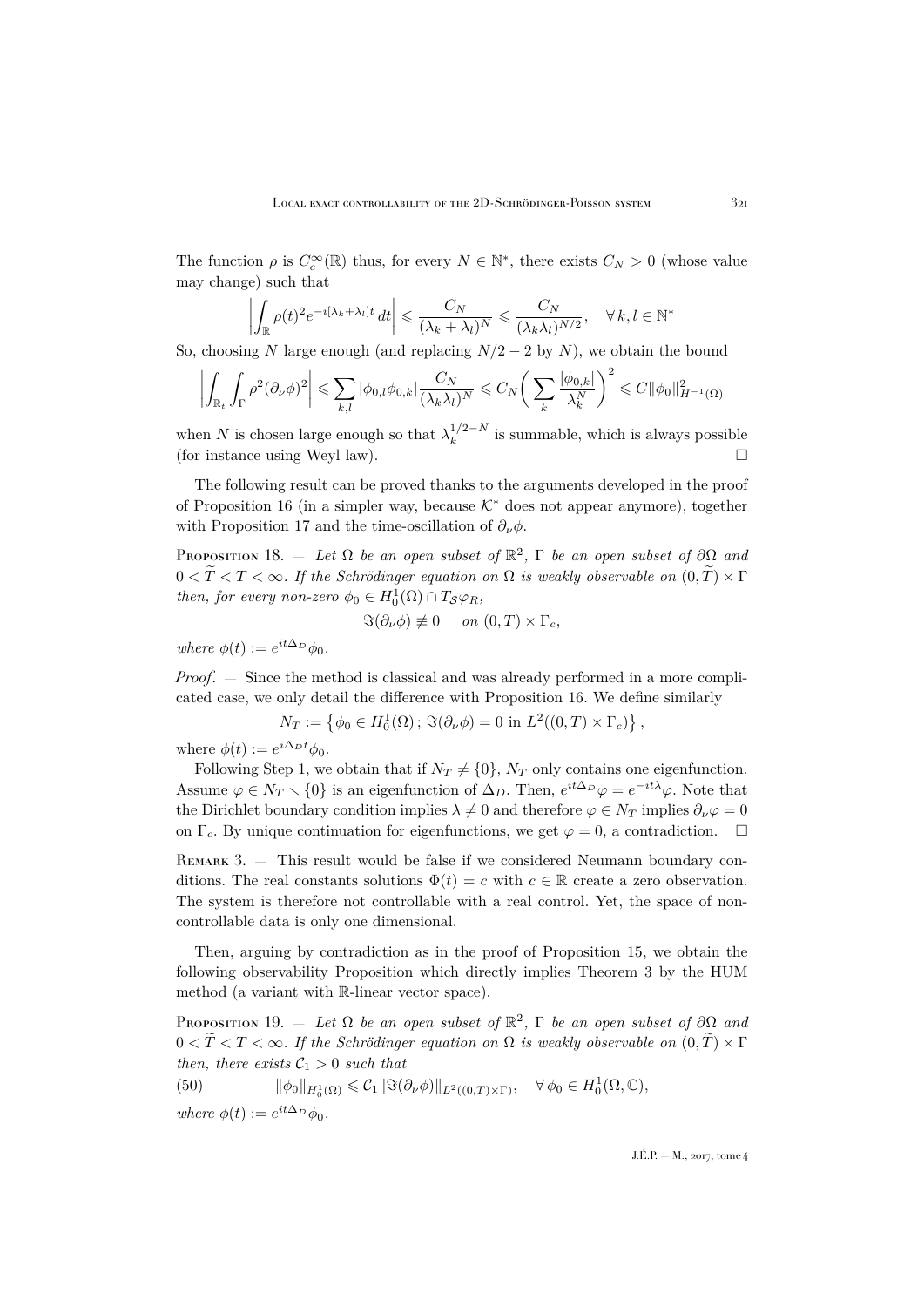### 322 K. Beauchard & C. Laurent

# 7. Nonlinear equation on a rectangle

<span id="page-36-0"></span>The goal of this section is to prove Theorem [4.](#page-7-2) Note that the system [\(4\)](#page-6-0) may be written

<span id="page-36-2"></span>(51)  

$$
\begin{cases}\ni\partial_t\psi = -\Delta\psi + (-\Delta_N + 1)^{-1}(\varepsilon|\psi|^2)\psi + v\psi, & (t, x) \in (0, T) \times \Omega, \\
\partial_\nu\psi(t, x) = 0, & (t, x) \in (0, T) \times \partial\Omega, \\
\psi(0, x) = \psi_0(x), & x \in \Omega, \\
(-\Delta + 1)v = 0, & (t, x) \in (0, T) \times \Omega, \\
\partial_\nu v(t, x) = g(t, x)1_{\Gamma_c}(x), & (t, x) \in (0, T) \times \partial\Omega.\n\end{cases}
$$

In Section [7.1,](#page-36-1) we prove a smoothing effect. In Section [7.2,](#page-39-0) we prove the well-posedness of the system [\(51\)](#page-36-2) in functional spaces appropriate for the controllability problem. In Section [7.3,](#page-41-0) we prove the  $C^1$ -regularity of the end-point map. In Section [7.4,](#page-42-0) we prove the controllability of the linearized system. In Section [7.4.5,](#page-48-4) we prove Theorem [4](#page-7-2) by applying the inverse mapping theorem.

<span id="page-36-1"></span>7.1. SMOOTHING EFFECT ON THE SOURCE TERM.  $-$  We introduce the operator  $A$  defined by

$$
D(\mathcal{A}) := H_N^2(\Omega, \mathbb{C}), \qquad \mathcal{A}\phi := -\Delta\phi + \frac{2\varepsilon}{\pi L}(-\Delta_N + 1)^{-1}(\Re(\phi)).
$$

On  $H_N^2(\Omega,\mathbb{C})$ , we use the norm

$$
\|\varphi\|_{H_N^2} := \|(-\Delta + 1)\varphi\|_{L^2(\Omega)} = \bigg(\sum_{p,n\in\mathbb{N}} \left| \left(p^2 + (n\pi/L)^2 + 1\right) \langle \varphi, \xi_{p,n} \rangle \right|^2 \bigg)^{1/2},
$$

where  $\langle . , . \rangle$  is the usual  $L^2(\Omega)$ -scalar product and

<span id="page-36-5"></span>(52) 
$$
\xi_{p,n}(x_1, x_2) = \zeta_p(x_1)\phi_n(x_2)
$$

$$
\zeta_p(x_1) = \begin{cases} 1/\sqrt{\pi} \text{ if } p = 0, \\ \sqrt{2/\pi} \cos(px_1) \text{ if } p \in \mathbb{N}^*, \end{cases} \qquad \phi_n(x_2) = \begin{cases} 1/\sqrt{L} \text{ if } n = 0, \\ \sqrt{2/L} \cos(n\pi x_2/L) \text{ if } n \neq 0. \end{cases}
$$

The goal of this section is the proof of the following result.

<span id="page-36-4"></span>THEOREM 7. – Let  $T > 0$ ,  $L > 0$ ,  $\Omega = (0, \pi) \times (0, L)$  and  $\Gamma_c$  be an open sub*set of*  $\partial\Omega$  *such that*  $\overline{\Gamma}_c$  *does not contain any vertex of*  $\Omega$ *. For every*  $\psi_0 \in H^2_N(\Omega)$ *,*  $\mu_1 \in L^2((0,T), H^{3/2}(\Omega))$  and  $\mu_2 \in L^1((0,T), H^2_N(\Omega))$  such that

(53) 
$$
(-\Delta + 1)\mu_1 \equiv 0, \quad \partial_\nu \mu_1 \in L^2((0,T) \times \partial \Omega), \quad \text{Supp}(\partial_\nu \mu_1) \subset \Gamma_c,
$$

*the solution of*

<span id="page-36-3"></span>
$$
\begin{cases} (i\partial_t - \mathcal{A})\psi(t,x) = \Big(\mu_1 + \mu_2\Big)(t,x), & (t,x) \in (0,T) \times \Omega, \\ \partial_\nu \psi(t,x) = 0, & (t,x) \in (0,T) \times \partial\Omega, \\ \psi(0,x) = \psi_0(x), & x \in \Omega, \end{cases}
$$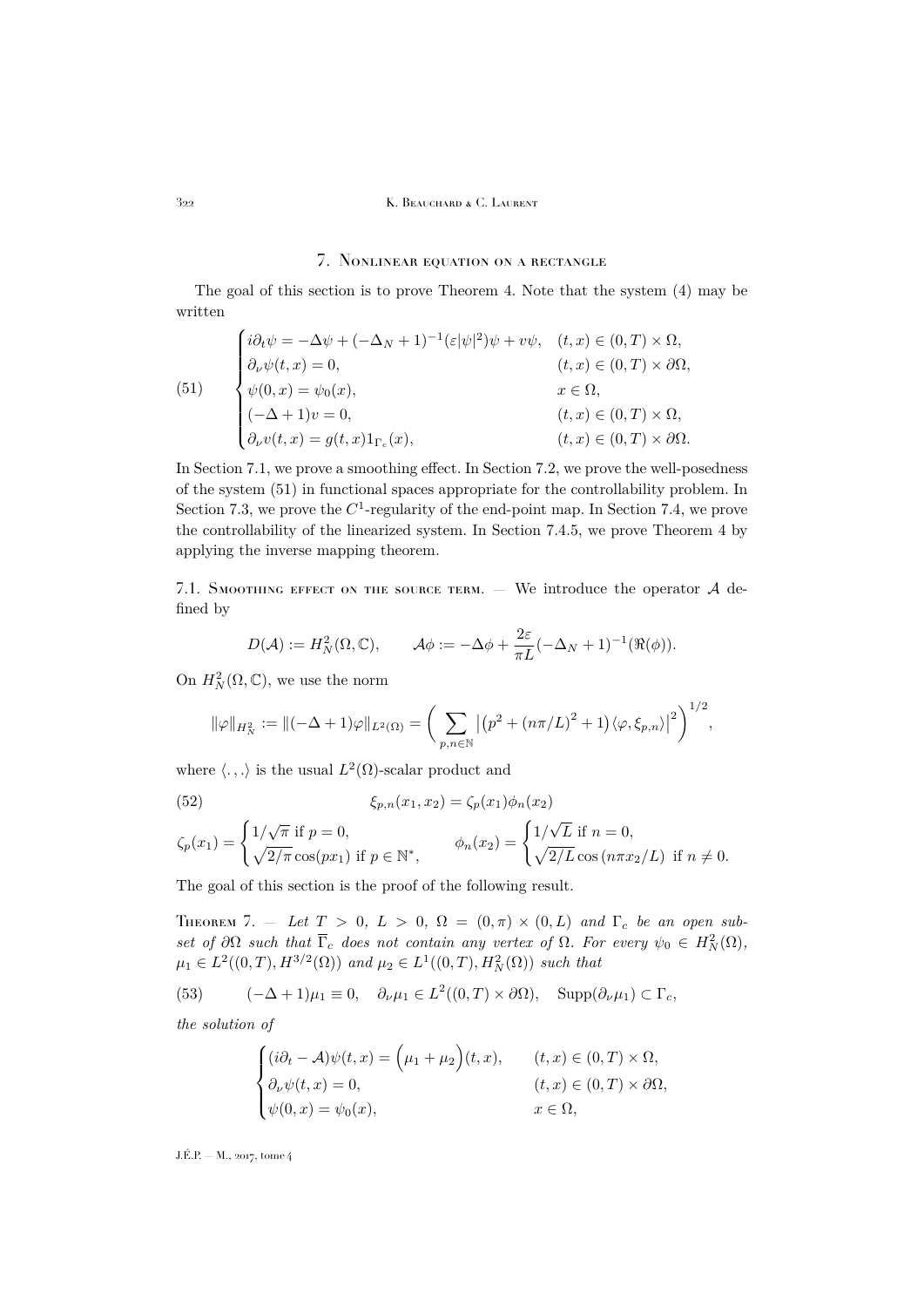satisfies  $\psi \in C^0([0,T], H^2_N(\Omega))$ *. Moreover, there exists a constant*  $C > 0$  *(independent of*  $\psi_0, \mu_1, \mu_2$ *)* such that

<span id="page-37-2"></span> $(54) \| \psi \|_{L^0([0,T],H^2_N(\Omega))} \leqslant C ( \| \psi_0 \|_{H^2_N(\Omega)} + \| \partial_\nu \mu_1 \|_{L^2((0,T)\times\Gamma_c)} + \| \mu_2 \|_{L^1((0,T),H^2_N(\Omega))}).$ 

REMARK 4. – By Proposition [7,](#page-16-1)  $\partial_{\nu}\mu_1|_{\Gamma_j}$  is well-defined in  $L^2((0,T),H^{-3/2-\varepsilon}(\Gamma_j)),$ for  $j = 1, \ldots, 4$ . This gives a sense to the second assumption in [\(53\)](#page-36-3) i.e.,  $\partial_{\nu} \mu_1|_{\Gamma_i} \in$  $L^2((0,T)\times\Gamma_j)$  for  $j=1,\ldots,4$ .

To prove Theorem [7,](#page-36-4) we need the following preliminary result.

<span id="page-37-0"></span>PROPOSITION 20. — *Under the assumptions of the previous statement, the map* 

<span id="page-37-1"></span>
$$
\mathcal{H}: t \longmapsto \int_0^t e^{-i\Delta_N s} \mu_1(s) \, ds
$$

*belongs to*  $C^0([0,T], H^2_N(\Omega))$  *and* 

(55) 
$$
\|\mathcal{H}\|_{L^{\infty}((0,T),H^2_N(\Omega))} \leqslant C \|\partial_{\nu}\mu_1\|_{L^2((0,T)\times\Gamma_c)},
$$

*for some constant*  $C = C(T) > 0$  *independent* of  $\mu_1$ *.* 

*Proof of Proposition* [20.](#page-37-0) — The proof is quite close to that of Theorem [5](#page-18-2) on the rectangle. We only perform Step 1, since the step 2 of regularization is very similar. Actually, following similar arguments as Step 2, we can first assume  $\partial_{\nu}\mu_{1|\partial\Omega} \in C_0^{\infty}((0,T) \times \Gamma_c)$ which gives by elliptic regularity  $\mu_1 \in C^{\infty}((0,T) \times \Omega)$ . The inequality [\(55\)](#page-37-1) that we obtain for smooth functions will then allow us to get the same result under the above regularity assumptions.

So, up to now, we assume that  $\mu_1$  is regular enough. By linearity, we may assume that  $\Gamma_c \subset (a, b) \times \{0\}$  with  $0 < a < b < \pi$ . We have

$$
S = ||\mathcal{H}(t)||_{H_N^2(\Omega)}^2 = \sum_{p,n \in \mathbb{N}} \left| (p^2 + (n\pi/L)^2 + 1) \int_0^t \langle \mu_1(s), \xi_{p,n} \rangle e^{-i(p^2 + (n\pi/L)^2)s} ds \right|^2
$$
  
= 
$$
\sum_{p,n \in \mathbb{N}} \left| \int_0^t \langle \mu_1(s), (-\Delta + 1)\xi_{p,n} \rangle e^{-i(p^2 + (n\pi/L)^2)s} ds \right|^2.
$$

We can apply the Green formula because  $\mu_1$  and  $\xi_{p,n}$  are smooth. This leads to

$$
S = \sum_{p,n=0}^{\infty} \left| \int_0^t e^{-i(p^2 + (n\pi/L)^2)s} \int_{\Gamma_c} \partial_{\nu} \mu_1(s,x) \xi_{p,n}(x) d\sigma(x) ds \right|^2
$$
  
\$\leq C \sum\_{p=0}^{\infty} \sum\_{n=0}^{\infty} \left| \int\_0^{T\_0} 1\_{(0,t)}(s) e^{-ip^2 s} \int\_0^{\pi} \partial\_{x\_2} \mu\_1(s,x\_1,0) \cos(px\_1) dx\_1 e^{-i(n\pi/L)^2 s} ds \right|^2\$  
\$\leq C \sum\_{p=0}^{\infty} \int\_0^{T\_0} \left| 1\_{(0,t)}(s) e^{-ip^2 s} \int\_0^{\pi} \partial\_{x\_2} \mu\_1(s,x\_1,0) \cos(px\_1) dx\_1 \right|^2 ds\$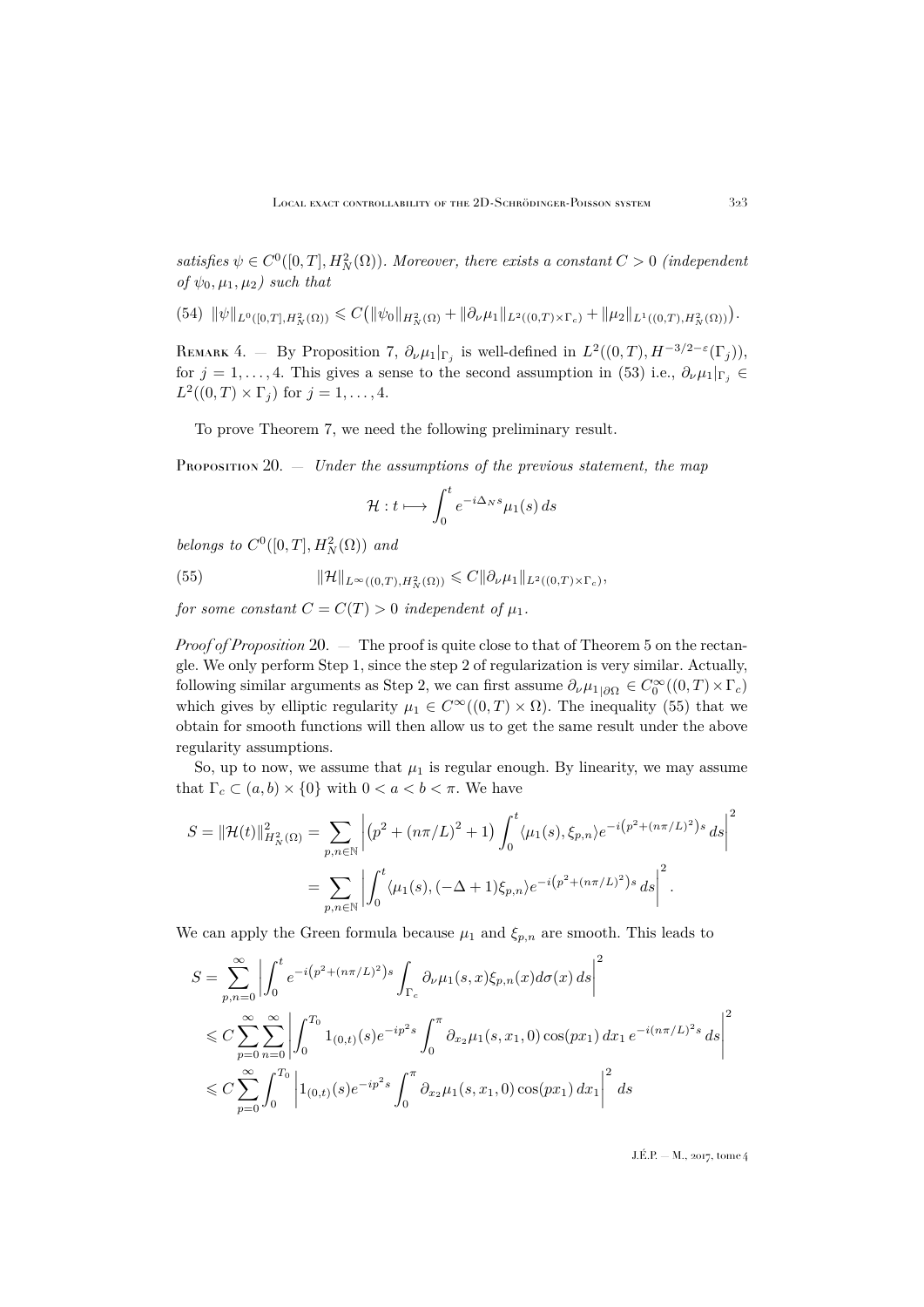thanks to the Bessel-Parseval inequality in  $L^2(0,T_0)$  with  $T_0 \geqslant T$  of the form  $2mL^2/\pi$ with  $m \in \mathbb{N}^*$ . Thus, we have

$$
S \leq C \sum_{p=0}^{\infty} \int_0^t \left| \int_0^{\pi} \partial_{x_2} \mu_1(s, x_1, 0) \cos(px_1) dx_1 \right|^2 ds
$$
  

$$
\leq C \int_0^t \sum_{p=0}^{\infty} \left| \int_0^{\pi} \partial_{x_2} \mu_1(s, x_1, 0) \cos(px_1) dx_1 \right|^2 ds
$$
  

$$
\leq C \int_0^t ||\partial_{x_2} \mu_1(s, .., 0)||_{L^2(0, \pi)}^2 ds
$$

thanks to the orthogonality of the functions  $(\cos(px_1))_{p \in \mathbb{N}}$  in  $L^2(0, \pi)$ .

Note that  $\mu_1$  can be computed explicitly in terms of  $\partial_{\nu}\mu_1|_{\Gamma_c}$  thanks to the rectangular form of the domain  $\Omega$ . This explicit expression shows the existence of a constant  $C = C(\Omega) > 0$  such that

$$
\|\mu_1\|_{L^2((0,t),H^1(\Omega))}^2 \leq C \|\partial_\nu \mu_1\|_{L^2((0,t)\times \partial \Gamma_c)}, \quad \forall \, t \in (0,T).
$$

Therefore,

$$
\|\mathcal{H}(t)\|_{H^2_{N}(\Omega)}^2 \leqslant C(T)\|\partial_\nu \mu_1\|_{L^2((0,t)\times \partial \Gamma_c)}, \quad \forall \, t\in (0,T).
$$

This inequality proves that the map  $\mathcal H$  takes values in  $H_N^2(\Omega)$  on  $[0,T]$  and that  $\mathcal{H}:[0,T]\to H^2_N(\Omega)$  is continuous at  $t=0$ . The same proof shows that  $\mathcal H$  is continuous at any  $t \in (0,T]$ .

*Proof of Theorem* [7.](#page-36-4) — By the Duhamel formula, we have

(56) 
$$
\psi(t) = e^{i\Delta_N t} \psi_0 - i \int_0^t e^{i\Delta_N (t-s)} \left(\tilde{\mu}_2(s) + \mu_1(s)\right) ds,
$$

where

<span id="page-38-2"></span><span id="page-38-0"></span>
$$
\widetilde{\mu}_2(t) := \mu_2(t) - \frac{2\varepsilon}{\pi L}(-\Delta_N + 1)^{-1}(\Re \psi).
$$

In particular,  $\tilde{\mu}_2 \in L^1((0,T), H^2_N(\Omega))$  and

<span id="page-38-1"></span>(57) 
$$
\|\widetilde{\mu}_2\|_{L^1((0,T),H^2_N(\Omega))} \le \|\mu_2\|_{L^1((0,T),H^2_N(\Omega))} + \frac{2\varepsilon T}{\pi L} \|\psi\|_{L^\infty((0,T),L^2(\Omega))}.
$$

For every  $\tau \in \mathbb{R}$ , the operator  $e^{i\Delta_N \tau}$  is an isometry of  $H_N^2(\Omega)$  thus, the first two terms in the right-hand side of [\(56\)](#page-38-0) belong to  $C^0([0,T], H_N^2(\Omega))$ . The third term also does, by Proposition [20,](#page-37-0) thus  $\psi \in C^0([0,T], H^2_N(\Omega)).$ 

*Step 1.* – Proof of [\(54\)](#page-37-2) when T is small enough so that

(58) 
$$
\frac{2\varepsilon T}{\pi L} \leqslant \frac{1}{2}.
$$

We deduce from [\(56\)](#page-38-0) that, for every  $t \in (0, T)$ 

$$
\|\psi(t)\|_{H_N^2(\Omega)} \le \|\psi_0\|_{H_N^2(\Omega)} + \int_0^t \|\widetilde{\mu}_2(s)\|_{H_N^2(\Omega)} ds + \left\|\int_0^t e^{-i\Delta_N s} \mu_1(s) \, ds\right\|_{H_N^2(\Omega)}.
$$

Using [\(57\)](#page-38-1), Proposition [20](#page-37-0) and [\(58\)](#page-38-2) we obtain

 $\|\psi\|_{L^{\infty}((0,T),H^2_N(\Omega))} \leqslant 2(\|\psi_0\|_{H^2_N(\Omega)} + \|\mu_2\|_{L^1((0,T),H^2_N(\Omega))} + C \|\partial_\nu \mu_1\|_{L^2((0,T)\times \Gamma_c)}).$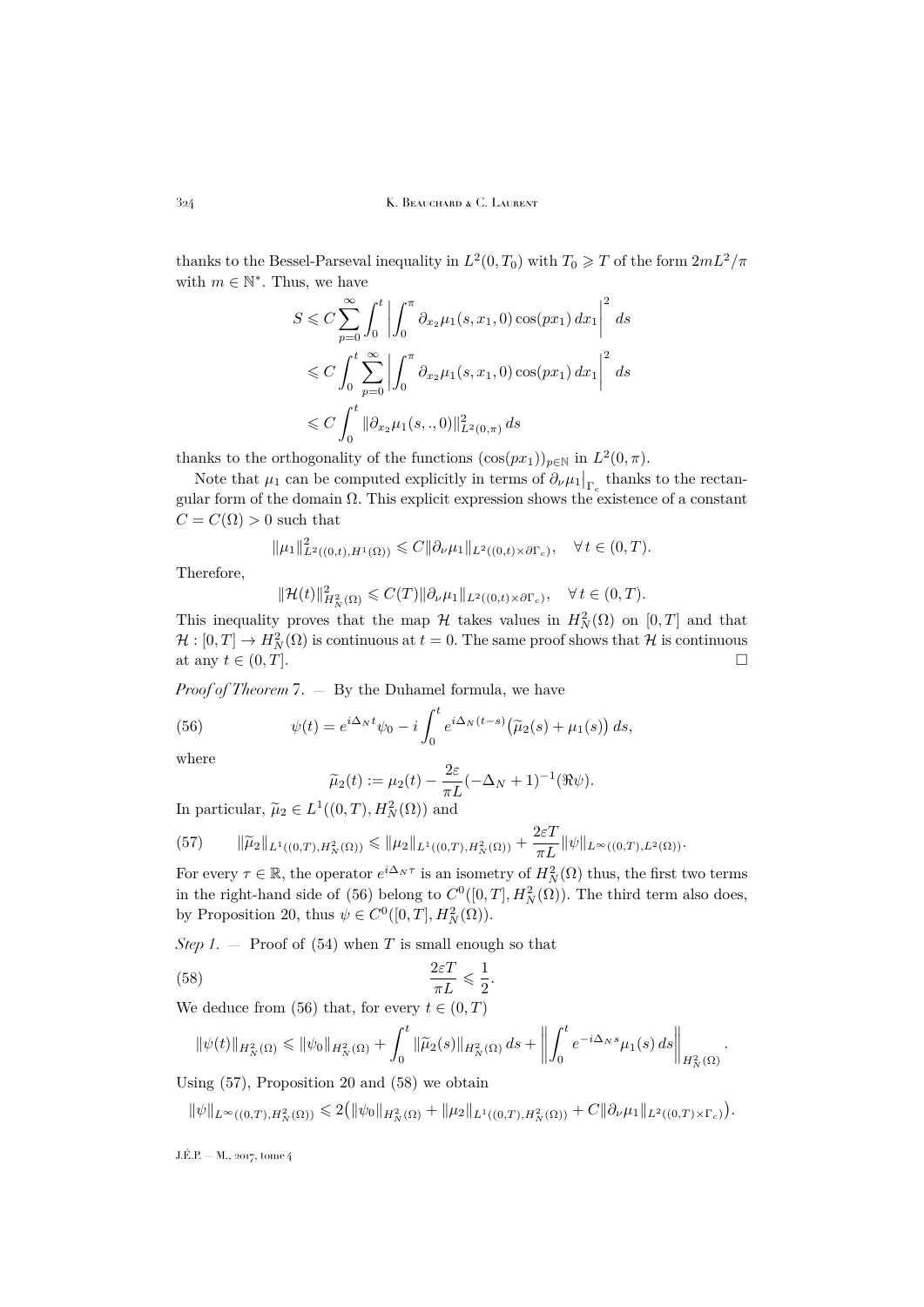*Step 2.* – Proof of [\(54\)](#page-37-2) when T is arbitrary. Let  $0 = T_1 < T_2 < \cdots < T_m = T$  be a subdivision of [0, T] such that  $2\varepsilon (T_{k+1} - T_k)/\pi L \leq 1/2$  for  $k = 1, ..., m-1$ . Applying Step 1 on each subinterval  $(T_k, T_{k+1})$  we obtain [\(54\)](#page-37-2).

<span id="page-39-0"></span>7.2. Well-posedness of the nonlinear Schrödinger-Poisson system. — The goal of this section is the proof of the following result.

<span id="page-39-1"></span>Proposition 21.  $-$  *Let*  $T > 0$ *. There exists*  $\rho, \delta > 0$  *such that, for every*  $\psi_0 \in H^2_N(\Omega)$ *,*  $g \in L^2((0,T) \times \partial \Omega)$  with  $\|\psi_0 - \psi_{\text{ref}}(0)\|_{H^2_N} < \rho$  and  $\|g\|_{L^2((0,T) \times \partial \Omega)} < \delta$ , there exists *a* unique solution  $\psi \in C^0([0,T], H^2_N(\Omega))$  *of* [\(51\)](#page-36-2)*.* Moreover  $\|\psi(t)\|_{L^2(\Omega)} = \|\psi_0\|_{L^2(\Omega)}$ *for every*  $t \in [0, T]$ *.* 

We search  $\psi$  in the form

$$
\psi(t,x,y) = \frac{e^{-i\varepsilon t/\pi L}}{\sqrt{\pi L}} \left(1 + \zeta(t,x,y)\right),\,
$$

where  $\zeta$  is the solution of

<span id="page-39-2"></span>(59)  

$$
\begin{cases}\n(i\partial_t - A)\zeta = \Phi(\zeta) + v(1 + \zeta), & (t, x) \in (0, T) \times \Omega, \\
\partial_\nu \zeta(t, x) = 0, & (t, x) \in (0, T) \times \partial\Omega, \\
\zeta(0, x) = \zeta_0(x), & x \in \Omega, \\
(-\Delta + 1)v(t, x) = 0, & (t, x) \in (0, T) \times \Omega, \\
\partial_\nu v(t, x) = g(t, x)1_\Gamma(x), & (t, x) \in (0, T) \times \partial\Omega,\n\end{cases}
$$

and

(60) 
$$
\Phi(\zeta) := \frac{2\varepsilon}{\pi L} (-\Delta_N + 1)^{-1} \left( \Re(\zeta) \right) \zeta + \frac{\varepsilon}{\pi L} (-\Delta_N + 1)^{-1} \left( |\zeta|^2 \right) (1 + \zeta).
$$

<span id="page-39-4"></span>Proposition [21](#page-39-1) is a consequence of the following result.

<span id="page-39-3"></span>Proposition 22.  $-$  *Let*  $T > 0$ *. There exists*  $\rho, \delta > 0$  *such that, for every*  $\zeta_0 \in H^2_N(\Omega)$ *,*  $g \in L^2((0,T) \times \partial \Omega, \mathbb{R})$  *with*  $\|\zeta_0\|_{H^2_N} < \rho$  and  $\|g\|_{L^2((0,T) \times \partial \Omega)} < \delta$ , there exists a unique *weak solution*  $\zeta \in C^0([0, T], H^2_N(\Omega))$  *of* [\(59\)](#page-39-2)*.* 

*Proof of Proposition* [22.](#page-39-3)  $-$  Let  $T > 0$ .

*Step 1*. – We prove the existence of  $C_0 > 0$  such that, for every  $\zeta \in H_N^2(\Omega)$  and  $v \in H^{3/2}(\Omega)$  satisfying  $(-\Delta + 1)v = 0$  in  $\Omega$ , then  $(-\Delta + v)(v\zeta) \in L^2(\Omega)$  and

$$
\|(-\Delta+v)(v\zeta)\|_{L^2(\Omega)}\leqslant C_0\|v\|_{H^{3/2}(\Omega)}\|\zeta\|_{H^2_N(\Omega)}.
$$

We have

$$
(-\Delta + 1)[v\zeta] = -2\nabla v \cdot \nabla \zeta - v\Delta \zeta.
$$

– We have  $\Delta \zeta$  ∈  $L^2(\Omega)$  and  $v \in L^{\infty}(\Omega)$ , by the Sobolev embedding [\(12\)](#page-15-2), thus  $v\Delta \zeta \in L^2(\Omega)$ .

– We have  $\nabla v \in H^{1/2}(\Omega)$  and  $\nabla \zeta \in H^1(\Omega)$ . From the Sobolev embedding [\(13\)](#page-15-3), we deduce that  $\nabla v$  and  $\nabla \zeta$  belong to  $L^4(\Omega)$ . Thus  $\nabla v \cdot \nabla \zeta \in L^2(\Omega)$ .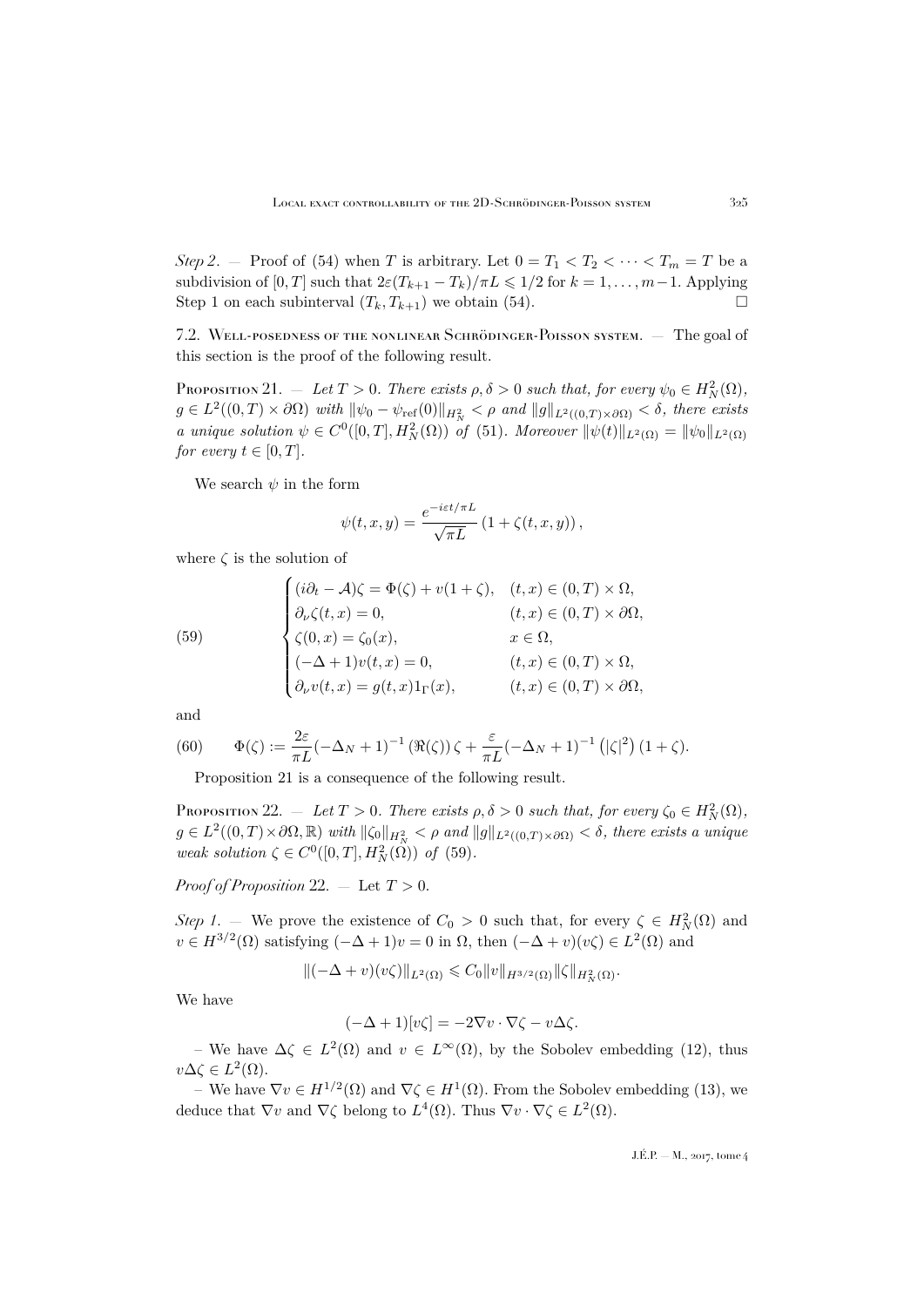*Step 2.* – Choice of  $R, \delta, \rho$ . Let  $C > 0$  be as in Proposition [20](#page-37-0) and  $C' > 0$  be the constant of the third statement of Proposition [7.](#page-16-1) Let  $C_1, C_2, C_3 > 0$  be such that

$$
\|\Phi(\zeta)\|_{H^2_N(\Omega)} \leq C_1 \|\zeta\|_{H^2_N(\Omega)}^2, \quad \forall \zeta \in H^2_N(\Omega) \text{ such that } \|\zeta\|_{H^2_N(\Omega)} \leq 1,
$$
  

$$
\|\zeta\|_{L^\infty(\overline{\Omega})} \leq C_2 \|\zeta\|_{H^2_N(\Omega)}, \quad \forall \zeta \in H^2_N(\Omega),
$$
  

$$
\|\Phi(\zeta) - \Phi(\widetilde{\zeta})\|_{H^2_N(\Omega)} \leq C_3 \|\zeta - \widetilde{\zeta}\|_{H^2_N(\Omega)} \max \{ \|\zeta\|_{H^2_N(\Omega)}; \|\widetilde{\zeta}\|_{H^2_N(\Omega)} \},
$$
  

$$
\forall \zeta, \widetilde{\zeta} \in H^2_N(\Omega) \text{ such that } \|\zeta\|_{H^2_N(\Omega)}, \|\widetilde{\zeta}\|_{H^2_N(\Omega)} \leq 1,
$$

where  $\Phi(\zeta)$  is defined in [\(60\)](#page-39-4). Let

<span id="page-40-0"></span>(61) 
$$
R := \min\left\{1; \frac{1}{4C_1T}; \frac{1}{4C_3T}\right\}, \qquad \rho := \frac{R}{2}
$$

$$
\delta := \min\left\{\frac{R}{4[C(1+C_2) + C_0C'\sqrt{T}]}; \frac{1}{4(CC_2 + C_0C'T)}\right\},\,
$$

and  $\zeta_0 \in H^2_N(\Omega)$  be such that  $\|\zeta_0\|_{H^2_N(\Omega)} < \rho$ .

We consider the map

$$
F: \overline{B_R}[C^0([0,T], H_N^2(\Omega))] \longrightarrow \overline{B_R}[C^0([0,T], H_N^2(\Omega))]
$$
  

$$
\zeta \longmapsto \xi,
$$

where  $\xi := F(\zeta)$  is the solution of

$$
\begin{cases}\n(i\partial_t - A)\xi = \Phi(\zeta) + v(1+\zeta), & (t, x, y) \in (0, T) \times \Omega, \\
\partial_\nu \xi(t, x, y) = 0, & (t, x, y) \in (0, T) \times \partial\Omega, \\
\xi(0, x, y) = \zeta_0(x, y), & (x, y) \in \Omega.\n\end{cases}
$$

The end of the proof consists in applying the Banach fixed point theorem to the map  $F$ .

*Step 3*. – We prove that F takes values in  $\overline{B_R}[C^0([0,T], H_N^2)]$ . Let  $\zeta \in \overline{B_R}[C^0([0,T], H_N^2)]$ . We introduce the solution  $\mu_3$  of

$$
\begin{cases} (-\Delta + 1)\mu_3(t, x_1, x_2) = (-\Delta + 1)(v\zeta)(t, x_1, x_2), & (t, x_1, x_2) \in (0, T) \times \Omega, \\ \partial_\nu \mu_3(t, x_1, x_2) = 0, & (t, x_1, x_2) \in (0, T) \times \partial\Omega \end{cases}
$$

and the functions

 $\mu_1 := v + v\zeta - \mu_3, \qquad \mu_2 := \mu_3 + \Phi(\zeta).$ 

By Step 1,  $(-\Delta + 1)(v\zeta) \in L^2((0,T) \times \Omega)$  and thus  $\mu_3 \in L^2((0,T), H^2_N(\Omega))$ . Therefore  $\mu_1$  and  $\mu_2$  satisfy the assumptions of Theorem [7](#page-36-4) and  $\xi := F(\zeta) \in C^0([0, T], H^2_N(\Omega)).$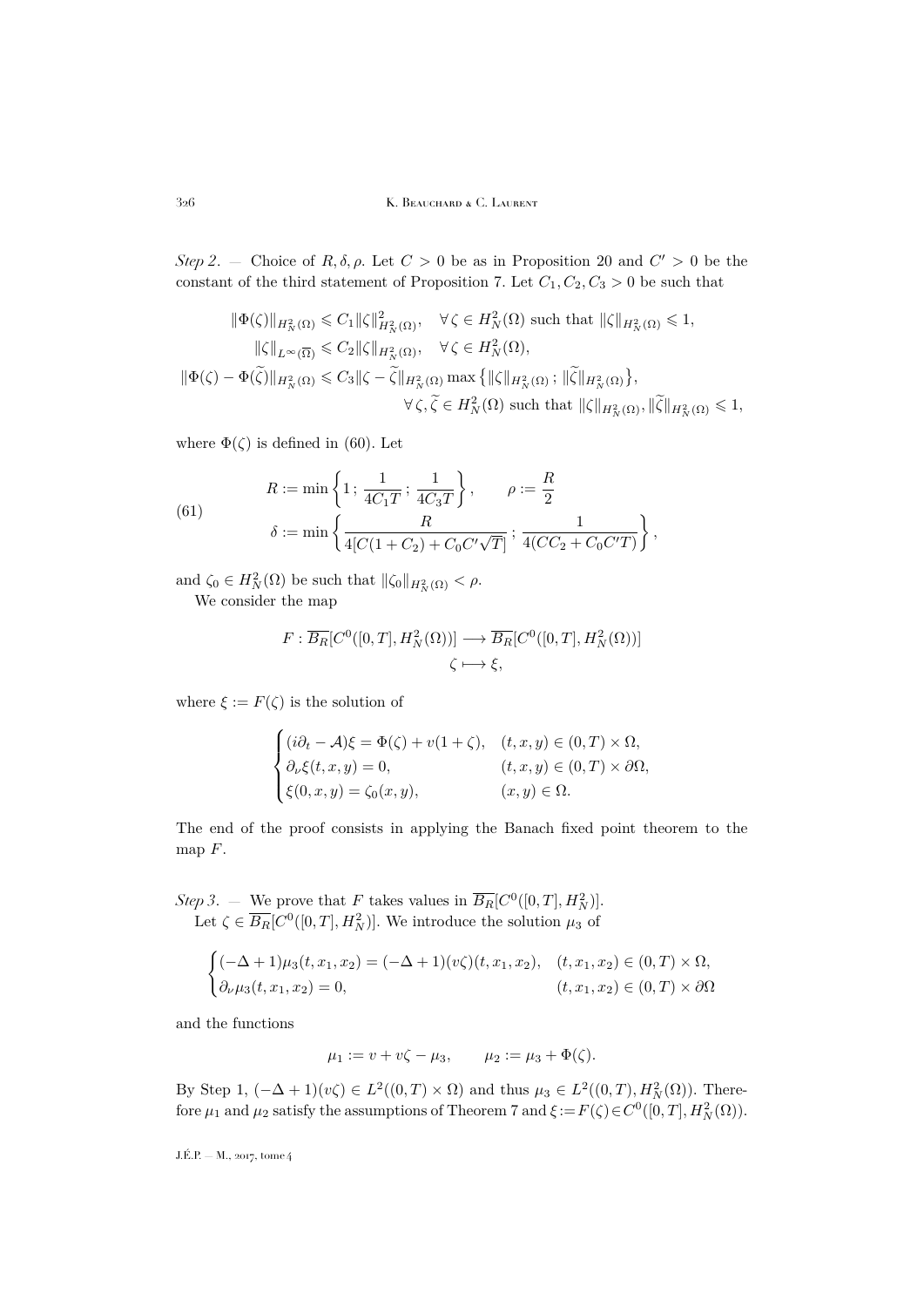### By Proposition [20](#page-37-0) and [\(61\)](#page-40-0)

$$
\begin{aligned} \|\xi\|_{L^{\infty}((0,T),H_N^2)} &\leq \|\zeta_0\|_{H_N^2} + C \|\partial_{\nu}\mu_1\|_{L^2((0,T)\times\Gamma_c)} \\ &+ \int_0^T \left(\|\mu_3(s)\|_{H_N^2} + \|\Phi[\zeta(s)]\|_{H_N^2}\right) ds \\ &\leqslant \frac{R}{2} + C \|g(1+\zeta)\|_{L^2((0,T)\times\Gamma_c)} \\ &+ \sqrt{T} \left\|(-\Delta+1)(v\zeta)\right\|_{L^2((0,T)\times\Omega)} + TC_1R^2 \\ &\leqslant \frac{3R}{4} + C\delta(1+C_2) + \sqrt{T}\,C_0C'\delta R \\ &\leqslant R. \end{aligned}
$$

*Step 4.* — We prove that F is a contraction. Let  $\zeta, \zeta \in \overline{B_R}[C^0([0,T], H_N^2)]$ . By Proposition [20](#page-37-0) and [\(61\)](#page-40-0),  $\sim$ 

$$
\begin{split}\n\|\xi - \tilde{\xi}\|_{L^{\infty}((0,T),H_N^2)} &\leq C \|\partial_{\nu}(\mu_1 - \tilde{\mu}_1)\|_{L^2((0,T)\times\Gamma_c)} \\
&\quad + \int_0^T \left( \|(\mu_3 - \tilde{\mu}_3)(s)\|_{H_N^2} + \|\Phi(\zeta(s)) - \Phi(\tilde{\zeta}(s))\|_{H_N^2} \right) ds \\
&\leq C \|g(\zeta - \tilde{\zeta})\|_{L^2((0,T)\times\Gamma_c)} + \sqrt{T} \|(-\Delta + 1)[v(\zeta - \tilde{\zeta})]\|_{L^2((0,T)\times\Omega)} \\
&\quad + TC_3R \|\zeta - \tilde{\zeta}\|_{L^{\infty}((0,T),H_N^2)} \\
&\leq (C\delta C_2 + C_0C'\delta + TC_3R) \|\zeta - \tilde{\zeta}\|_{L^{\infty}((0,T),H_N^2)} \\
&\leq \frac{1}{2} \|\zeta - \tilde{\zeta}\|_{L^{\infty}((0,T),H_N^2)}.\n\end{split}
$$

<span id="page-41-0"></span>7.3.  $C^1$ -regularity of the end-point map.  $-$  The end-point map is defined by

<span id="page-41-1"></span>(62) 
$$
\Theta_T : [\mathcal{S} \cap H_N^2(\Omega, \mathbb{C})] \times L^2((0, T) \times \partial \Omega, \mathbb{R}) \longrightarrow [\mathcal{S} \cap H_N^2(\Omega, \mathbb{C})]^2
$$

$$
(\psi_0, g) \longmapsto (\psi(0), \psi(T)),
$$

where  $\psi$  is the solution of [\(51\)](#page-36-2). The goal of this section is to state the following result, which is a consequence of the estimate [\(54\)](#page-37-2).

PROPOSITION 23.  $-$  *Let*  $T > 0$  *and*  $\rho, \delta > 0$  *be as in Proposition* [21](#page-39-1)*. The end-point*  $map \Theta_T$  *defined by* [\(62\)](#page-41-1) *is*  $C^1$  *on* 

$$
\{(\psi_0, g) \in H_N^2 \times L^2((0, T) \times \partial \Omega) ; \|\psi_0 - \psi_{\text{ref}}(0)\|_{H_N^2} < \rho \text{ and } \|g\|_{L^2((0, T) \times \partial \Omega)} < \delta\}
$$
  
and  

$$
e^{-i\varepsilon T/\sqrt{\pi L}}
$$

<span id="page-41-2"></span>
$$
d\Theta_T(\psi_{\text{ref}}(0),0) \cdot (\Psi_0, G) = \left(\Psi_0, \frac{e^{-i\varepsilon T/\sqrt{\pi L}}}{\sqrt{\pi L}} \Psi(T)\right),
$$

*where* Ψ *is the solution of*

(63)  

$$
\begin{cases}\n(i\partial_t - A)\Psi = V, & (t, x) \in (0, T) \times \Omega, \\
\partial_\nu \Psi(t, x) = 0, & (t, x) \in (0, T) \times \partial\Omega, \\
\Psi(0, x, y) = \Psi_0(x), & x \in \Omega, \\
(-\Delta + 1)V = 0, & (t, x) \in (0, T) \times \Omega, \\
\partial_\nu V(t, x) = G(t, x)1_{\Gamma_c}(x), & (t, x) \in (0, T) \times \partial\Omega.\n\end{cases}
$$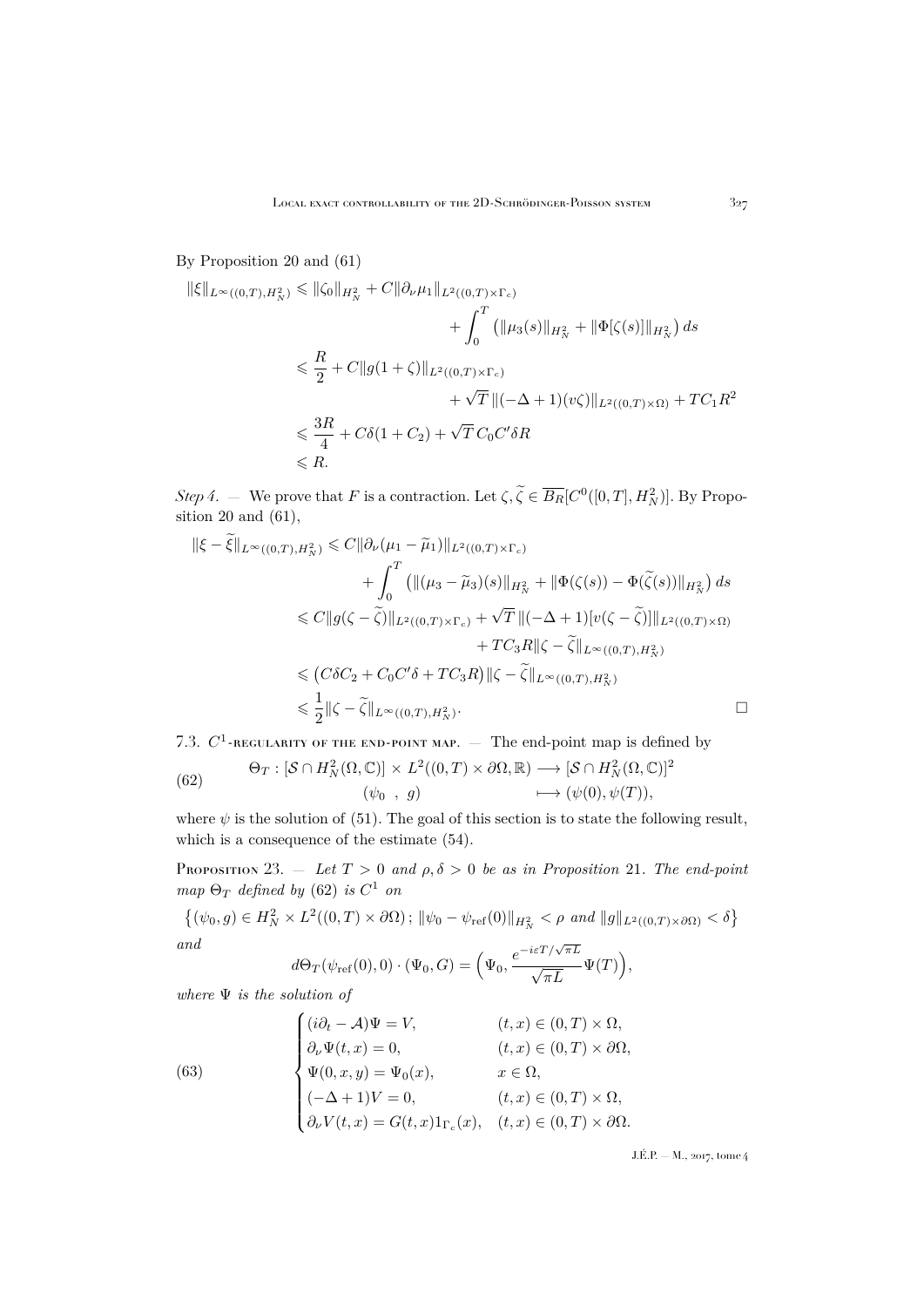328 K. BEAUCHARD & C. LAURENT

<span id="page-42-0"></span>7.4. Controllability of the linearized system. — Let

$$
T_{\mathcal{S}} := \left\{ \varphi \in L^{2}(\Omega, \mathbb{C}) \, ; \, \Re \left( \int_{\Omega} \varphi(x, y) \, dx \, dy \right) = 0 \right\}.
$$

The goal of this section is the proof of the following result.

<span id="page-42-1"></span>PROPOSITION 24.  $-$  *Let*  $T > 0$ *. There exists a continuous map* 

$$
L: (T_{\mathcal{S}} \cap H^2_N(\Omega, \mathbb{C}))^2 \longrightarrow L^2((0, T) \times \partial \Omega)
$$
  

$$
(\Psi_0, \Psi_f) \longmapsto G
$$

 $such that, for every  $(\Psi_0, \Psi_f) \in (T_S \cap H^2_N(\Omega, \mathbb{C}))^2$  the solution of [\(63\)](#page-41-2) satisfies$  $\Psi(T) = \Psi_f$ .

7.4.1. *Hilbert Uniqueness Method*. — The proof of Proposition [24](#page-42-1) requires the following observability result, where  $\beta$  is defined by

<span id="page-42-2"></span>
$$
D(\mathcal{B}) := H_N^2(\Omega, \mathbb{C}), \qquad \mathcal{B}\phi := -\Delta\phi + i\frac{2\varepsilon}{\pi L}(-\Delta_N + 1)^{-1}(\Im(\phi)).
$$

<span id="page-42-3"></span>PROPOSITION 25. — Let  $T > 0$ . There exists  $C > 0$  such that, for every  $\phi_T \in L^2(\Omega)$ , *the solution of*

(64) 
$$
\begin{cases} (i\partial_t - \mathcal{B})\phi = 0, & (t, x) \in (0, T) \times \Omega, \\ \partial_\nu \phi(t, x) = 0, & (t, x) \in (0, T) \times \partial \Omega, \\ \phi(T, x) = \phi_T(x), & x \in \Omega, \end{cases}
$$

*satisfies*

(65) 
$$
\|\phi_T\|_{L^2(\Omega)} \leqslant C \|\Im(\phi)\|_{L^2((0,T)\times\Gamma_c)}.
$$

Note that the solution of [\(64\)](#page-42-2) can be computed explicitly (as in the case  $\varepsilon = 0$ ) because B preserves  $\mathbb{C}\xi_{p,n}$ . The boundary condition in [\(64\)](#page-42-2) has to be understood in the sense of the semi-group. The proof of Proposition [25](#page-42-3) relies on two intermediate results:

- the weak observability of [\(64\)](#page-42-2), proved in Section [7.4.2](#page-44-0) below,
- a unique continuation property, proved in Section [7.4.3.](#page-46-0)

Note that the trace  $\Im(\phi)|_{\partial\Omega}$  is well-defined in  $L^2((0,T) \times \partial\Omega)$  (see Lemma [1](#page-43-0) below).

*Proof of Proposition* [24](#page-42-1)*, assuming Proposition* [25.](#page-42-3) — We want to prove the existence of a continuous right inverse for the continuous operator

$$
F: L^2((0,T) \times \Gamma_c, \mathbb{R}) \longrightarrow T_S
$$
  

$$
G \longmapsto (-\Delta + 1)\Psi(T),
$$

where  $\Psi$  is the solution of [\(63\)](#page-41-2) with  $\Psi_0 = 0$ . By [\[12,](#page-49-20) Th. II.10 & II.19], it is equivalent to prove the existence of a constant  $C > 0$  such that

$$
\|\phi_T\|_{L^2(\Omega)} \leqslant C \|F^*(\phi_T)\|_{L^2((0,T)\times\Gamma_c)}, \quad \forall \phi_T \in T_{\mathcal{S}}.
$$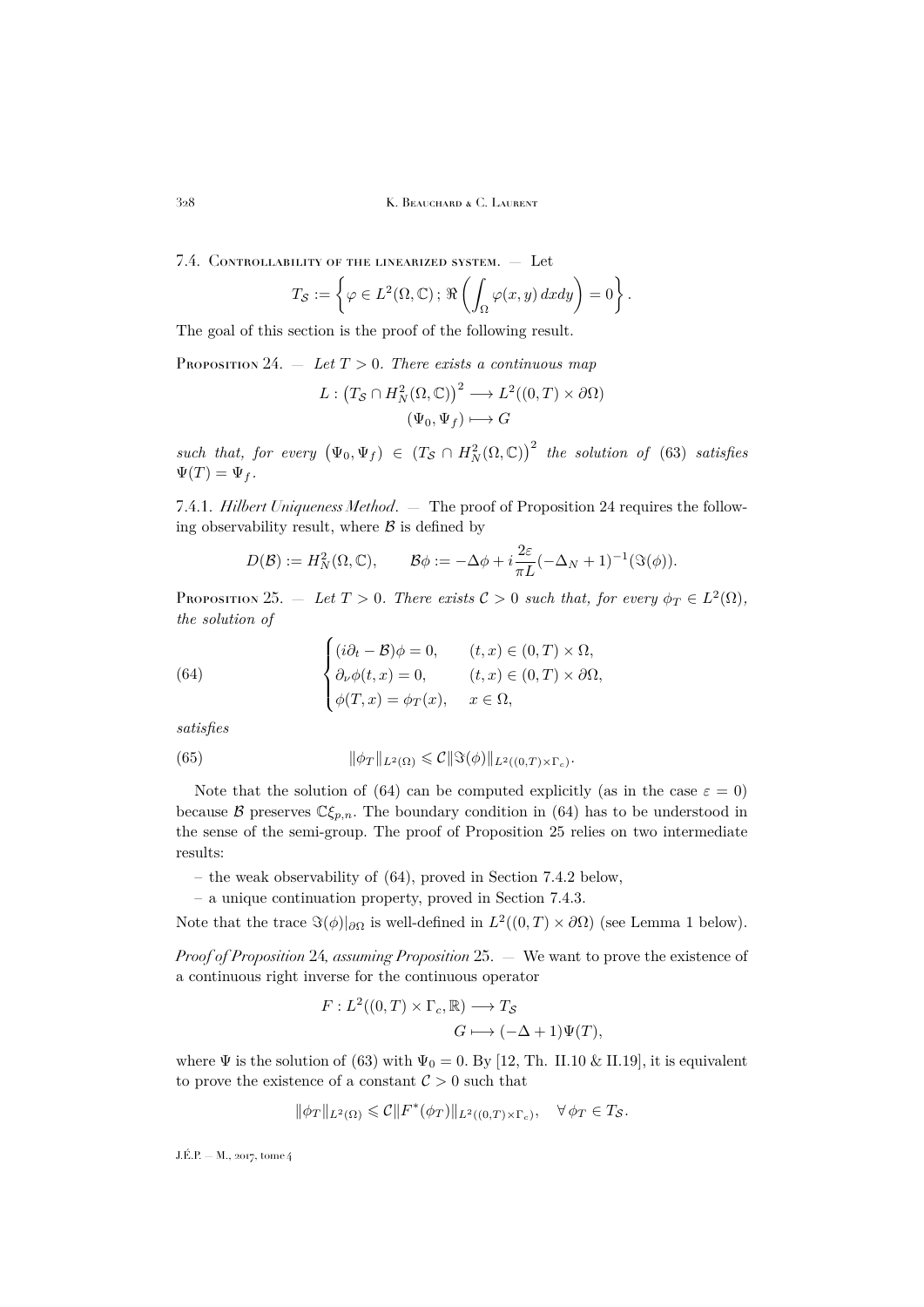Thus, to deduce Proposition [24](#page-42-1) from Proposition [25,](#page-42-3) it is sufficient to prove that

<span id="page-43-1"></span> $F^*(\phi_T) = -\Im(\phi)_{|\Gamma_c}, \quad \forall \phi_T \in T_S,$ 

where  $\phi$  is associated to  $\phi_T$  by [\(64\)](#page-42-2). The trace  $\Im(\phi)_{|\Gamma_c}$  is defined as an extension, thus, it is sufficient to prove that

(66) 
$$
F^*(\phi_T) = -\Im(\phi)_{|\Gamma_c}, \quad \forall \phi_T \in T_{\mathcal{S}} \cap C_c^{\infty}(\Omega).
$$

Let  $\phi_T \in T_S \cap C_c^{\infty}(\Omega)$ . Then  $\phi \in C^{\infty}([0,T], H_N^s(\Omega))$  for every  $s > 0$ , thus  $\phi :=$  $(-\Delta + 1)\phi \in C^{\infty}([0, T], H_N^s(\Omega))$  for every  $s > 0$  and

$$
\begin{cases}\n(i\partial_t + \mathcal{B})\widetilde{\phi} = 0, & (t, x) \in (0, T) \times \Omega, \\
\partial_\nu \widetilde{\phi}(t, x) = 0, & (t, x) \in (0, T) \times \partial\Omega, \\
\widetilde{\phi}(T, x) = (-\Delta + 1)\phi_T(x), & x \in \Omega,\n\end{cases}
$$

because B and  $(-\Delta + 1)$  commute. The functions  $\Psi$  and  $\widetilde{\phi}$  are solutions in the sense of the semi-group, thus

$$
\Re \langle \Psi(T), \widetilde{\phi}(T) \rangle = \Im \bigg( \int_0^T \int_{\Omega} V(t, x) \overline{\widetilde{\phi}(t, x)} dx dt \bigg)
$$
  
=  $\Im \bigg( \int_0^T \int_{\Omega} V(t, x) \overline{(-\Delta + 1) \phi(t, x)} dx dt \bigg).$ 

Therefore,

$$
\Re\langle F(G), \phi_T \rangle = \Re\langle (-\Delta + 1)\Psi(T), \phi_T \rangle
$$
  
=  $\Re\langle \Psi(T), (-\Delta + 1)\phi_T \rangle$  because  $\Psi(T), \phi_T \in H_N^2(\Omega)$   
=  $\Im\left(\int_0^T \int_{\Omega} V(t, x) \overline{(-\Delta + 1)\phi(t, x)} dx dt\right)$   
=  $-\int_0^T \int_{\Gamma_c} G(t, x) \Im(\phi(t, x)) d\sigma(x) dt.$ 

This proves  $(66)$ .

<span id="page-43-0"></span>LEMMA 1. – Let  $T > 0$ . There exists  $C = C(T) > 0$  such that, for every  $\phi_0 \in L^2(\Omega)$ , *the solution*  $\phi \in C^0([0,T], L^2(\Omega))$  *of* [\(64\)](#page-42-2) *satisfies* 

$$
\int_0^T \int_{\partial\Omega} |\phi(t,x)|^2 d\sigma(x) dt \leq C ||\phi_0||^2_{L^2(\Omega)}.
$$

*Proof of Lemma* [1](#page-43-0)

*Step 1*. – Proof when  $\varepsilon = 0$ . The following equality holds in  $C^0([0, T], L^2(\Omega))$ 

$$
\phi(t, x_1, x_2) = \sum_{p,n=0}^{\infty} \langle \phi_0, \xi_{p,n} \rangle e^{-i[p^2 + (n\pi/L)^2]} t \xi_{p,n}(x_1, x_2).
$$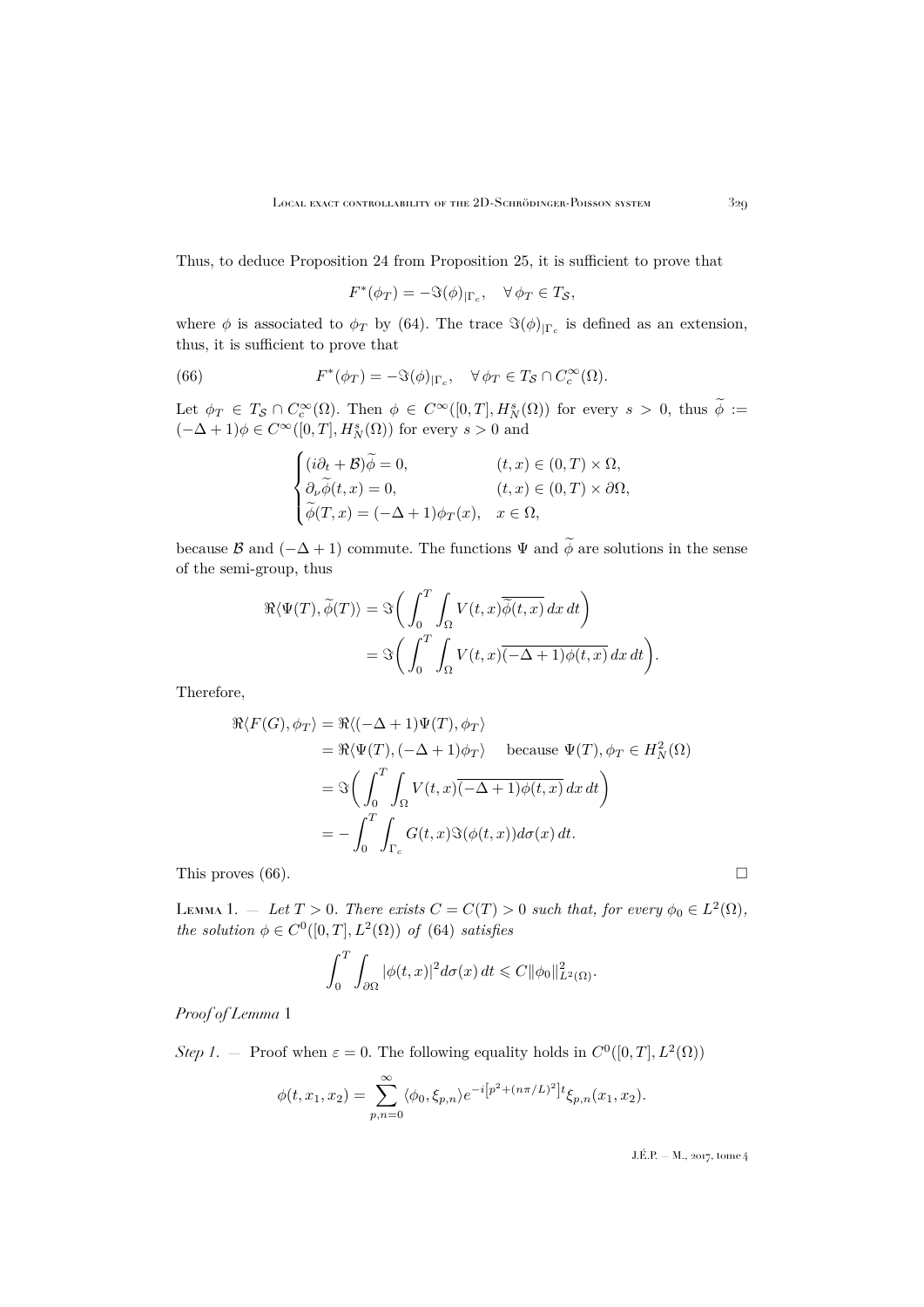Using [\(52\)](#page-36-5) and the orthogonality of  $(\zeta_p)_{p \in \mathbb{N}}$  in  $L^2(0, \pi)$ , we get

$$
\int_{0}^{T} \int_{0}^{\pi} |\phi(t, x_{1}, 0)|^{2} dx_{1} dt = \int_{0}^{T} \int_{0}^{\pi} \left| \sum_{p=0}^{\infty} \left( \sum_{n=0}^{\infty} \langle \phi_{0}, \xi_{p,n} \rangle e^{-i[p^{2} + (n\pi/L)^{2}]} t \right) \zeta_{p}(x_{1}) \right|^{2} dx_{1} dt
$$
  
\n
$$
= \int_{0}^{T} \sum_{p=0}^{\infty} \left| \sum_{n=0}^{\infty} \langle \phi_{0}, \xi_{p,n} \rangle e^{-i[p^{2} + (n\pi/L)^{2}]} t \right|^{2} dt
$$
  
\n
$$
= \sum_{p=0}^{\infty} \int_{0}^{T} \left| \sum_{n=0}^{\infty} \langle \phi_{0}, \xi_{p,n} \rangle e^{-i(n\pi/L)^{2}t} \right|^{2} dt
$$
  
\n
$$
\leq \sum_{p=0}^{\infty} C_{\text{Ing}} \sum_{n=0}^{\infty} |\langle \phi_{0}, \xi_{p,n} \rangle|^{2} = C_{\text{Ing}} ||\phi_{0}||_{L^{2}(\Omega)}^{2},
$$

where  $C_{\text{Ing}}(T) > 0$  is the Ingham constant associated to the family  $(e^{-i(n\pi/L)^2t})_{n \in \mathbb{N}}$ in  $L^2(0,T)$  (see [\[19\]](#page-49-25)).

*Step 2.* – Proof when  $\varepsilon \neq 0$ . The following equality holds in  $L^2(\Omega)$ .

$$
\phi(t) = e^{-i\Delta_N t} \phi_0 + \frac{2\varepsilon}{\pi L} \int_0^t e^{-i\Delta_N (t-s)} (-\Delta_N + 1)^{-1} (\Im(\phi(s))) ds, \quad \forall t \in [0, T].
$$

By Step 1, the trace on  $\partial\Omega$  of  $e^{-i\Delta_N t}\phi_0$  has an  $L^2((0,T)\times\partial\Omega)$ -norm bounded by  $\sqrt{C_{\text{Ing}}} \|\phi_0\|_{L^2(\Omega)}$ . The second term of the right-hand side belongs to  $C^0([0,T], H^2_N(\Omega))$ and its  $L^{\infty}((0,T), H_N^2(\Omega))$ -norm is bounded by

$$
\frac{2\varepsilon}{\pi L} \int_0^T \|\phi(s)\|_{L^2(\Omega)} = \frac{2\varepsilon T}{\pi L} \|\phi_0\|_{L^2(\Omega)}.
$$

Thus, this term as a trace on  $\partial\Omega$  with an  $L^2((0,T)\times\partial\Omega)$ -norm that satisfies a similar estimate.

<span id="page-44-0"></span>7.4.2. *Weak observability*. — The goal of this section is the proof of the following result.

<span id="page-44-1"></span>PROPOSITION 26.  $-$  *Let*  $T > 0$ *. There exists*  $C' = C'(T) > 0$  *such that, for every*  $\phi_T \in L^2(\Omega)$ , the solution of [\(64\)](#page-42-2) satisfies

<span id="page-44-4"></span>(67) 
$$
\|\phi_T\|_{L^2(\Omega)} \leqslant C' \big( \|\Im(\phi)\|_{L^2((0,T)\times\Gamma_c)} + \|\phi_T\|_{H^{-2}(\Omega)} \big).
$$

*Proof of Proposition* [26.](#page-44-1) — We recall Tenenbaum and Tucsnak's result [\[36,](#page-50-7) Th. 1.1]: for every  $T > 0$  and every non-empty open subset  $\Gamma$  of  $\partial\Omega$ , there exists  $C_0 = C_0(T, \Gamma) > 0$ such that, for every  $\phi_T \in L^2(\Omega)$ , the solution  $\phi$  of

<span id="page-44-2"></span>(68) 
$$
\begin{cases} (i\partial_t + \Delta)\widetilde{\phi}(t,x) = 0, & (t,x) \in (0,T) \times \Omega, \\ \partial_\nu \widetilde{\phi}(t,x) = 0, & (t,x) \in (0,T) \times \partial\Omega, \\ \widetilde{\phi}(T,x) = \phi_T(x), & x \in \Omega, \end{cases}
$$

satisfies

<span id="page-44-3"></span>(69) 
$$
\|\phi_T\|_{L^2(\Omega)} \leqslant C_0 \|\widetilde{\phi}\|_{L^2((0,T)\times\Gamma)}.
$$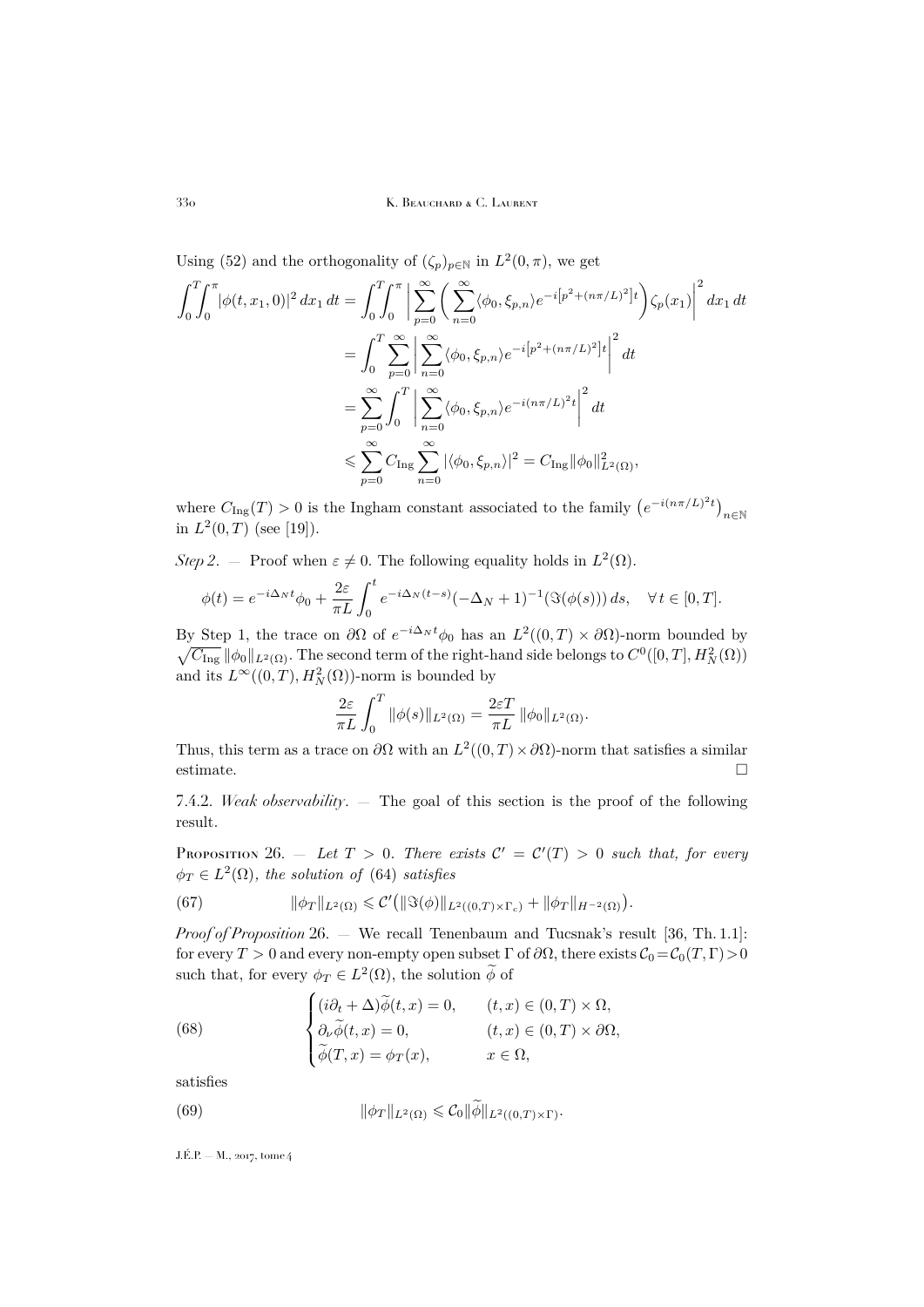*Step 1*. — We prove that, for every  $T > 0$ , there exists  $C_1 = C_1(T) > 0$  such that for every  $\phi_T \in L^2(\Omega)$ , the solution  $\phi$  of [\(68\)](#page-44-2) satisfies

<span id="page-45-0"></span>(70) 
$$
\|\phi_T\|_{L^2(\Omega)} \leqslant C_1\big(\|\Im(\widetilde{\phi})\|_{L^2((0,T)\times\Gamma_c)} + \|\phi_T\|_{H^{-1}(\Omega)}\big).
$$

Let  $T > 0$  and  $\rho \in C_c^{\infty}(\mathbb{R}, \mathbb{R}^+)$  be such that  $\rho \equiv 1$  on  $(T/3, 2T/3)$  and  $\text{Supp}(\rho) \subset$  $(0, T)$ . Let  $\phi_T \in L^2(\Omega)$ . We have

$$
\|\phi_T\|_{L^2(\Omega)}^2 \leq C_0^2 \int_{T/3}^{2T/3} \int_{\Gamma_c} |\widetilde{\phi}(t,x)|^2 d\sigma(x) dt \quad \text{with } C_0 = C_0(T/3) \text{ by (69)}
$$
  

$$
\leq C_0^2 \int_{\mathbb{R}} \int_{\Gamma_c} |\rho(t)\widetilde{\phi}(t,x)|^2 d\sigma(x) dt
$$
  

$$
\leq \frac{C_0^2}{2} \int_{\mathbb{R}} \int_{\Gamma_c} (|\rho(t)\widetilde{\phi}(t,x)|^2 + |\rho(t)\overline{\widetilde{\phi}(t,x)}|^2) d\sigma(x) dt
$$
  

$$
\leq \frac{C_0^2}{2} \int_{\mathbb{R}} \int_{\Gamma_c} (|\rho(t)\Im(\widetilde{\phi}(t,x))|^2 + 2\Re(\rho(t)^2 \widetilde{\phi}(t,x)^2)) d\sigma(x) dt.
$$

In order to get [\(70\)](#page-45-0), it suffices to prove the existence of  $C > 0$  such that

$$
\int_{\mathbb{R}} \int_{\Gamma_c} \Re[\rho(t)^2 \widetilde{\phi}(t,x)^2] d\sigma(x) dt \leqslant C ||\phi_T||_{H^{-1}(\Omega)}^2.
$$

The function  $\rho^2$  belongs to  $C_c^{\infty}(\mathbb{R}, \mathbb{R})$ , thus, for every  $N \in \mathbb{N}^*$ , there exists  $C_N > 0$ such that

$$
\left| \int_{\mathbb{R}} \rho(t)^2 e^{-i\omega t} dt \right| \leq \frac{C_N}{(1+\omega)^N}, \quad \forall \omega > 0.
$$

We have

$$
\left| \int_{\mathbb{R}} \int_{\Gamma_c} \rho(t)^2 \widetilde{\phi}(t, x)^2 d\sigma(x) dt \right|
$$
\n
$$
= \left| \sum_{j, J \in \mathbb{N}^*} \phi_{T, j} \phi_{T, J} \left( \int_{\mathbb{R}} \rho(t)^2 e^{-(\lambda_j + \lambda_J)t} dt \right) \left( \int_{\Gamma_c} \varphi_j(x) \varphi_j(x) d\sigma(x) \right) \right|
$$
\n
$$
\leqslant \sum_{j, J \in \mathbb{N}^*} |\phi_{T, j} \phi_{T, J}| \frac{C_N}{(1 + \lambda_j + \lambda_J)^N} C \lambda_j^{\alpha} \lambda_j^{\alpha} \quad \text{for some } C, \alpha > 0
$$
\n
$$
\leqslant C C_N \left( \sum_{j \in \mathbb{N}^*} |\phi_{T, j}| \frac{\lambda_j^{\alpha}}{(1 + \lambda_j)^N} \right)^2
$$
\n
$$
\leqslant C C_N \left( \sum_{j \in \mathbb{N}^*} \frac{|\phi_{T, j}|^2}{1 + \lambda_j} \right)^2 \left( \sum_{j \in \mathbb{N}^*} \frac{\lambda_j^{2\alpha} (1 + \lambda_j)}{(1 + \lambda_j)^{2N}} \right)^2
$$
\n
$$
\leqslant C ||\phi_T||_{H^{-1}(\Omega)}^2 \quad \text{for } N \text{ large enough.}
$$

*Step 2*. — Conclusion. Working by contradiction, we assume the existence of a sequence  $(\phi_T^n)_{n \in \mathbb{N}^*}$  such that the associated solutions  $\phi^n$  of  $(64)$  satisfy

<span id="page-45-1"></span>(71) 
$$
1 = \|\phi_T^n\|_{L^2(\Omega)} > n \left( \|\Im(\phi^n)\|_{L^2((0,T)\times\Gamma_c)} + \|\phi_T^n\|_{H^{-2}(\Omega)} \right).
$$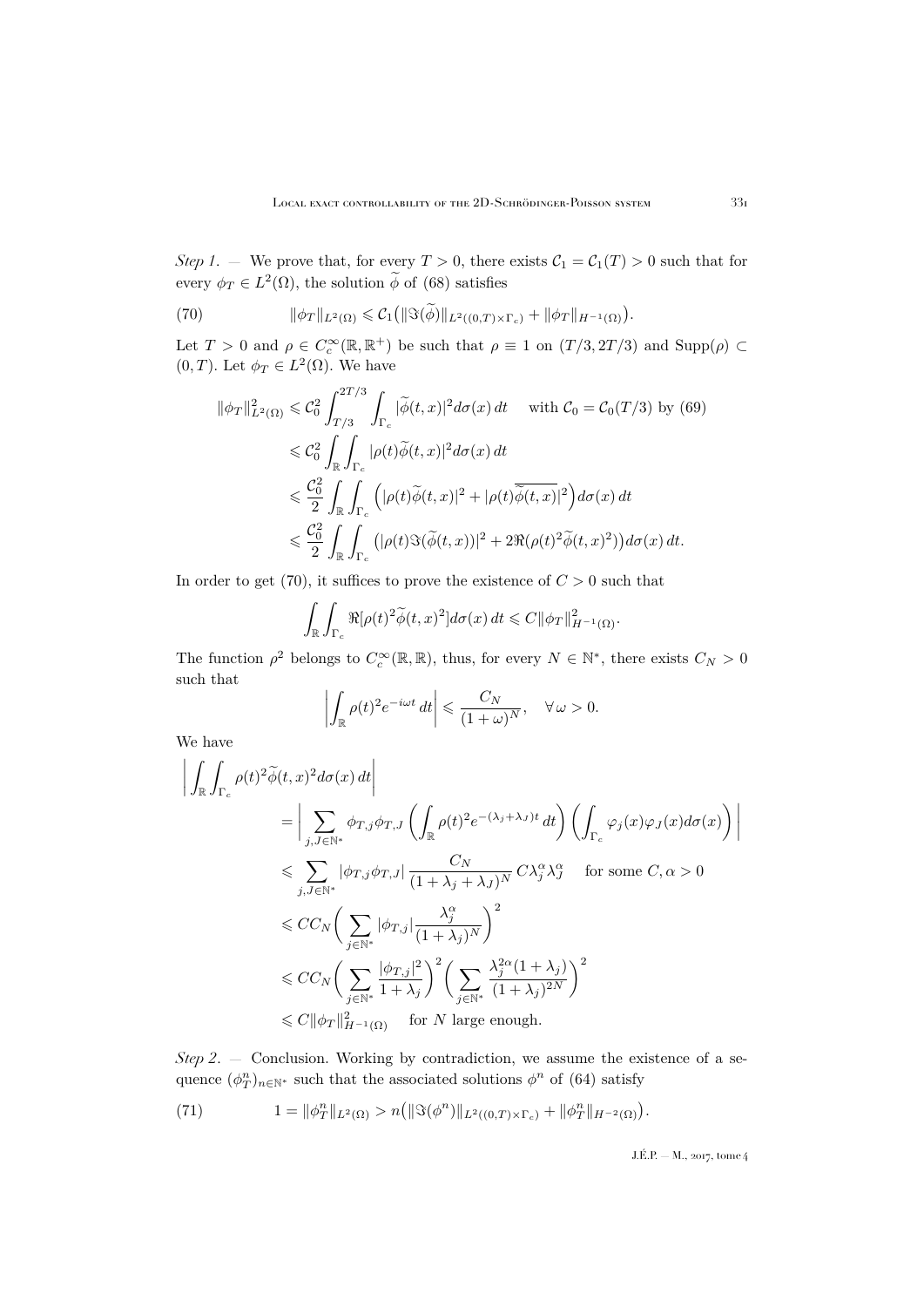We introduce the solutions  $\tilde{\phi}^n$  of [\(68\)](#page-44-2) associated to final condition  $\tilde{\phi}^n(T) = \phi_T^n$ . Then  $\xi^n := \phi^n - \widetilde{\phi}^n$  solves

$$
\begin{cases}\n(i\partial_t + \Delta)\xi^n = i\frac{2\varepsilon}{\pi L}(-\Delta_N + 1)^{-1}\Im(\phi^n), & (t, x) \in (0, T) \times \Omega, \\
\partial_\nu \xi^n(t, x) = 0, & (t, x) \in (0, T) \times \partial\Omega, \\
\xi^n(T, x) = 0. & x \in \Omega,\n\end{cases}
$$

From [\(71\)](#page-45-1), we deduce that

$$
\phi_T^n \underset{n \to \infty}{\longrightarrow} 0 \quad \text{in } H^{-2}(\Omega).
$$

Moreover this sequence is bounded in  $L^2(\Omega)$ , thus, by interpolation

$$
\phi_T^n \underset{n \to \infty}{\longrightarrow} 0 \quad \text{in } H^{-1}(\Omega).
$$

Therefore,

$$
(-\Delta_N + 1)^{-1} \Im(\phi^n) \underset{n \to \infty}{\longrightarrow} 0 \quad \text{in } L^{\infty}((0, T), H^1(\Omega))
$$
  
and  

$$
\xi^n \underset{n \to \infty}{\longrightarrow} 0 \text{ in } L^{\infty}((0, T), H^1(\Omega)).
$$

As a consequence  $\Im(\xi^n)_{|\Gamma_c} \to 0$  in  $L^{\infty}((0,T) \times \Gamma_c)$ . Moreover,  $\Im(\phi^n)_{|\Gamma_c} \to 0$  in  $L^2((0,T)\times\Gamma_c)$  by [\(71\)](#page-45-1), thus  $\Im(\overline{\phi^n})_{|\Gamma_c} \to 0$  in  $L^2((0,T)\times\Gamma_c)$ . From Step 1, we get

$$
1 = \|\phi_T^n\|_{L^2(\Omega)} \leqslant C_1\left(\|\Im(\widetilde{\phi}^n)\|_{L^2((0,T)\times\Gamma_c)} + \|\phi_T^n\|_{H^{-1}(\Omega)}\right) \underset{n\to\infty}{\longrightarrow} 0,
$$

which is a contradiction.  $\hfill \square$ 

<span id="page-46-0"></span>7.4.3. *Unique continuation*. — The goal of this section is to prove the following result.

<span id="page-46-1"></span>Proposition 27. — *We assume that*  $\varepsilon$  *satisfies* [\(6\)](#page-7-3). Let  $T > 0$ ,  $\Gamma_c$  be an open subset of  $\partial\Omega$  and  $\phi_T \in T_S \setminus \{0\}$  and  $\phi$  be the solution of [\(64\)](#page-42-2). Then  $\Im(\phi)_{|\Gamma_c}$  does not identically *vanish on*  $(0, T) \times \Gamma_c$ .

*Proof of Proposition* [27.](#page-46-1) — To simplify, we assume that  $\Gamma_c = (a, b) \times \{0\}$ , where  $0 < a < b < 1$ . We introduce

$$
N_T := \{ \phi_0 \in T_S \, ; \, \Im(\phi) = 0 \text{ on } (0, T) \times \Gamma_c \},
$$

where  $\phi(t) := S(t)\phi_0$  solves [\(64\)](#page-42-2) with initial condition at  $t = 0$ :  $\phi(0) = \phi_0$ .  $N_T$  is an R-vector subspace of  $L^2(\Omega)$ . Working by contradiction, we assume that  $N_T \neq \{0\}$ .

*Step 1*. — We prove that  $N_T$  is stable by  $(-i\mathcal{B})$  and has finite dimension. Let  $\phi_0 \in N_T$ . Since  $\phi_0 \in L^2(\Omega)$ , then  $\phi_{\varepsilon} := (S(\varepsilon)\phi_0 - \phi_0)/\varepsilon$  is bounded in  $H_N^{-2}(\Omega)$  when  $[\varepsilon \to 0]$ . Moreover, for  $\varepsilon < T/2$ ,  $\phi_{\varepsilon} \in N_{T/2}$ . Applying [\(67\)](#page-44-4) to  $\phi_{\varepsilon}$ , we get

$$
\|\phi_\varepsilon\|_{L^2(\Omega)}\leqslant \mathcal{C}\left( T/2\right)\|\phi_\varepsilon\|_{H^{-2}_N(\Omega)},\quad \forall\,\varepsilon\in (0,T/2).
$$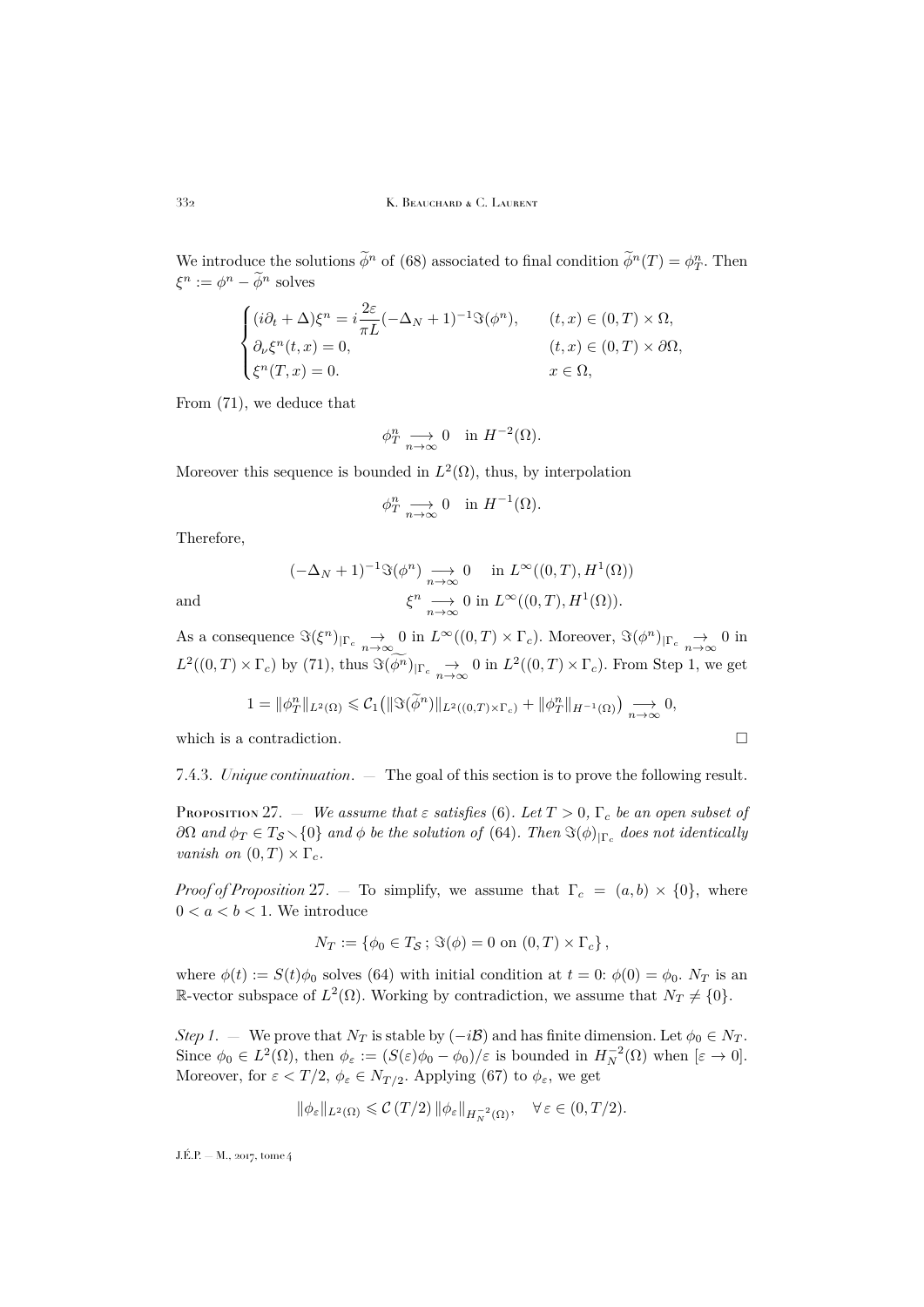Thus  $\phi_{\varepsilon}$  is bounded in  $L^2(\Omega)$  when  $[\varepsilon \to 0]$ . Therefore  $\phi_0 \in H^2_N(\Omega)$ . Indeed, by Fatou's lemma,

$$
\begin{split} \|\phi_0\|_{H_N^2(\Omega)}^2 &= \sum_{k=1}^\infty |\lambda_k \langle \phi_0, \varphi_k \rangle|^2 = \sum_{k=1}^\infty \liminf_{\varepsilon \to 0} \left| \frac{e^{-i\lambda_k \varepsilon} - 1}{\varepsilon} \langle \phi_0, \varphi_k \rangle \right|^2 \\ &\leqslant \liminf_{\varepsilon \to 0} \sum_{k=1}^\infty \left| \frac{e^{-i\lambda_k \varepsilon} - 1}{\varepsilon} \langle \phi_0, \varphi_k \rangle \right|^2 \\ &\leqslant \liminf_{\varepsilon \to 0} \|\phi_\varepsilon\|_{L^2(\Omega)}^2 < \infty. \end{split}
$$

Let  $T' \in (0, T)$ . The map

$$
\mathcal{J}_{T'}: L^2(\Omega) \longrightarrow L^2((0, T') \times \Gamma_c)
$$

$$
\phi_0 \longmapsto \Im(\phi)|_{\Gamma_c}
$$

is continuous (see Lemma [1\)](#page-43-0). Moreover,  $\mathcal{J}_{T}(\phi_{\varepsilon}) = 0$  for every  $\varepsilon \in (0, T - T')$  and  $\phi_{\varepsilon} \to -i\mathcal{B}\phi_0$  in  $L^2(\Omega)$  when  $[\varepsilon \to 0]$  thus  $\mathcal{J}_{T'}(-i\mathcal{B}\phi_0) = 0$ . This holds for every  $T' \in (0, T)$ , therefore  $-i\mathcal{B}\phi_0 \in N_T$ . We have proved that  $N_T$  is stable by  $-i\mathcal{B}$  and only contains smooth functions in  $D[\mathcal{B}^s], \forall s \in \mathbb{N}^*$ . Applying estimate [\(67\)](#page-44-4) to  $(-i\mathcal{B}\phi_0)$ , we get

$$
\|\mathcal{B}\phi_0\|_{L^2(\Omega)} \leqslant C' \|\mathcal{B}\phi_0\|_{H^{-2}(\Omega)}.
$$

This shows that the unit ball of  $N_T$  is compact (for the  $L^2(\Omega)$ -topology), thus  $N_T$ has finite dimension, by the Riesz theorem.

*Step 2.* — We prove that  $N_T$  contains a finite sum of functions  $\xi_{p,n}$ . The finite dimensional R-vector space  $N_T$  is stable by the operator  $-i\mathcal{B}$ , thus there exists  $\alpha, \beta \in \mathbb{R}$ such that

 $\text{Ker}[P(-i\mathcal{B})] \cap N_T \neq \{0\}, \quad \text{where } P(X) = X^2 + \alpha X + \beta.$ 

Let  $\phi_0 \in \text{Ker}[P(-i\mathcal{B})] \cap N_T$ . Let  $a_{p,n}, b_{p,n} \in \mathbb{R}$  be such that

$$
\langle \phi_0, \xi_{p,n} \rangle = a_{p,n} + ib_{p,n}, \quad \forall \, p, n \in \mathbb{N}.
$$

Note that  $a_{0,0} = 0$  because  $\phi_0 \in T_S$ . Explicit computations show that the relation  $P(-i\mathcal{B})\phi_0 = 0$  reads

$$
\sum_{p,n=0}^{\infty} \left( P[-i\lambda_{p,n}]a_{p,n} + iP\Big[-i\Big(\lambda_{p,n} + \frac{2\varepsilon}{\pi L(\lambda_{p,n}+1)}\Big)\Big]b_{p,n}\right)\xi_{p,n} = 0,
$$

where  $\lambda_{p,n} := p^2 + (n\pi/L)^2$ . Thus

$$
P[-i\lambda_{p,n}]a_{p,n} = P\Big[-i\Big(\lambda_{p,n} + \frac{2\varepsilon}{\pi L(\lambda_{p,n} + 1)}\Big)\Big]b_{p,n} = 0, \quad \forall p, n \in \mathbb{N}.
$$

The polynomial  $P$  has at most two roots and the two quantities

 $\lambda_{p,n}$  and  $\lambda_{p,n} + 2\varepsilon/\pi L(\lambda_{p,n} + 1)$ 

diverge when  $\|(n, p)\| \to \infty$ , thus only a finite number of coefficients  $\langle \phi_0, \xi_{p,n} \rangle$  can be different from zero.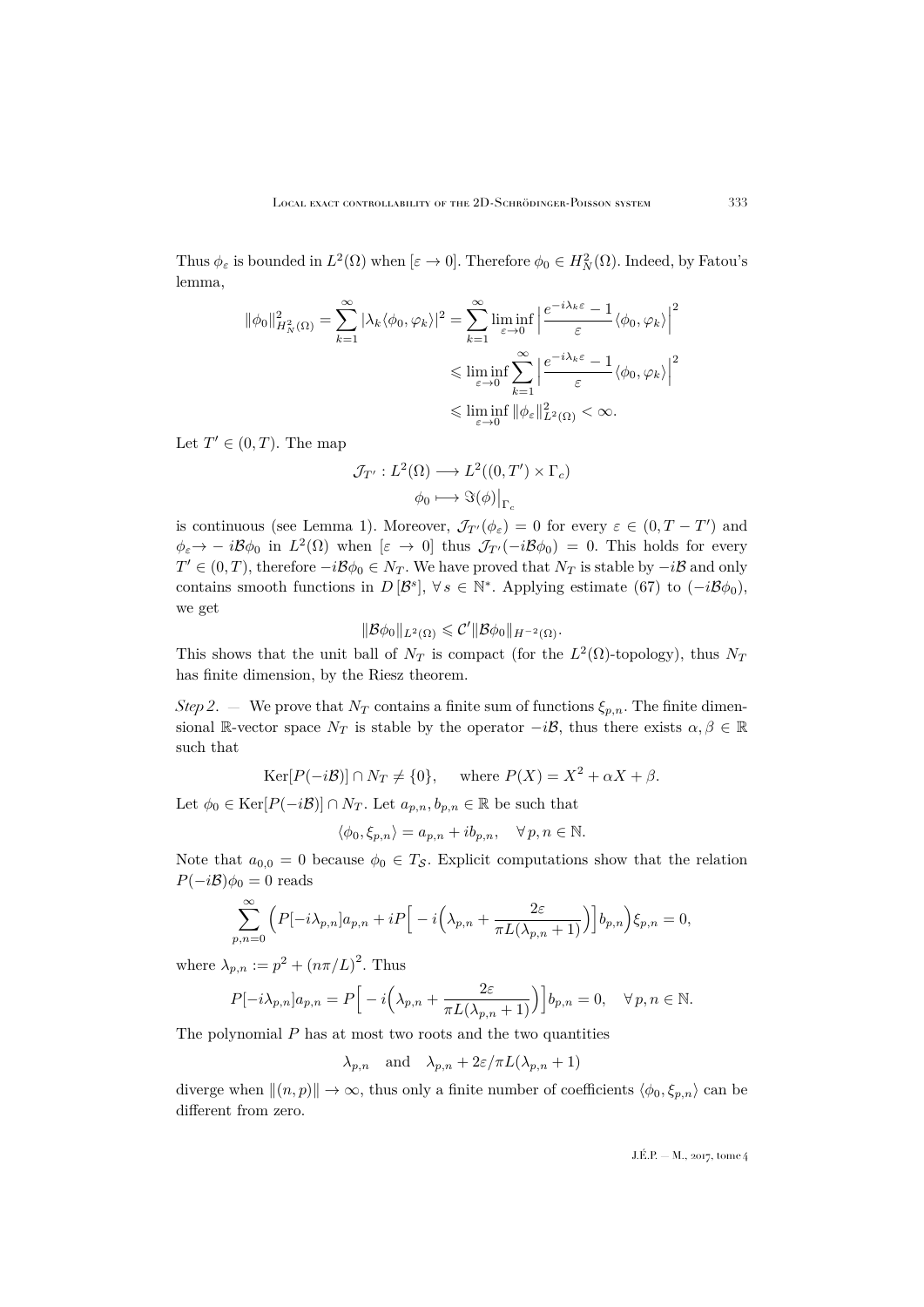#### 334 K. BEAUCHARD & C. LAURENT

*Step 3.* – Conclusion. Let  $N \in \mathbb{N}$  be such that  $\phi_0 = \sum_{n,p=0}^{N} \langle \phi_0, \xi_{p,n} \rangle \xi_{n,p}$ . *Step 3.1.* – Assumption [\(6\)](#page-7-3) implies that  $\lambda_{p,n} + 2\varepsilon/\pi L(\lambda_{p,n} + 1) > 0$  for every  $n, p \in \mathbb{N}$ . Explicit computations show that

$$
\Im[\phi(t, x_1, 0)] = \sum_{p,n=0}^{N} (b_{p,n} \cos(\omega_{p,n} t) - \gamma_{p,n} a_{p,n} \sin(\omega_{p,n} t))) \zeta_p(x_1),
$$

where

$$
\omega_{p,n} := \sqrt{\lambda_{p,n} \left( \lambda_{p,n} + \frac{2\varepsilon}{\pi L(\lambda_{p,n} + 1)} \right)}, \quad \forall p, n \in \mathbb{N},
$$
  

$$
\gamma_{p,n} := \sqrt{\frac{\lambda_{n,p}}{\lambda_{p,n} + 2\varepsilon/\pi L(\lambda_{p,n} + 1)}}.
$$

The continuous function  $(t, x) \mapsto \Im[\phi(t, x_1, 0)]$  vanishes on  $(0, T) \times (a, b)$  because  $\phi_0 \in N_T$ . In particular, for every  $t \in [0, T]$ , the function  $x_1 \mapsto \Im[\phi(t, x_1, 0)]$  vanishes on  $(a, b)$ . But the functions  $(x_1 \mapsto \cos(px_1))_{0 \leq p \leq N}$  are linearly independent on  $(a, b)$ , thus N

$$
\sum_{n=0}^{\infty} \left( b_{p,n} \cos(\omega_{p,n} t) - \gamma_{p,n} a_{p,n} \sin(\omega_{p,n} t) \right) = 0, \quad \forall \, t \in (0,T), 1 \leq p \leq N.
$$

We notice that Assumption [\(6\)](#page-7-3) on  $\varepsilon$  imply

$$
\omega_{p,n}^2 \neq \omega_{p,m}^2, \quad \forall p,n,m \in \mathbb{N} \text{ such that } n \neq m \text{ and } (p,n),(p,m) \neq (0,0),
$$
  
where

$$
\omega_{p,n}^2 := (p^2 + (n\pi/L)^2) \left( p^2 + (n\pi/L)^2 + \frac{2\varepsilon}{\pi L (p^2 + n\pi/L + 1)} \right), \quad \forall p, n, m \in \mathbb{N}.
$$

Under Assumption [\(6\)](#page-7-3), the map  $f(s) := s(s + 2\varepsilon/\pi L(s + 1))$  is strictly increasing on  $[m, \infty)$  and thus the above property holds.

So, the frequencies  $\{\omega_{p,n} : 0 \leq n \leq N\}$  are all different for every  $p \in \mathbb{N}$ . Thus, the previous relations imply that  $b_{p,n} = a_{p,n} = 0$  for every  $0 \leqslant p, n \leqslant N$ , i.e.,  $\phi_0 = 0$ , which is a contradiction.  $\hfill \square$ 

7.4.4. *Observability*. — Proposition [25](#page-42-3) follows from Propositions [26](#page-44-1) and [27,](#page-46-1) by working as in the proof of Proposition [15.](#page-29-2)

<span id="page-48-4"></span>7.4.5. *Controllability of the nonlinear PDE*. — The proof of Theorem [4](#page-7-2) consists in applying the inverse mapping theorem to the end-point map  $\Theta$  defined in [\(62\)](#page-41-1), as in Section [4.2.](#page-28-0)

### <span id="page-48-0"></span>**REFERENCES**

- <span id="page-48-3"></span>[1] N. Anantharaman, M. Léautaud & F. Macià – "Wigner measures and observability for the Schrödinger equation on the disk", *Invent. Math.* **206** (2016), no. 2, p. 485–599.
- <span id="page-48-1"></span>[2] F. D. ARARUNA, E. CERPA, A. MERCADO & M. SANTOS – "Internal null controllability of a linear Schrödinger-KdV system on a bounded interval", *J. Differential Equations* **260** (2016), no. 1, p. 653–687.
- <span id="page-48-2"></span>[3] J. M. BALL, J. E. MARSDEN & M. SLEMROD – "Controllability for distributed bilinear systems", *SIAM J. Control Optim.* **20** (1982), no. 4, p. 575–597.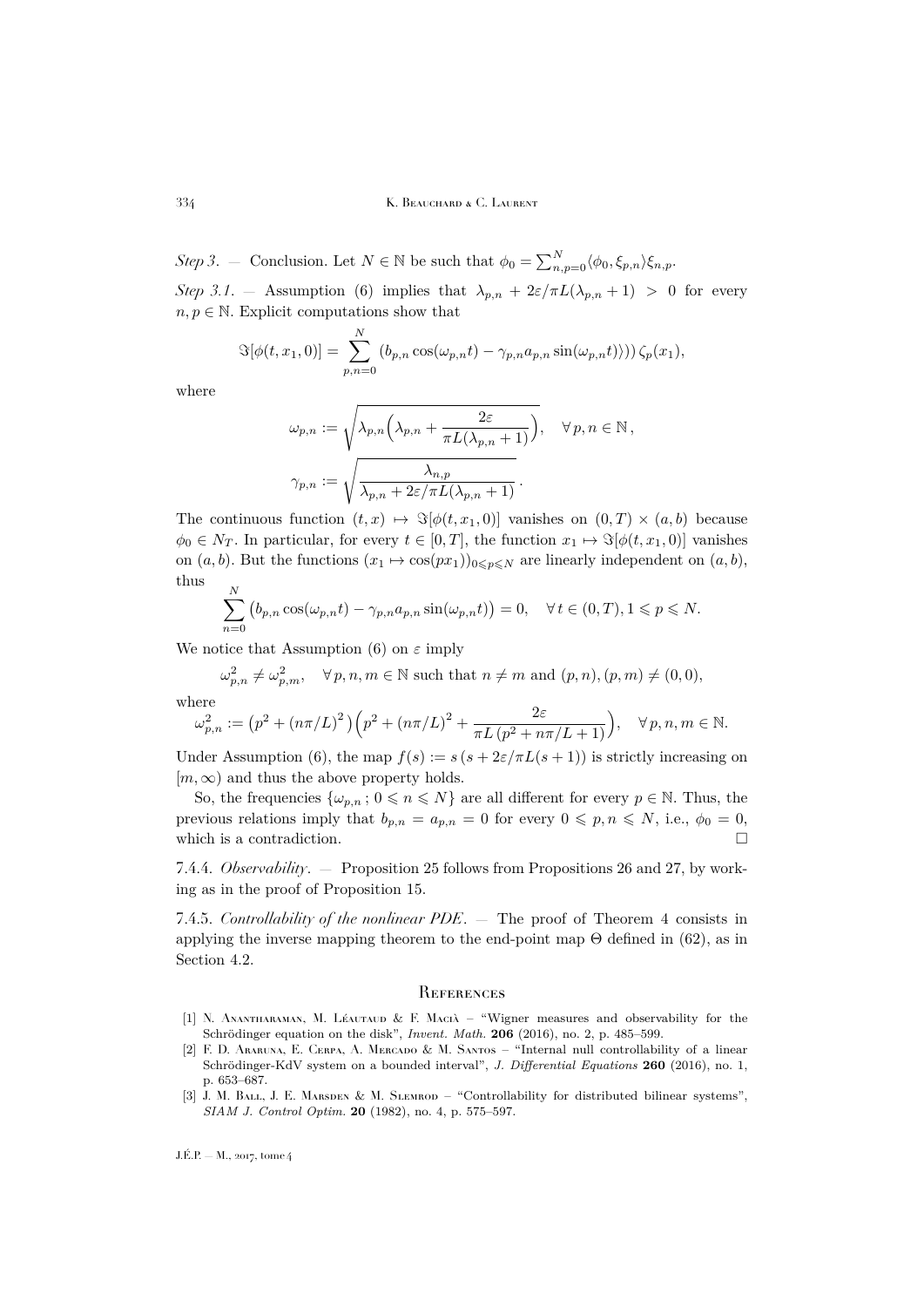- <span id="page-49-5"></span>[4] K. Beauchard – "Local controllability of a 1-D Schrödinger equation", *J. Math. Pures Appl. (9)* **84** (2005), no. 7, p. 851–956.
- <span id="page-49-6"></span>[5] K. BEAUCHARD & C. LAURENT – "Local controllability of 1D linear and nonlinear Schrödinger equations", *J. Math. Pures Appl. (9)* **94** (2010), no. 5, p. 520–554.
- <span id="page-49-1"></span>[6] , "Bilinear control of high frequencies for a 1D Schrödinger equation", *Math. Control Signals Systems* (to appear), [hal-01333625](https://hal.archives-ouvertes.fr/hal-01333625).
- <span id="page-49-21"></span>[7] J. Bergh & J. Löfström – *Interpolation spaces. An introduction*, Grundlehren Math. Wiss., vol. 223, Springer-Verlag, Berlin-New York, 1976.
- <span id="page-49-11"></span>[8] U. Boscain, M. Caponigro, T. Chambrion & M. Sigalotti – "A weak spectral condition for the controllability of the bilinear Schrödinger equation with application to the control of a rotating planar molecule", *Comm. Math. Phys.* **311** (2012), no. 2, p. 423–455.
- <span id="page-49-12"></span>[9] U. Boscain, M. Caponigro & M. Sigalorti – "Multi-input Schrödinger equation: controllability, tracking and application to the quantum angular momentum", *J. Differential Equations* **256** (2014), no. 11, p. 3524–3551.
- <span id="page-49-13"></span>[10] U. Boscain, T. Chambrion & M. Sigalotti – "On some open questions in bilinear quantum control", in *Proceeding ECC (Zürich, 2013)*, IEEE, 2013, [hal-00818216](https://hal.archives-ouvertes.fr/hal-00818216).
- <span id="page-49-4"></span>[11] N. Boussaid, M. Caponigro & T. Chambrion – "Regular propagators of bilinear quantum systems", [hal-01016299](https://hal.archives-ouvertes.fr/hal-01016299), 2014.
- <span id="page-49-20"></span>[12] H. Brezis – *Analyse fonctionnelle. Théorie et applications*, Collection Mathématiques Appliquées pour la Maîtrise, Masson, Paris, 1983.
- <span id="page-49-16"></span>[13] N. Burq – "Contrôle de l'équation des ondes dans des ouverts peu réguliers", *Asymptot. Anal.* **14** (1997), p. 157–191.
- <span id="page-49-24"></span>[14] , "Mesures semi-classiques et mesures de défaut", in *Séminaire Bourbaki, Vol. 1996/97*, Astérisque, vol. 245, Société Mathématique de France, Paris, 1997, Exp. No. 826, p. 167–195.
- <span id="page-49-15"></span>[15] N. Burq & M. Zworski – "Geometric control in the presence of a black box", *J. Amer. Math. Soc.* **17** (2004), no. 2, p. 443–471.
- <span id="page-49-10"></span>[16] T. Chambrion, P. Mason, M. Sigalotti & U. Boscain – "Controllability of the discrete-spectrum Schrödinger equation driven by an external field", *Ann. Inst. H. Poincaré Anal. Non Linéaire* **26** (2009), no. 1, p. 329–349.
- <span id="page-49-2"></span>[17] J.-M. Coron – *Control and nonlinearity*, Mathematical Surveys and Monographs, vol. 136, American Mathematical Society, Providence, RI, 2007.
- <span id="page-49-23"></span>[18] P. Grisvard – *Elliptic problems in nonsmooth domains*, Monographs and Studies in Mathematics, vol. 24, Pitman, Boston, MA, 1985.
- <span id="page-49-25"></span>[19] A. Haraux – "Séries lacunaires et contrôle semi-interne des vibrations d'une plaque rectangulaire", *J. Math. Pures Appl. (9)* **68** (1989), no. 4, p. 457–465.
- <span id="page-49-19"></span>[20] L. Hörmander – *The analysis of linear partial differential operators. I. Distribution theory and Fourier analysis*, Grundlehren Math. Wiss., vol. 256, Springer-Verlag, Berlin, 1983.
- <span id="page-49-3"></span>[21] I. Lasiecka & R. Triggiani – "Sharp regularity theory for second order hyperbolic equations of Neumann type. I. L<sup>2</sup> nonhomogeneous data", *Ann. Mat. Pura Appl. (4)* **157** (1990), p. 285–367.
- <span id="page-49-14"></span>[22] G. Lebeau – "Contrôle de l'équation de Schrödinger", *J. Math. Pures Appl. (9)* **71** (1992), no. 3, p. 267–291.
- <span id="page-49-22"></span>[23] J.-L. Lions & E. Magenes – *Non-homogeneous boundary value problems and applications. Vol. I*, Grundlehren Math. Wiss., vol. 181, Springer-Verlag, New York-Heidelberg, 1972.
- <span id="page-49-0"></span>[24] F. Méhars, Y. Privat & M. Sigalotti – "On the controllability of quantum transport in an electronic nanostructure", *SIAM J. Appl. Math.* **74** (2014), no. 6, p. 1870–1894.
- <span id="page-49-17"></span>[25] L. Miller – "How violent are fast controls for Schrödinger and plate vibrations?", *Arch. Rational Mech. Anal.* **172** (2004), no. 3, p. 429–456.
- <span id="page-49-18"></span>[26]  $\qquad \qquad$ , "Controllability cost of conservative systems: resolvent condition and transmutation", *J. Funct. Anal.* **218** (2005), no. 2, p. 425–444.
- <span id="page-49-9"></span>[27] M. Morancey – "Simultaneous local exact controllability of 1D bilinear Schrödinger equations Morgan Morancey", *Ann. Inst. H. Poincaré Anal. Non Linéaire* **31** (2014), no. 3, p. 501–529.
- <span id="page-49-8"></span>[28] M. Morancey & V. Nersesyan – "Global exact controllability of 1d Schrödinger equations with a polarizability term", *Comptes Rendus Mathématique* **352** (2014), no. 5, p. 425–429.
- <span id="page-49-7"></span>[29]  $\qquad \qquad$ , "Simultaneous global exact controllability of an arbitrary number of 1d bilinear Schrödinger equations", *J. Math. Pures Appl. (9)* **103** (2015), no. 1, p. 228–254.